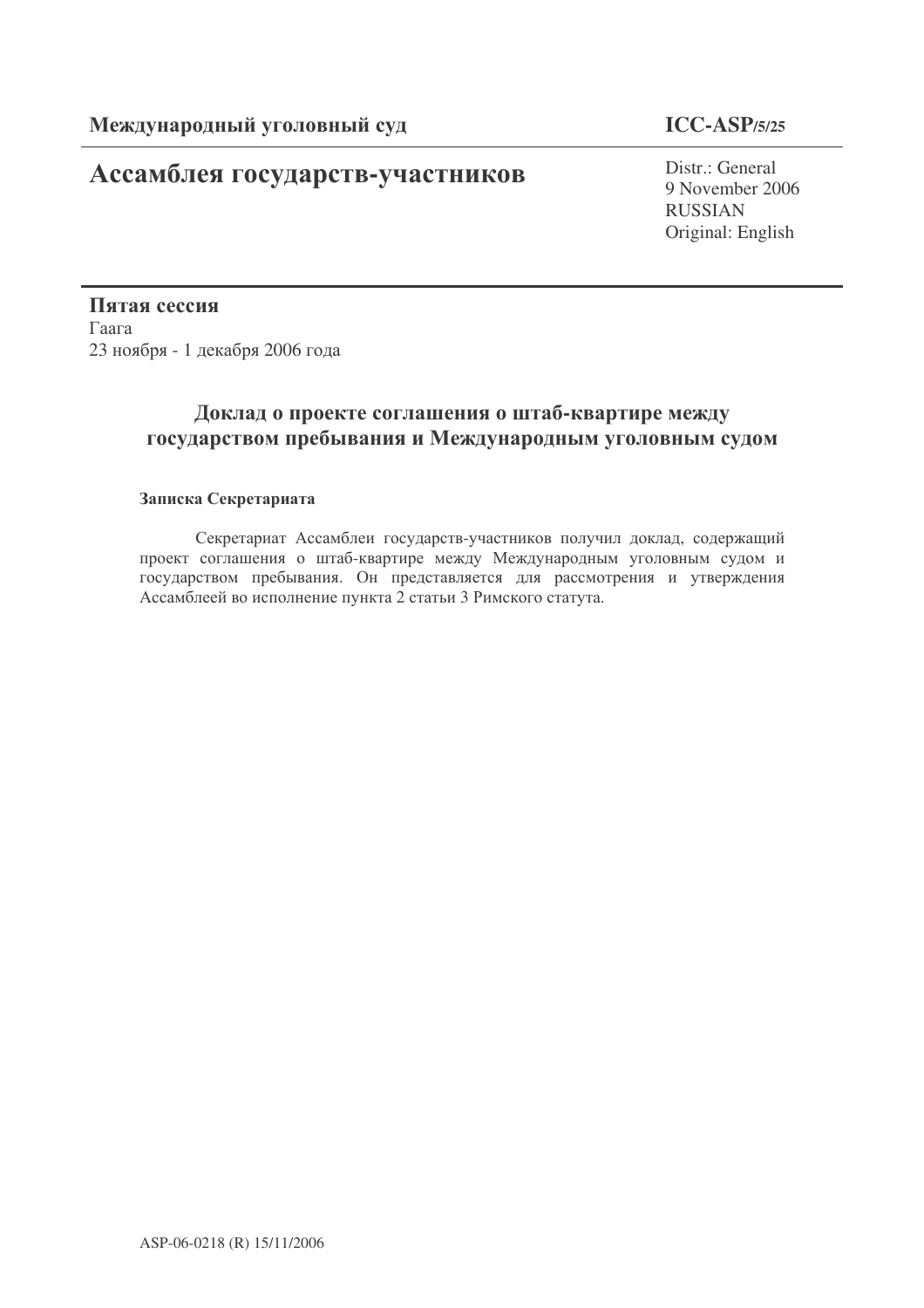# Доклад о проекте соглашения о штаб-квартире между Международным уголовным судом и государством пребывания

# Ввеление

Пункт 2 статьи 3 Римского статута предусматривает, что Суд вступает с  $1.$ государством пребывания в соглашение о штаб-квартире, одобряемое Ассамблеей государств-участников («Ассамблея») и впоследствии заключаемое Председателем Суда от имени Суда. Согласованный проект соглашения о штаб-квартире прилагается к настоящему докладу для его рассмотрения Ассамблеей.

 $\overline{2}$ . Следует напомнить, что при подготовке предложений относительно практических механизмов создания и функционирования Суда в соответствии с решением Дипломатической конференции полномочных представителей Организации Объединенных Наций, содержащимся в резолюции F Заключительного акта<sup>1</sup>, Подготовительная комиссия разработала свод основных принципов для регулирования действия соглашения о штаб-квартире, которое должно стать предметом переговоров между Судом и страной пребывания. Эти основные принципы были впоследствии одобрены Ассамблеей во время ее первой сессии, прошедшей в Нью-Йорке 3-10 сентября 2002 года<sup>2</sup>. Еще одним соответствующим документом, который был разработан Подготовительной комиссией и впоследствии принят Ассамблеей, является Соглашение о привилегиях и иммунитетах Международного уголовного суда. Ни один из этих документов не начал действовать во время начала работы Суда в июле 2002 года.

 $3.$ В отсутствие какой-либо правовой основы для регулирования отношений с государством пребывания это государство и Суд согласились заключить временное соглашение, регулирующее статус Суда, его отношения с государством пребывания и, в частности, привилегии и иммунитеты сотрудников и других категорий сотрудников, которые подпадают под действие настоящего Соглашения о привилегиях и иммунитетах Международного уголовного суда. Для этих целей было решено временно применять положения Соглашения между Организацией Объединенных Наций и Королевством Нидерландов о штаб-квартире Международного уголовного трибунала по бывшей Югославии. Подразумевалось, что Суд и государство пребывания заключат эти соглашения без ущерба для переговоров, касающихся соглашения о штаб-квартире. 2002 года был произведен обмен дипломатическими нотами<sup>3</sup>, 19 ноября подтверждающими достижение этих договоренностей, и данный механизм будет попрежнему действовать до вступления в силу соглашения о штаб-квартире. Пока данное соглашение обеспечивает нормальное функционирование Суда.

# Предоплека и методы работы в рамках проведения переговоров

 $\overline{4}$ . В январе 2003 года начались переговоры между Судом и государством пребывания. Группа Суда, участвовавшая в этих переговорах, включала представителей каждого из его органов, в том числе Секретариата Ассамблеи государств-участников. Регулярно проводились заседания различных органов для координации и согласования позиций Суда и подготовки предложений для их

Приложение 1 к Заключительному акту Дипломатической конференции полномочных представителей Организации Объединенных Наций об учреждении Международного уголовного

суда.<br><sup>2</sup> Официальные отчеты Ассамблеи государств-участников Римского статута Международного уголовного суда, первая сессия, Нью-Йорк, 3-10 сентября 2002 года (издание Организации Объединенных Наций, ICC-ASP/1/3), часть II.F.

<sup>&</sup>lt;sup>3</sup> Секретарь подписал эти ноты от имени Суда.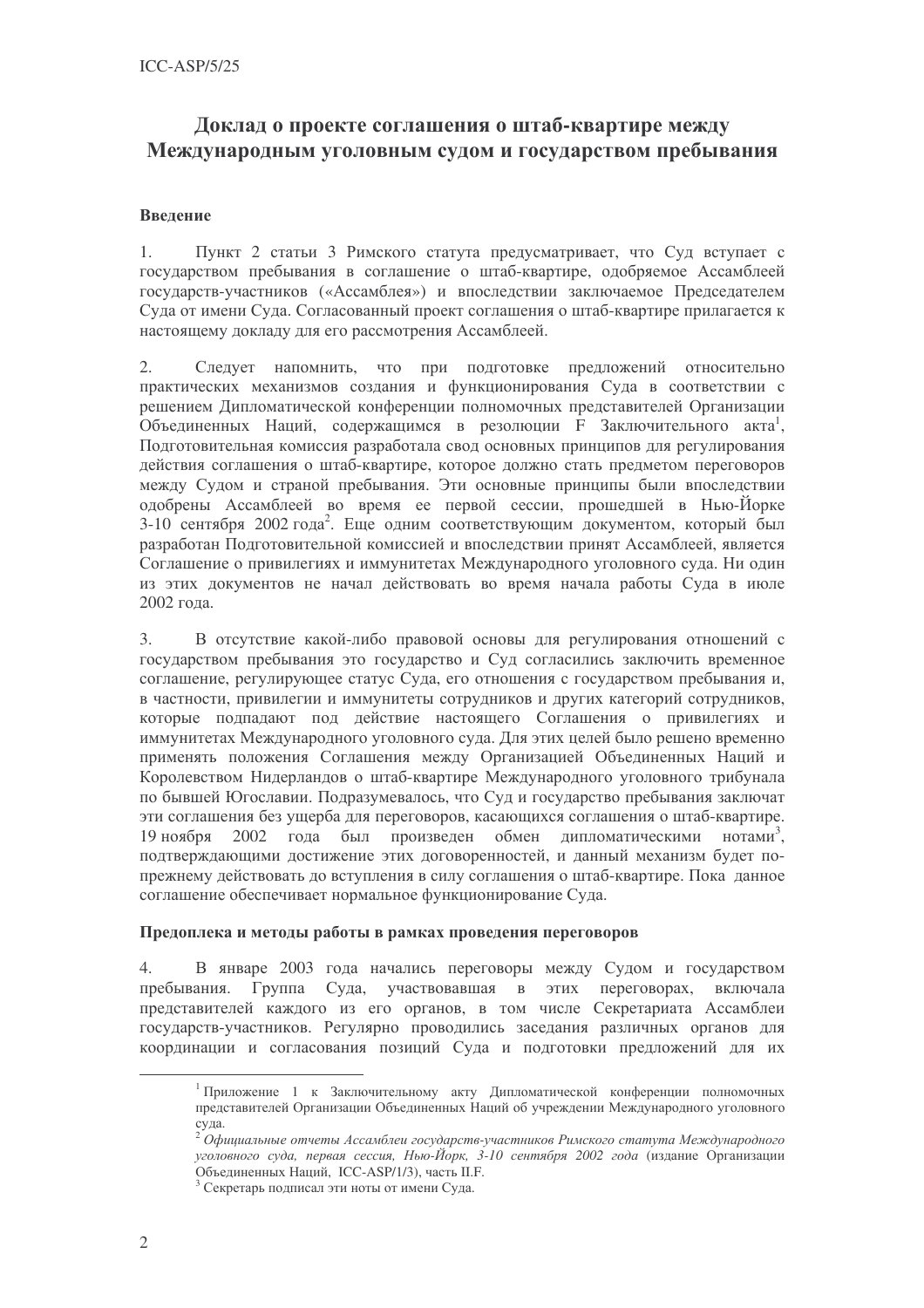представления государству пребывания. Эти предложения обсуждались в ходе еженедельных или проводимых раз в две недели заседаний с представителями государства пребывания, в которых принимали участие представители министерств иностранных дел и юстиции.

5. Успех этих переговоров не был столь очевидным, как это подразумевалось первоначально, из-за возникавших трудностей и некоторых проблем, которые требовали провеления консультаций с внешними экспертами с обеих сторон. Группе, представлявшей государство-участник, необходимо было получить руководящие указания от различных отраслевых министерств, которые должны были принимать участие в осуществлении соглашения. Суду также было необходимо определенное время для проведения консультаций в рамках своих структур и согласования своей позиции по различным затрагиваемым вопросам.

6. В целях ускорения работы по ведению переговоров стороны провели два широкоформатных заседания 12 мая 2004 года и 28 июля 2005 года. Цель этих заседаний заключалась в том, чтобы завершить работу над текстом, выявить вопросы, которые требуют дальнейшего обсуждения, и определить пункты, вызывающие разногласия, а также общие расхожления во мнениях в отношении релакции текста.

 $\tau$ В целом переговоры характеризовались лухом сотрудничества, что позволило решить многие сложные вопросы.

В ходе переговоров Суд руководствовался необходимостью содействовать 8. соблюдению принципов Статута и Соглашения о привилегиях и иммунитетах Международного уголовного суда и Правил процедуры и доказывания. Основные залачи заключались в обеспечении того, чтобы главные положения проекта о месте нахождения Суда содействовали ровному и эффективному осуществлению положений проекта в целях удовлетворения потребностей всех лиц, которые должны работать в Суде, и обеспечения защиты информации, предоставляемой государством пребывания и поступающей от него. Переговоры помогли прояснить положение Секретариата Ассамблеи государств-участников и ситуацию в плане привилегий и иммунитетов представителей государств-участников в Суде и представителей государств, принимающих участие в заседаниях Ассамблеи, включая заседания его Бюро и вспомогательных органов.

# Структура

9. Прилагаемый ниже текст содержит 58 статей, разделенных на шесть глав:

- Глава I. Общие положения  $\bullet$
- Глава II. Статус Сула
- Глава III. Привилегии, иммунитеты и льготы, предоставляемые лицам в соответствии с настоящим Соглашением
- Глава IV. Аннулирование привилегий и иммунитетов
- Глава V. Сотрудничество между Судом и государством пребывания
	- Раздел 1. Общая часть  $\sim$
	- Раздел 2. Визы, разрешения и другие документы
	- Раздел 3. Безопасность, оперативная помощь
- Глава VI Заключительные положения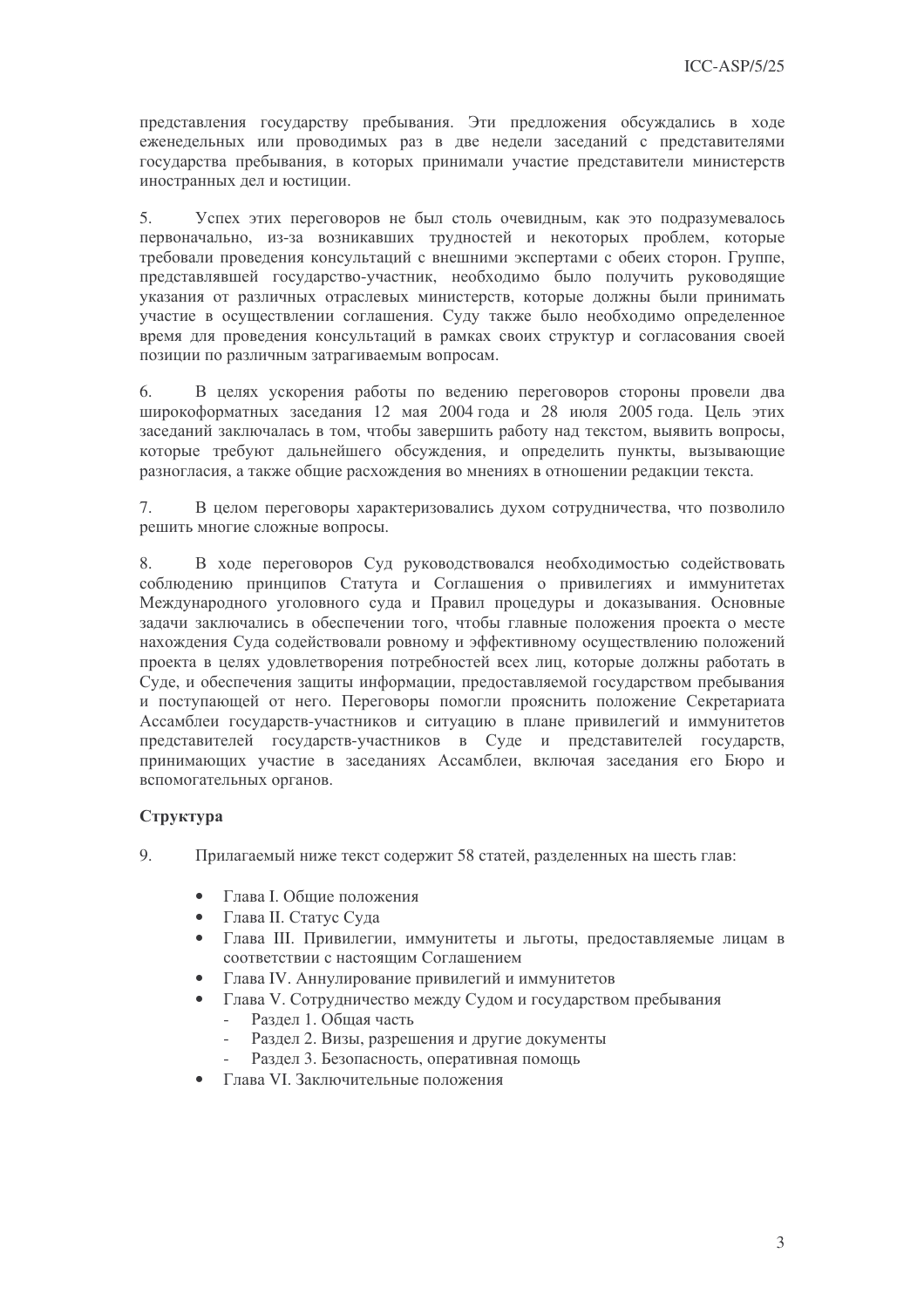# Содержание

Проект соглашения о штаб-квартире охватывает самые различные вопросы,  $10.$ входящие в сферу ведения Суда, касающиеся персонала и тех лиц, которые должны присутствовать в месте нахождения Суда, а также лиц, задействованных в работе Суда. Кроме того, в том что касается дополнительных деталей по таким вопросам, как налоги и налоговое регулирование, въезд и пребывание сотрудников в государстве пребывания, вид на жительство и выдача удостоверений личности и карт социального обеспечения, то здесь также действуют следующие положения:

- локументы, подтверждающие правосубъектность Суда;
- неприкосновенность помещений, архивов и документов Суда;
- иммунитет от судебного преследования и осуществления судебных действий;
- $\bullet$ освобождение от налогов, таможенных пошлин и налогов на товары и услуги:
- право владения и перевода денежных средств;
- свобода общения;
- привилегии и иммунитеты должностных лиц, сотрудников, представителей государств, представителей защиты, свидетелей, потерпевших, экспертов и лругих лиц, которые должны присутствовать в месте нахождения Суда;
- сотрудничество между Судом и государством пребывания в вопросах безопасности, доставки лиц, условий содержания под стражей и исполнения наказания;
- урегулирование споров.

# Ключевые положения

 $11.$ Необходимо особо выделить следующие ключевые положения:

# Статья 2 Цель и сфера охвата проекта соглашения о штаб-квартире

В настоящей статье определяются цель и сфера охвата проекта соглашения о  $12.$ штаб-квартире и излагаются оптимальные варианты обеспечения в государстве пребывания функционирования эффективного, действенного и независимого Суда. Сфера применения расширена, с тем чтобы включить в нее Секретариат Ассамблеи государств-участников и вопросы, связанные с проведением заседаний Ассамблеи, ее Бюро и вспомогательных органов в Гааге. Это важное дополнение существенно облегчит работу Ассамблеи, в том числе работу ее Бюро и вспомогательных органов.

# Статья 20

# Трудоустройство членов семей должностных лиц Суда

 $13$ Отсутствие возможности для супругов/супруг заниматься приносящей доход деятельностью в государстве пребывания представляет собой важный фактор их служебного роста, и это может серьезно отразиться на эффективности работы Суда. Кроме того, возможности трудоустройства супруг/супругов сотрудников Суда могут сказаться на возможностях Суда в плане привлечения и закрепления в них наиболее квалифицированных сотрудников, претендующих на работу в Суде. Согласно настоящему положению супруги сотрудников Суда имеют право на работу в государстве пребывания. Дети в возрасте до 27 лет также имеют право работать при соблюдении определенных условий. Однако это не означает, что супруги и дети сотрудников гарантированно получают работу в государстве пребывания, поскольку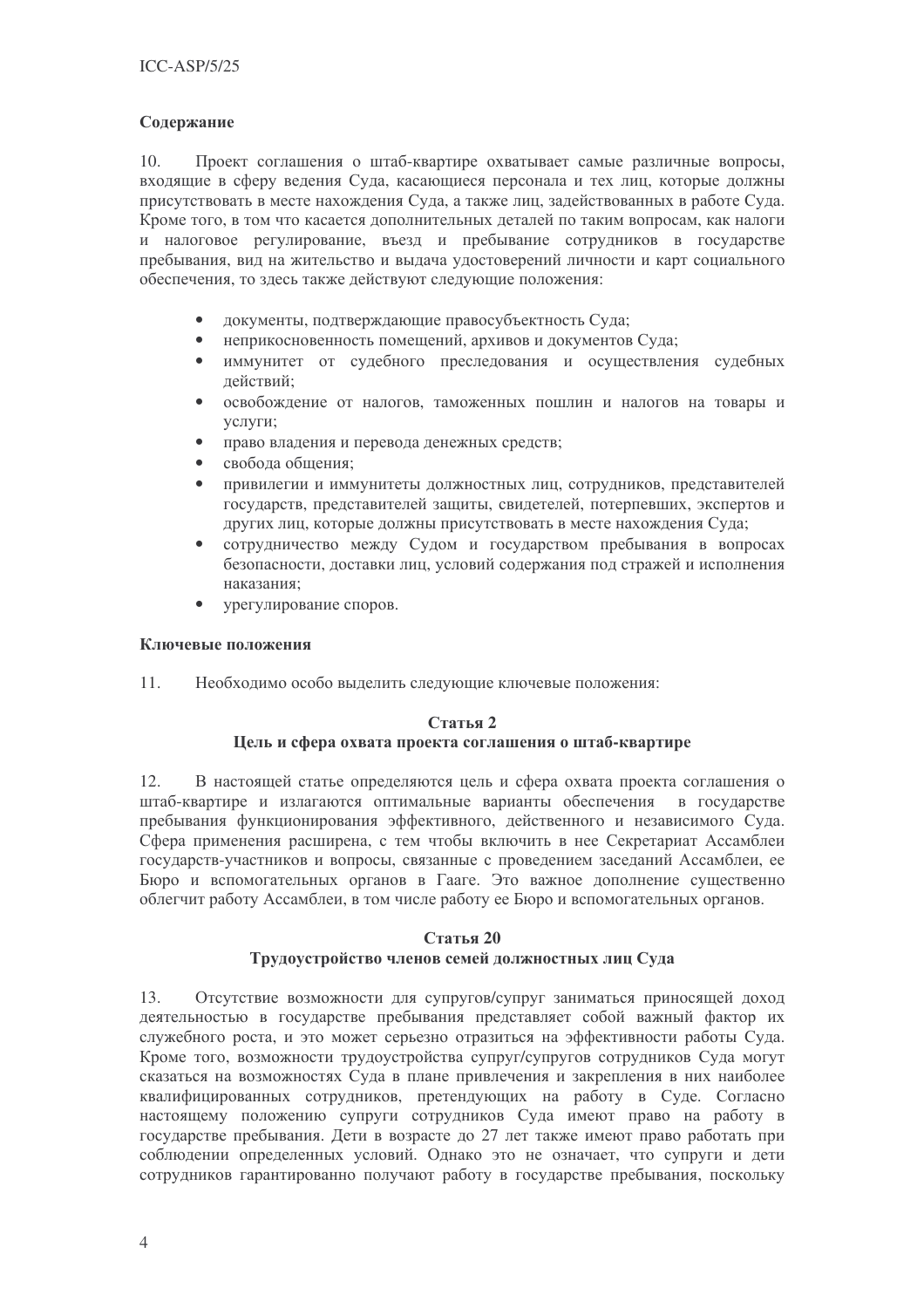это зависит от конъюнктуры на рынке рабочей силы. Возможность супруг и детей найти место работы на коммерческом рынке в государстве пребывания является важным фактором, дополняющим проект соглашения о штаб-квартире.

#### Статья 40 Независимые органы адвокатов или ассоциаций адвокатов, журналисты и неправительственные организации

14. Настоящее положение преследует цель облегчить въезд и пребывание в государстве пребывания органов, о которых говорится в настоящей статье. Обе стороны признают важную роль этих органов, и они готовы сотрудничать и координировать свою деятельность в целях обеспечения беспрепятственной обработки их заявлений на получение виз и пребывание в принимающем государстве в рамках консультаций по вопросам урегулирования любых проблем, которые могут затруднить выдачу виз. Конкретные вопросы, обсуждаемые в рамках консультаций, излагаются в пояснительных записках, которые отражают общее понимание сторон относительно применения и толкования настоящего положения.

#### Пояснительные записки

В целях прояснения смысла некоторых положений, содержащихся в настоящем  $15.$ проекте соглашения о штаб-квартире, наряду с текстом настоящего соглашения обсуждены тексты пояснительных записок и их содержание. Эти записки отражают общее понимание сторон относительно толкования положений, к которым они относятся. Эти записки непосредственно относятся к проекту соглашения о штабквартире путем включения ссылки на статью 52 к дополнительным соглашениям, и они официально оформляются путем обмена письмами, которые подписываются одновременно с проектом соглашения о штаб-квартире и приложением к нему.

# Соответствие проекта соглашения о штаб-квартире основным принципам

В соответствии с полномочиями, предоставленными Ассамблеей, все элементы 16. основных принципов включены в проект соглашения о штаб-квартире за исключением следующего:

#### $i)$ Положение о режиме наибольшего благоприятствования

17. Пункт 1 (j) основных принципов, утвержденных Ассамблеей государствучастников в целях регулирования подготовки соглашения о штаб-квартире, предусматривает, что настоящее соглашение «обеспечивает предоставление Судом всех привилегий, иммунитетов и режима, который не является менее благоприятным, чем те, которые предоставляются любой международной организации или трибуналу, находящимся в стране пребывания».

18. В соответствии с настоящим принципом Суд добивается получения не менее благоприятного режима по сравнению с тем, который в настоящее время предоставляется любой международной организации в государстве пребывания. В своем письме на имя Председателя Международного уголовного суда от 18 октября 2006 года достопочтенный министр иностранных дел государства пребывания Его Превосходительство г-н Бернард Бот заверил Суд в том, что за исключением ограниченного числа ситуаций, в которых техническим и административным сотрудникам Международного уголовного суда предоставляется более льготный финансовый режим (в том что касается автомобилей, бензина и некоторых импортируемых расходных материалов), который государство пребывания считает устаревшими, проект соглашения о штаб-квартире предусматривает предоставление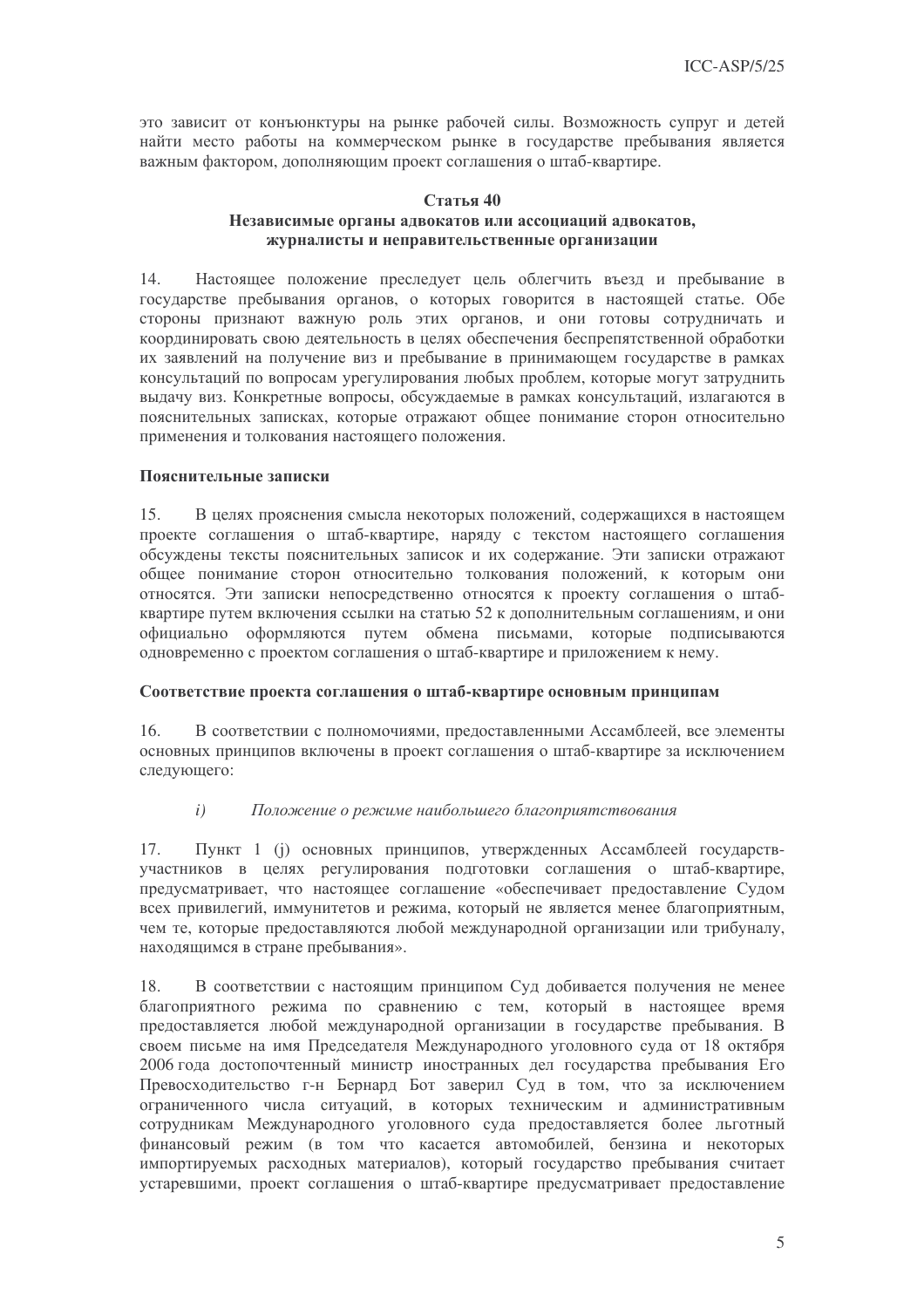сотрудникам Суда режима наибольшего благоприятствования, который государство пребывания предоставляет сотрудникам любых международных организаций. В частности, министр Бот подтвердил, что за исключением магазина беспошлинной торговли государство пребывания обеспечивает Суду и его должностным лицам такой же режим, который оно предоставляет Организации по запрещению химического оружия (ОЗХО) во всех отношениях. На основе этого подтверждения, сделанного государством пребывания и касающегося предоставления Суду режима наибольшего благоприятствования, аналогичного тому, который предоставляется в настоящее время другим международным организациями, Суд согласился при условии утверждения Ассамблеей статьи 53 проекта соглашения о штаб-квартире, которое гарантирует Суду режим наибольшего благоприятствования, предоставляемый любой международной организации, расположенной в государстве пребывания.

#### $ii)$ Временное применение соглашения

Принцип 1(1) предусматривает временное применение проекта соглашения о 19. штаб-квартире до завершения разработки государством пребывания своих внутренних законодательных процедур. В проекте соглашения о штаб-квартире рассмотреть данный вопрос было невозможно. Согласно мнению государства пребывания, применение в предварительном порядке будет зависеть от итогов процесса утверждения соглашения парламентом. Государство пребывания выразило готовность, если в этом возникнет необходимость и с учетом действующего законодательства, рассмотреть возможность предварительного применения положений проекта соглашения о штаб-квартире в максимальной возможной степени даже без учета его временного применения.

# Рекоменлании

20. В меру возможности проект соглашения о штаб-квартире преследует цель обеспечить всестороннее решение всех вопросов, необходимое для содействия ровному и эффективному функционированию Суда в государстве пребывания. В частности, в проекте в полной мере признается независимый характер работы Суда, и ему предоставляются все возможности для эффективного выполнения его обязанностей и задач в государстве пребывания. По мере расширения масштабов деятельности Суда и опыта, накапливаемого по ходу работы, в проект соглашения о штаб-квартире, возможно, необходимо будет вносить добавления путем обмена письмами и/или другими соответствующими документами в целях решения любых вопросов, которые могут возникнуть в будущем.

21. Согласно статье 3 Статута Суд рекомендует Ассамблее утвердить прилагаемый проект соглашения о штаб-квартире, который не влечет за собой никаких последствий для бюджета по программам.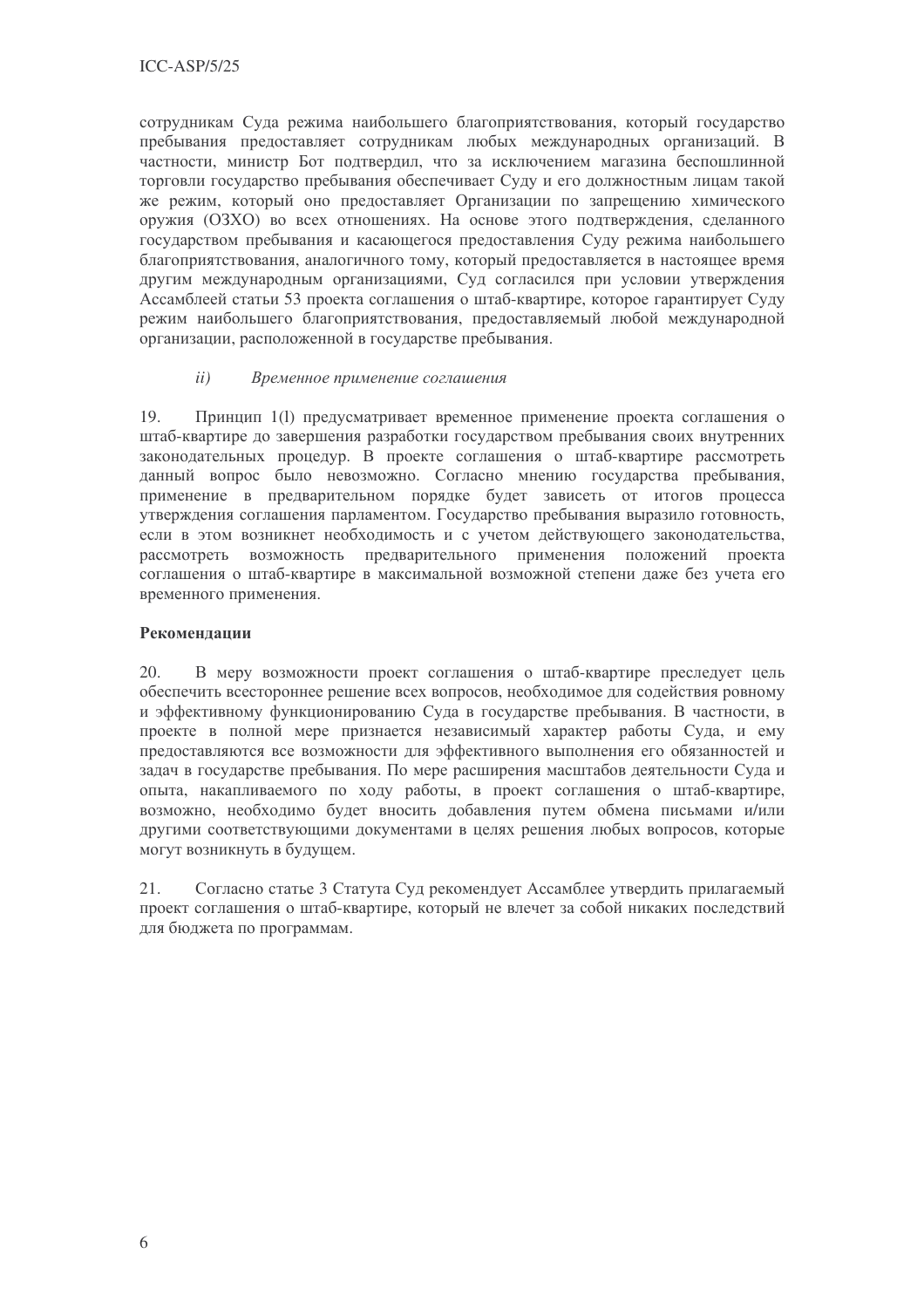# Приложение I

# Соглашение о штаб-квартире Международного уголовного суда

# Содержание

| Глава I    |                                                          |                                                                                                                                                |  |
|------------|----------------------------------------------------------|------------------------------------------------------------------------------------------------------------------------------------------------|--|
|            | Статья 1                                                 |                                                                                                                                                |  |
|            | Статья 2                                                 | Цель и сфера охвата настоящего соглашения 12                                                                                                   |  |
| Глава II.  |                                                          |                                                                                                                                                |  |
|            | Статья 3                                                 | Правовой статус и правосубъектность Суда 13                                                                                                    |  |
|            | Статья 4                                                 |                                                                                                                                                |  |
|            | Статья 5                                                 | Привилегии, иммунитеты и льготы,                                                                                                               |  |
|            | Статья 6                                                 |                                                                                                                                                |  |
|            | Статья 7                                                 | Охрана помещений Суда и прилегающей территории  14                                                                                             |  |
|            | Статья 8                                                 |                                                                                                                                                |  |
|            | Статья 9                                                 | Коммунальное обслуживание помещений Суда  15                                                                                                   |  |
|            | Статья 10                                                |                                                                                                                                                |  |
|            | Статья 11                                                |                                                                                                                                                |  |
|            | Статья 12                                                | Неприкосновенность архивов, документов                                                                                                         |  |
|            | Статья 13                                                |                                                                                                                                                |  |
|            | Статья 14                                                | Освобождение финансовых активов                                                                                                                |  |
|            | Статья 15                                                | Освобождение от налогов и пошлин Суда                                                                                                          |  |
|            | Статья 16                                                | Освобождение от ограничений на ввоз и вывоз  18                                                                                                |  |
| Глава III. | Привилегии, иммунитеты и льготы, предоставляемые лицам в |                                                                                                                                                |  |
|            | Статья 17                                                | Привилегии, иммунитеты и льготы судей, Прокурора,<br>заместителей Прокурора и Секретаря Суда 18                                                |  |
|            | Статья 18                                                | Привилегии, иммунитеты и льготы заместителя                                                                                                    |  |
|            | Статья 19                                                | Персонал, набираемый на местной основе<br>и не охватываемый настоящим Соглашением 22                                                           |  |
|            | Статья 20                                                | Трудоустройство членов семей должностных                                                                                                       |  |
|            | Статья 21                                                | Представители государств, участвующие                                                                                                          |  |
|            | Статья 22                                                | Представители государств, участвующие<br>в заседаниях Ассамблеи и ее вспомогательных<br>органов, и представители международных организаций. 24 |  |
|            | Статья 23                                                | Члены Бюро и вспомогательных органов  24                                                                                                       |  |
|            | Статья 24                                                |                                                                                                                                                |  |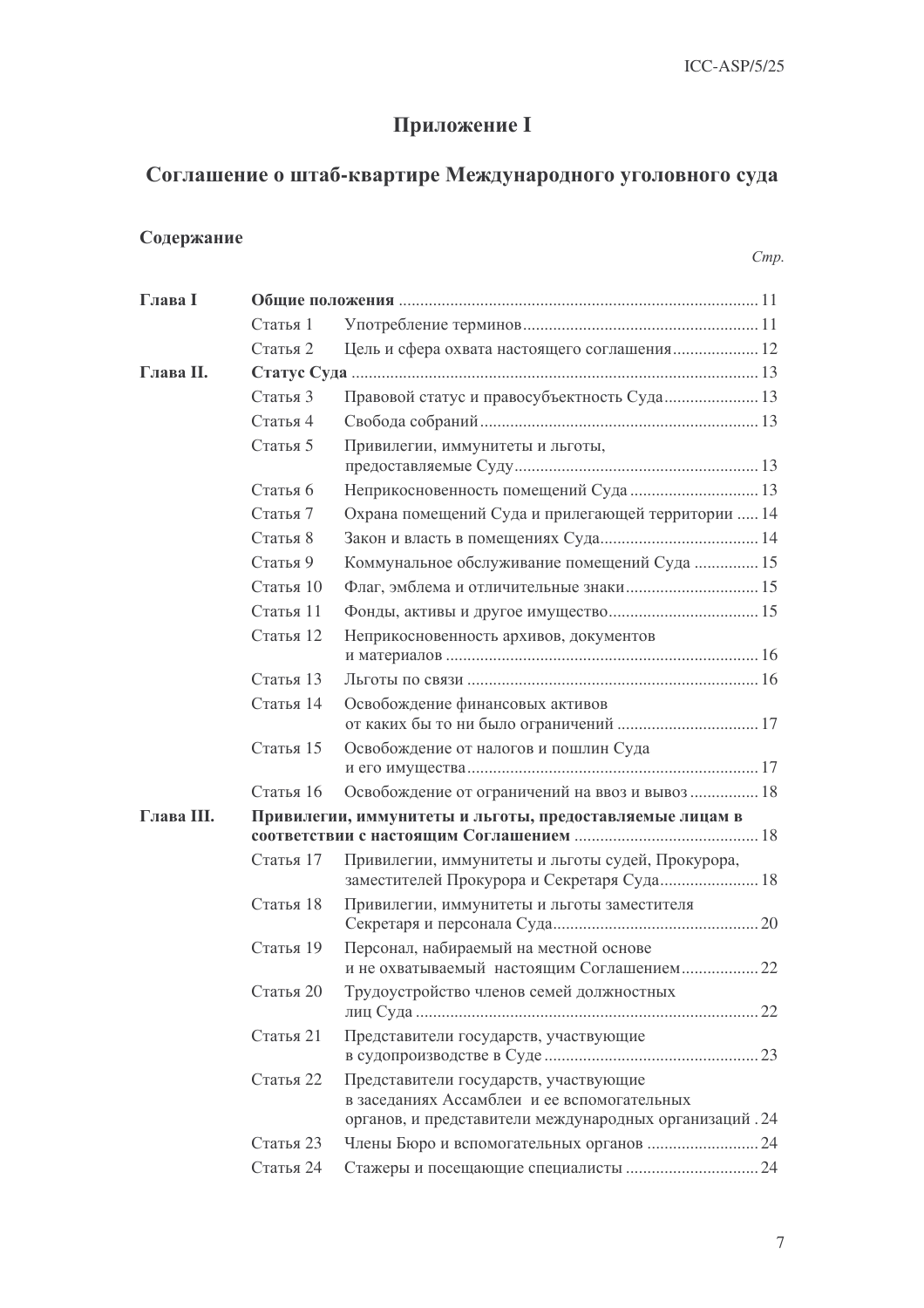|           | Статья 25 | Адвокаты и лица, оказывающие помощь адвокатам 25                                                                                                                                   |  |  |  |
|-----------|-----------|------------------------------------------------------------------------------------------------------------------------------------------------------------------------------------|--|--|--|
|           | Статья 26 |                                                                                                                                                                                    |  |  |  |
|           | Статья 27 |                                                                                                                                                                                    |  |  |  |
|           | Статья 28 |                                                                                                                                                                                    |  |  |  |
|           | Статья 29 | Другие лица, присутствие которых необходимо                                                                                                                                        |  |  |  |
| Глава IV. |           |                                                                                                                                                                                    |  |  |  |
|           | Статья 30 | Аннулирование привилегий, иммунитетов                                                                                                                                              |  |  |  |
|           |           | и льгот, предусмотренных в статьях 17, 18,                                                                                                                                         |  |  |  |
|           | Статья 31 | Аннулирование привилегий, иммунитетов и льгот<br>представителей государств и членов Бюро,                                                                                          |  |  |  |
|           | Статья 32 | Аннулирование привилегий, иммунитетов и льгот<br>членов вспомогательных органов и экспертов<br>Ассамблеи, включая ее Бюро и вспомогательные<br>органы, предусмотренных в статье 23 |  |  |  |
| Глава V.  |           | Сотрудничество между Судом и государством пребывания  32                                                                                                                           |  |  |  |
|           |           |                                                                                                                                                                                    |  |  |  |
|           | Статья 33 | Общее сотрудничество между Судом и государством                                                                                                                                    |  |  |  |
|           | Статья 34 | Сотрудничество с компетентными органами  33                                                                                                                                        |  |  |  |
|           | Статья 35 |                                                                                                                                                                                    |  |  |  |
|           | Статья 36 |                                                                                                                                                                                    |  |  |  |
|           |           |                                                                                                                                                                                    |  |  |  |
|           | Статья 37 | Визы для должностных лиц Суда, визы для<br>представителей государств, участвующих в<br>судопроизводстве в Суде, и визы для адвокатов                                               |  |  |  |
|           |           |                                                                                                                                                                                    |  |  |  |
|           | Статья 38 | Визы для свидетелей, потерпевших, экспертов,<br>стажеров, посещающих специалистов и других лиц,<br>присутствие которых необходимо в месте пребывания                               |  |  |  |
|           | Статья 39 | Визы для посетителей лиц, находящихся под                                                                                                                                          |  |  |  |
|           | Статья 40 | Независимые органы адвокатов или юридических<br>ассоциаций, журналисты и неправительственные                                                                                       |  |  |  |
|           | Статья 41 |                                                                                                                                                                                    |  |  |  |
|           | Статья 42 |                                                                                                                                                                                    |  |  |  |
|           |           |                                                                                                                                                                                    |  |  |  |
|           | Статья 43 | Безопасность, охрана и защита лиц, о которых                                                                                                                                       |  |  |  |
|           | Статья 44 | Доставка лиц, находящихся под стражей 37                                                                                                                                           |  |  |  |
|           | Статья 45 | Доставка лиц, являющихся в Суд добровольно                                                                                                                                         |  |  |  |
|           | Статья 46 | Сотрудничество в вопросах, связанных                                                                                                                                               |  |  |  |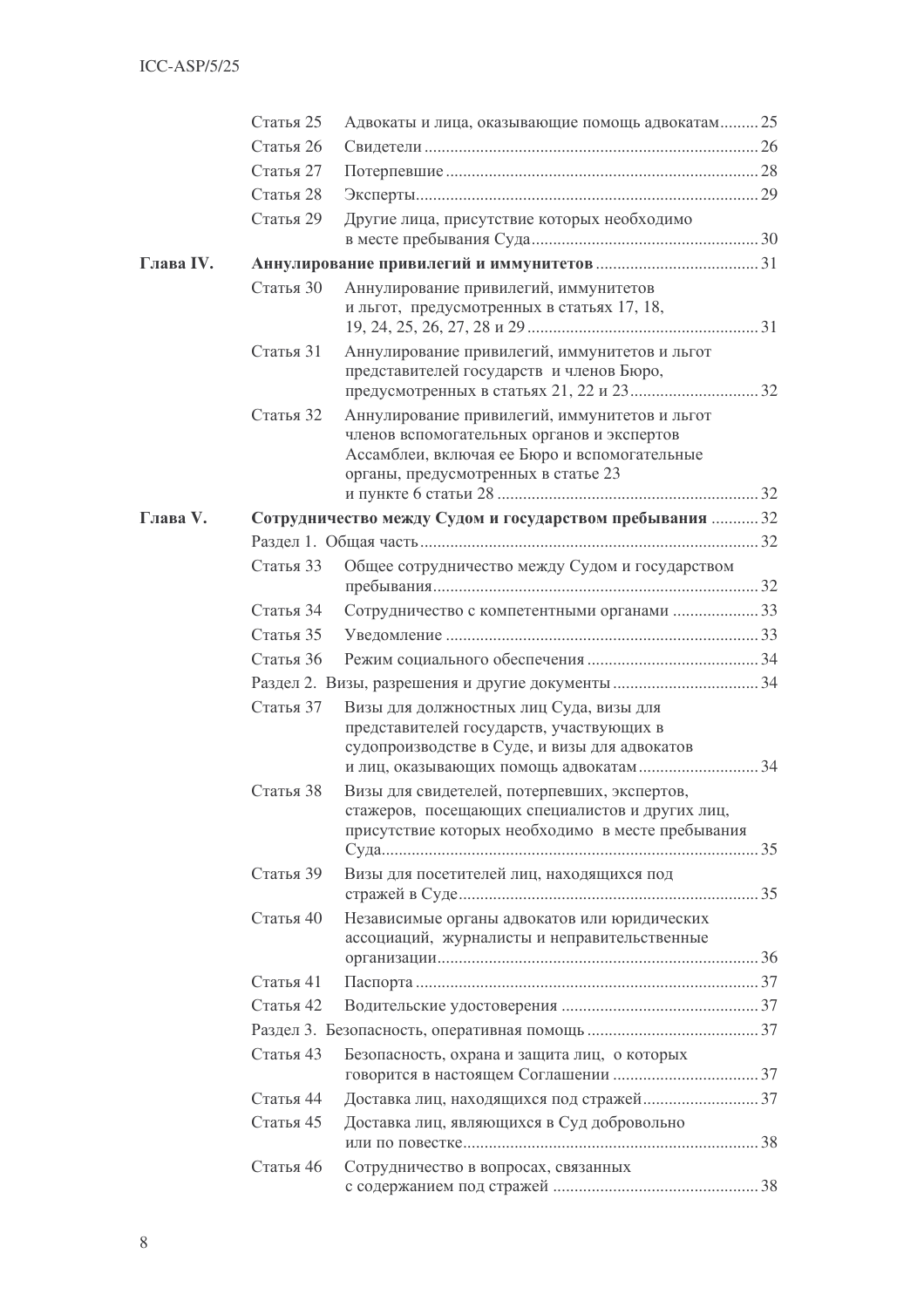|           | Статья 47 |                                                                                                                                                 |  |
|-----------|-----------|-------------------------------------------------------------------------------------------------------------------------------------------------|--|
|           | Статья 48 |                                                                                                                                                 |  |
|           | Статья 49 | Исполнение приговоров в государстве пребывания  39                                                                                              |  |
|           | Статья 50 | Краткосрочные меры содержания под стражей 40                                                                                                    |  |
|           | Статья 51 | Ограничения на осуществление юрисдикции                                                                                                         |  |
|           |           |                                                                                                                                                 |  |
| Глава VI. |           |                                                                                                                                                 |  |
|           | Статья 52 | Дополнительные договоренности и соглашения 40                                                                                                   |  |
|           | Статья 53 | Положение о не менее благоприятном режиме  41                                                                                                   |  |
|           | Статья 54 | Урегулирование споров с третьими сторонами 41                                                                                                   |  |
|           | Статья 55 | Урегулирование разногласий по поводу толкования<br>или применения настоящего Соглашения или<br>дополнительных договоренностей или соглашений 41 |  |
|           |           |                                                                                                                                                 |  |
|           | Статья 56 |                                                                                                                                                 |  |
|           | Статья 57 |                                                                                                                                                 |  |
|           | Статья 58 |                                                                                                                                                 |  |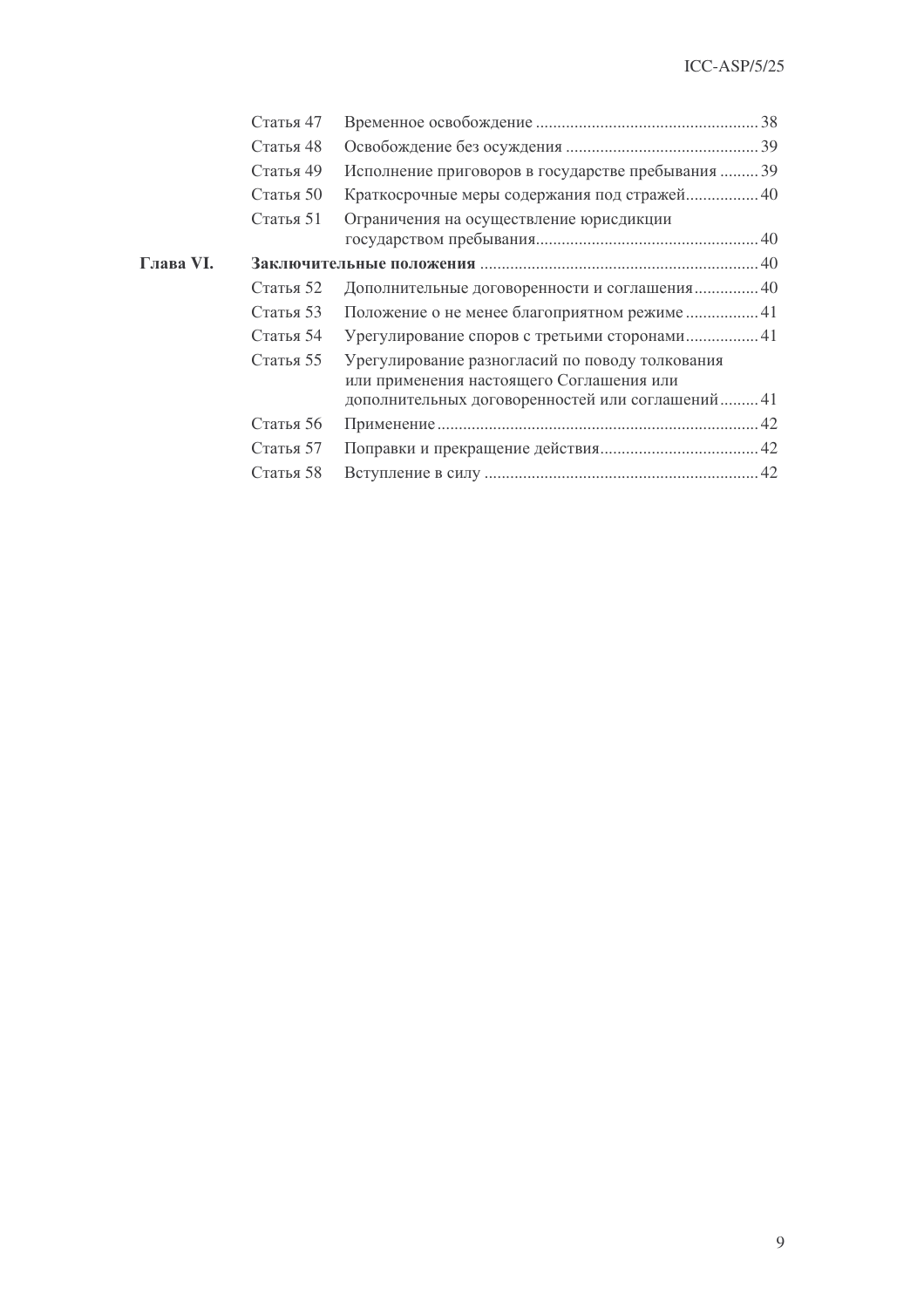#### Международный уголовный суд и Королевство Нидерландов,

учитывая, что Римским статутом Международного уголовного суда, принятым 17 июля 1998 года Липломатической конференцией полномочных представителей под эгидой Организации Объединенных Наций, был учрежден Международный уголовный суд, уполномоченный осуществлять юрисдикцию в отношении лиц, ответственных за самые серьезные преступления, вызывающие озабоченность международного сообщества;

учитывая, что пунктами 1 и 2 статьи 3 Римского статута, соответственно, предусматривается, что местопребыванием Суда является Гаага, Нидерланды, и что Суд вступает с государством пребывания в соглашение о штаб-квартире, одобряемое Ассамблеей государств-участников и впоследствии заключаемое Председателем Суда от имени Суда;

учитывая, что, как предусматривается в статье 4 Римского статута, Международный уголовный суд обладает международной правосубъектностью и такой правоспособностью, какая может оказаться необходимой для осуществления его функций и достижения его целей;

учитывая, что, как предусматривается в статье 48 Римского статута, Международный уголовный суд пользуется на территории каждого государстваучастника Римского статута такими привилегиями и иммунитетами, какие являются необхолимыми лля лостижения его нелей:

учитывая, что, как предусматривается в пункте 4 статьи 103 Римского статута, если ни одно из государств не назначено в соответствии с пунктом 1 этой статьи, наказание в виде лишения свободы отбывается в тюремном учреждении, государством пребывания, в соответствии с условиями, предоставляемом предусмотренными в соглашении о штаб-квартире;

учитывая, что Ассамблея государств-участников на третьем заседании своей первой сессии, состоявшейся 3-10 сентября 2002 года, приняла Основные принципы, регулирующие соглашение о штаб-квартире, которое должно быть заключено между Судом и страной пребывания, и Соглашение о привилегиях и иммунитетах Международного уголовного суда;

учитывая, что Суд и государство пребывания желали бы заключить соглашение в целях содействия планомерному и эффективному функционированию Суда в государстве пребывания;

согласились о нижеследующем: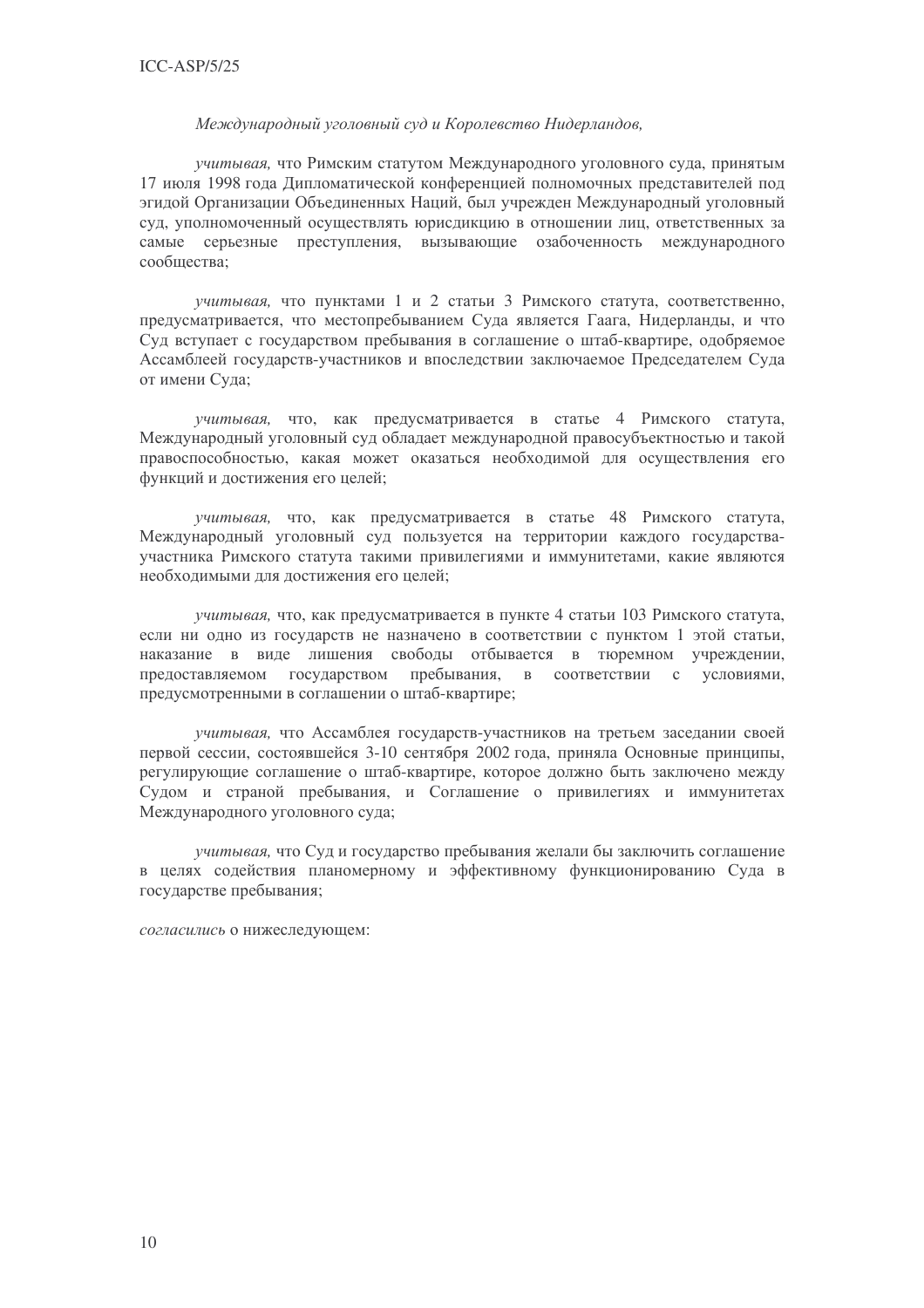#### **Глава I.** Обшие положения

#### Статья 1 Употребление терминов

Для целей настоящего Соглашения:

«Статут» означает Римский статут Международного уголовного суда, a) принятый 17 июля 1998 года Липломатической конференцией полномочных представителей под эгидой Организации Объединенных Наций по учреждению Международного уголовного суда:

«Суд» означает Международный уголовный суд, учреждаемый  $b)$ согласно Статуту; для целей настоящего Соглашения Секретариат является неотъемлемой частью Суда;

«государство пребывания» означает Королевство Нидерландов;  $\mathcal{C}$ )

 $\mathrm{d}$ ) «стороны» означают Суд и государство пребывания;

«государства-участники» означают государства-участники Статута;  $e)$ 

 $f$ «представители государств» означают всех делегатов, их заместителей, советников, технических экспертов, секретарей и любых других аккредитованных членов лелеганий:

«Ассамблея» означает Ассамблею государств-участников;  $\mathbf{g}$ )

«Бюро» означает Бюро Ассамблеи;  $h)$ 

«вспомогательные органы» означают органы, учреждаемые Ассамблеей  $\mathbf{i}$ или Бюро;

«должностные лица Суда» означают судей, Прокурора, заместителей  $\overline{1}$ Прокурора, Секретаря Суда, заместителя Секретаря Суда и сотрудников Суда;

«судьи» означают судей Суда, избираемых Ассамблеей в соответствии с  $\mathbf{k}$ пунктом 6 статьи 36 Устава;

«Президиум» означает орган в составе Председателя и первого и  $\mathbf{1}$ второго заместителей Председателя Суда в соответствии с пунктом 3 статьи 38 Статута:

«Председатель» означает Председателя Суда, избираемого судьями в  $m)$ соответствии с пунктом 1 статьи 38 Статута;

означает Прокурора, избираемого «Прокурор» Ассамблеей в  $n)$ соответствии с пунктом 4 статьи 42 Статута;

«заместители Прокурора» означают заместителей Прокурора,  $\Omega$ избираемых Ассамблеей в соответствии с пунктом 4 статьи 42 Статута;

«Секретарь Суда» означает Секретаря Суда, избираемого судьями в  $p)$ соответствии с пунктом 4 статьи 43 Статута;

«заместитель Секретаря Суда» означает заместителя Секретаря Суда, избираемого судьями в соответствии с пунктом 4 статьи 43 Статута;

«персонал Суда» означает персонал Секретариата Суда и Канцелярии  $r)$ Прокурора, на который делается ссылка в статье 44 Статута. Персонал Секретариата Суда включает персонал Президиума и Палат и персонал Секретариата;

«Секретариат» означает Секретариат Ассамблеи, созданный согласно  $\mathbf{s}$ ) резолюции ICC-ASP/2/Res.3 от 12 сентября 2003 года;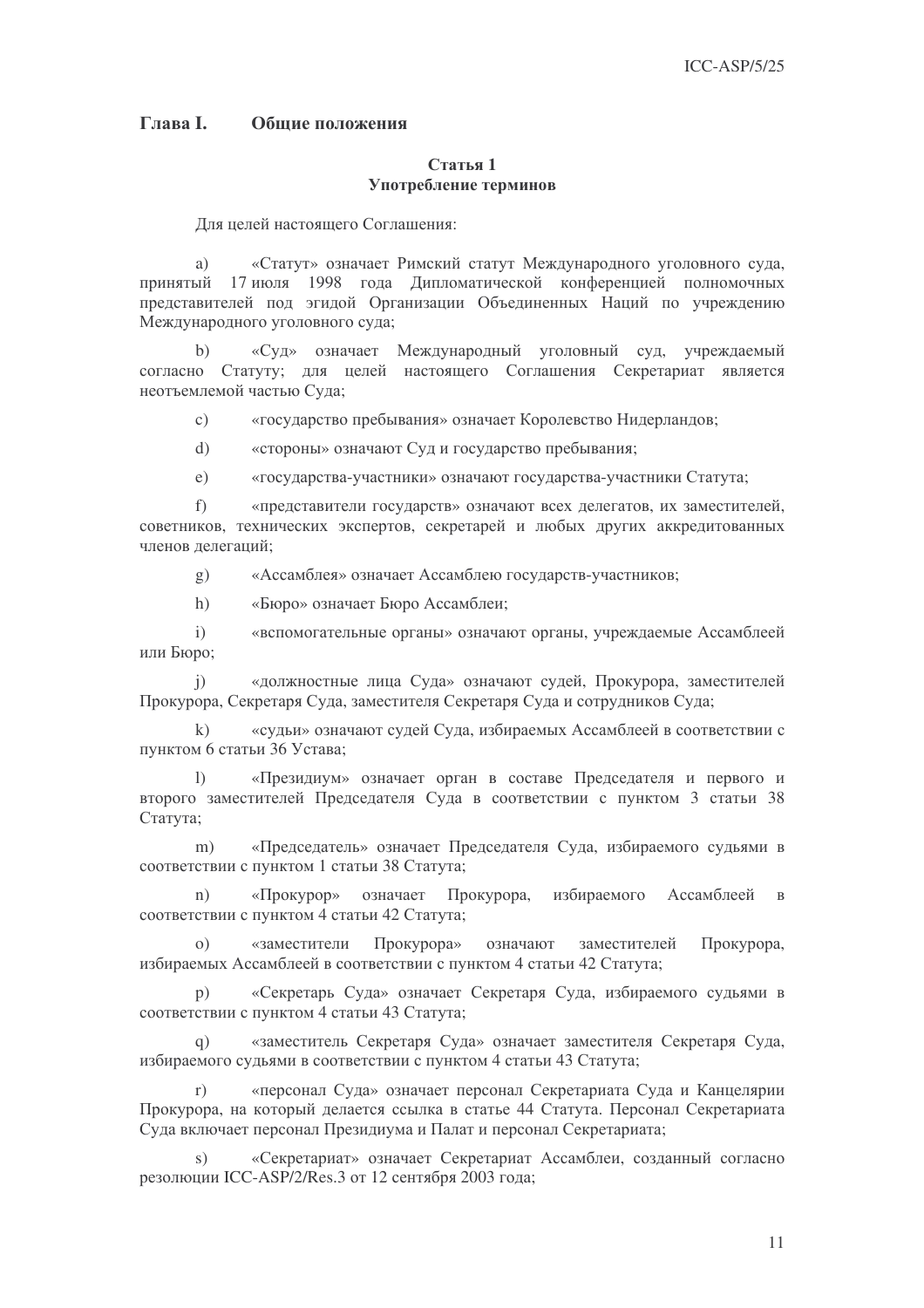«стажеры» означают выпускников высших учебных заведений или  $(t)$ аспирантов, которые, не будучи штатными сотрудниками Суда, допущены Судом к участию в программе стажировки Суда для выполнения определенных заданий Суда без получения от Суда какого-либо оклада;

«посещающие специалисты» означают лиц, которые, не будучи  $\mathbf{u}$ ) штатными сотрудниками Суда, допущены Судом к участию в программе Суда для посещающих специалистов в целях предоставления экспертных услуг и выполнения определенных заданий Суда без получения от Суда какого-либо оклада;

«адвокаты» означают адвокатов защиты и юридических представителей  $V)$ потерпевших:

 $W)$ «свидетели», «потерпевшие» и «эксперты» означают лиц, определяемых Судом в качестве таковых;

«помещения Суда» означают здания, части зданий и участки, включая  $\mathbf{x}$ ) установки и средства обслуживания, предоставляемые, эксплуатируемые, занимаемые или используемые Судом в государстве пребывания в связи с функциями и целями Сула, включая содержание какого-либо лица под стражей, или в связи с заселаниями Ассамблеи, включая ее Бюро и вспомогательные органы:

«министерство иностранных дел» означает министерство иностранных  $V)$ лел государства пребывания:

«компетентные власти» означают национальные, провинциальные,  $\mathbf{z}$ муниципальные и другие компетентные власти согласно законам, положениям и обычаям государства пребывания;

«Соглашение о привилегиях и иммунитетах Суда» означает Соглашение aa) о привилегиях и иммунитетах Международного уголовного суда, на которое делается ссылка в статье 48 Статута и которое было принято на третьем заселании первой сессии Ассамблеи, состоявшейся 3-10 сентября 2002 года в Центральных учреждениях Организации Объединенных Наций в Нью-Йорке;

 $bb)$ «Венская конвенция» означает Венскую конвенцию о дипломатических сношениях от 18 апреля 1961 года;

«Правила процедуры и доказывания» означают Правила процедуры и  $cc)$ доказывания, принятые в соответствии со статьей 51 Статута.

#### Статья 2 Цель и сфера охвата настоящего соглашения

Настоящее Соглашение регулирует вопросы, касающиеся учреждения и надлежащего функционирования Суда в государстве пребывания или возникающие в связи с этим. Оно, среди прочего, обеспечивает долгосрочную стабильность и независимость Суда и способствует его планомерному и эффективному функционированию, включая, в частности, удовлетворение его потребностей в отношении всех лиц, нахождение которых в месте пребывания Суда является необходимым для Суда, и в отношении передачи информации, потенциальных и фактических доказательств в государство пребывания и из него. Настоящее Соглашение регулирует также вопросы, касающиеся создания и надлежащего функционирования в государстве пребывания Секретариата или возникающие в связи с этим, и его положения применяются mutatis mutandis к Секретариату. В соответствующих случаях настоящее Соглашение регулирует вопросы, касающиеся Ассамблеи, включая ее Бюро и вспомогательные органы.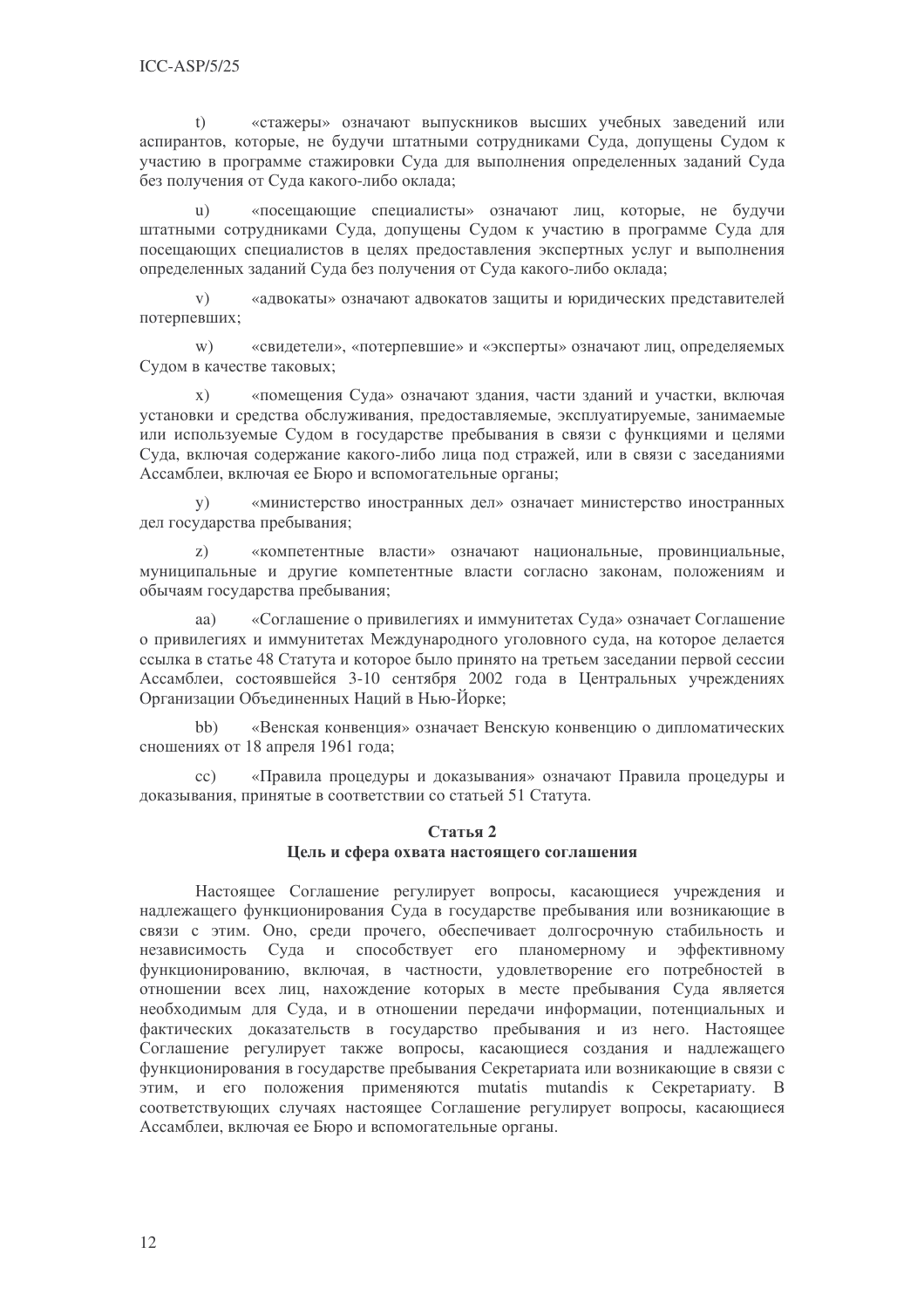#### **Глава** II. Статус Суда

# Статья 3 Правовой статус и правосубъектность Суда

В соответствии с пунктом 1 статьи 4 Статута Суд обладает международной правосубъектностью и такой правоспособностью, какая может оказаться необходимой для осуществления его функций и достижения его целей. Он, в частности, правомочен заключать договоры, приобретать и отчуждать недвижимое и движимое имущество и участвовать в процессуальных действиях.

#### Статья 4 Свобода собраний

 $1.$ Государство пребывания гарантирует Ассамблее, включая ее Бюро и вспомогательные органы, полную свободу собраний, включая свободу прений, принятия решений и опубликования материалов.

 $2.$ Государство пребывания принимает все необходимые меры для обеспечения того, чтобы ни что не мешало работе совещаний, созываемых Ассамблеей, включая ее Бюро и вспомогательные органы.

#### Статья 5 Привилегии, иммунитеты и льготы, предоставляемые Суду

Суд пользуется на территории государства пребывания такими привилегиями, иммунитетами и льготами, какие являются необходимыми для достижения его целей.

# Статья 6

# Неприкосновенность помещений Суда

Помещения Суда являются неприкосновенными. Компетентные власти  $\mathbf{1}$ обеспечивают, чтобы Суд не был лишен права и/или возможности пользоваться его помещениями или какой-либо их частью без явно выраженного Судом согласия с этим.

 $2.$ Компетентные власти не имеют доступа в помещения Суда для выполнения каких-либо официальных обязанностей за исключением случаев, когда это делается с явно выраженного согласия или по просьбе Секретаря Суда или штатного сотрудника Суда, назначенного им или ею. Судебные и процессуальные действия, включая арест частного имущества, не могут осуществляться в помещениях Суда за исключением случаев, когда на это было дано согласие Секретаря Суда или когда это делается на условиях, одобренных им.

В случае пожара или иного чрезвычайного происшествия, требующего  $\overline{3}$ . принятия срочных защитных мер, или в случае, когда компетентные власти имеют достаточные основания полагать, что такое чрезвычайное происшествие имело или вскоре будет иметь место в помещениях Суда, предполагается согласие Секретаря Суда или штатного сотрудника Суда, назначенного им/ею, с любым необходимым доступом в помещения Суда, если ни с одним из них не удалось связаться в нужное время.

 $\overline{4}$ . С учетом пунктов 1, 2 и 3 настоящей статьи компетентные власти принимают необходимые меры по защите помещений Суда от пожара или другого чрезвычайного происшествия.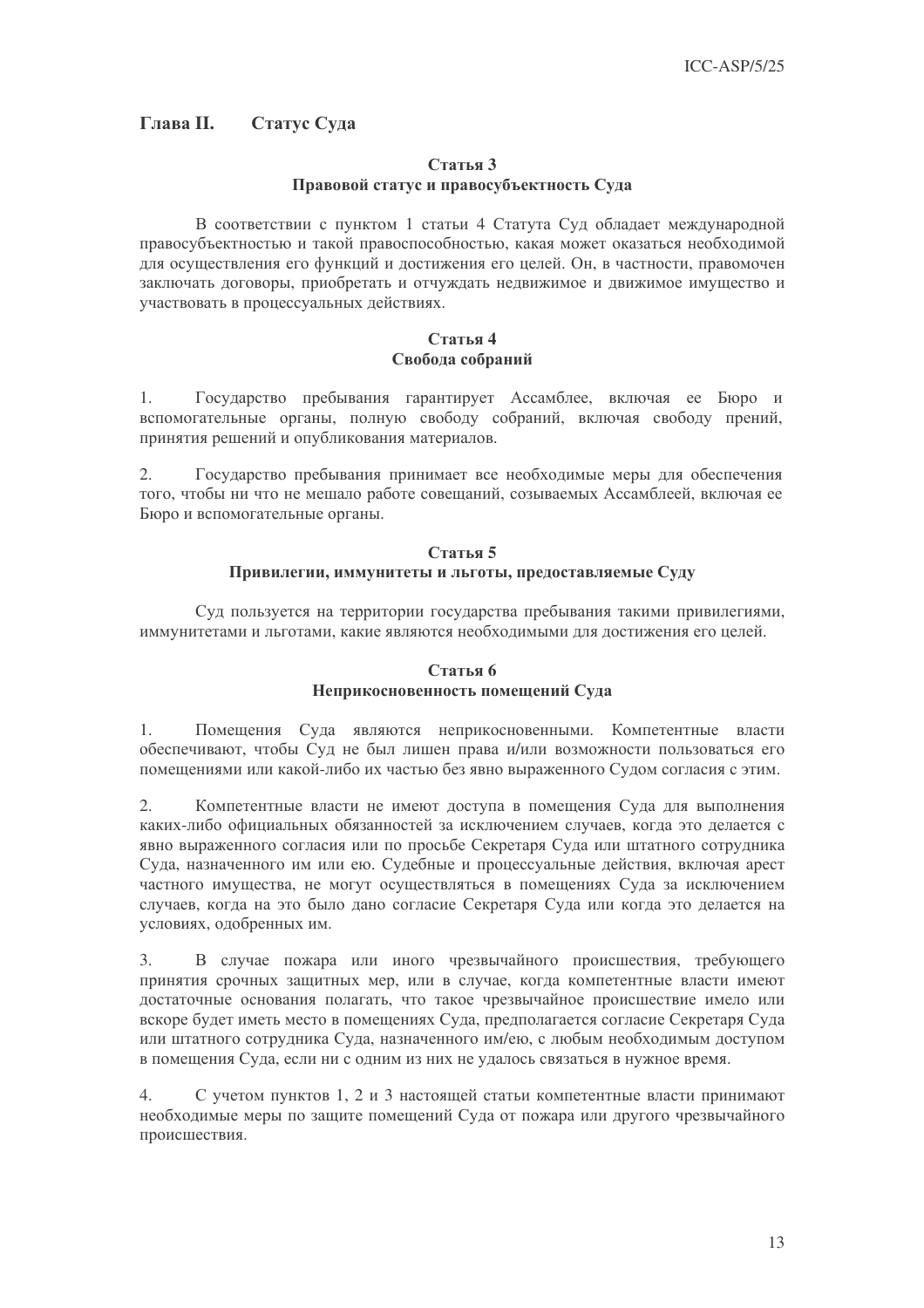5. Суд не допускает использования своих помещений для укрытия лиц, пытающихся избежать ареста или надлежащего отправления правосудия по закону государства пребывания.

# Статья 7 Охрана помещений Суда и прилегающей территории

 $1<sub>1</sub>$ Компетентные власти принимают все эффективные и наллежащие меры для обеспечения безопасности и охраны Суда и того, чтобы спокойствие Суда не нарушалось вторжением каких-либо посторонних лиц или групп лиц в помещения Суда или беспорядками в непосредственной близости от них, а также обеспечивают надлежащую охрану помещений Суда, которая может потребоваться.

По просьбе Секретаря Суда компетентные власти прелоставляют лостаточное  $2.$ количество полицейских, необходимое для поддержания законности и порядка в помещениях Суда или в непосредственной близости от них и удаления проникших в них лиц.

Компетентные власти принимают все разумные меры для обеспечения  $\mathcal{E}$ беспрепятственной работы систем коммунального обслуживания помешений Сула и предотвращения затруднений для использования этих помещений по назначению в результате любого использования земельного участка или зланий, расположенных по соседству от них. Суд принимает все разумные меры к недопущению нарушения благоустройства земельного участка, находящегося по соседству с помещениями, в результате любого использования земельного участка или зданий на территории расположения помещений.

# Статья 8 Закон и власть в помещениях Суда

Контроль и власть в отношении помещений Суда осуществляются Судом, как 1. это предусмотрено в настоящем Соглашении.

 $2.$ За исключением случаев, когда в настоящем Соглашении предусмотрено иное, в помещениях Суда применяются законы и постановления государства пребывания.

3. Суд уполномочен принимать правила, действующие в его помещениях, которые необходимы для выполнения его функций. Суд незамедлительно информирует компетентные власти о принятии таких правил. Правила или постановления государства пребывания, несовместимые с правилами Суда, предусмотренными в настоящем пункте, в помещениях Суда не применяются в части, несовместимой с правилами Суда.

 $4.$ Суд может выдворять или не допускать в свои помещения лиц, нарушивших его правила, и заранее информирует компетентные власти о таких мерах.

При соблюдении правил, упомянутых в пункте 3 настоящей статьи, и в 5. соответствии с законами и постановлениями государства пребывания только штатным сотрудникам Суда разрешено ношение оружия в помещениях Суда.

6. Секретарь Суда уведомляет государство пребывания о фамилии и личности каждого штатного сотрудника Суда, которому разрешено ношение оружия в помещениях Суда, а также о наименовании, типе, калибре и серийном номере оружия или видов оружия, имеющихся в его или ее распоряжении.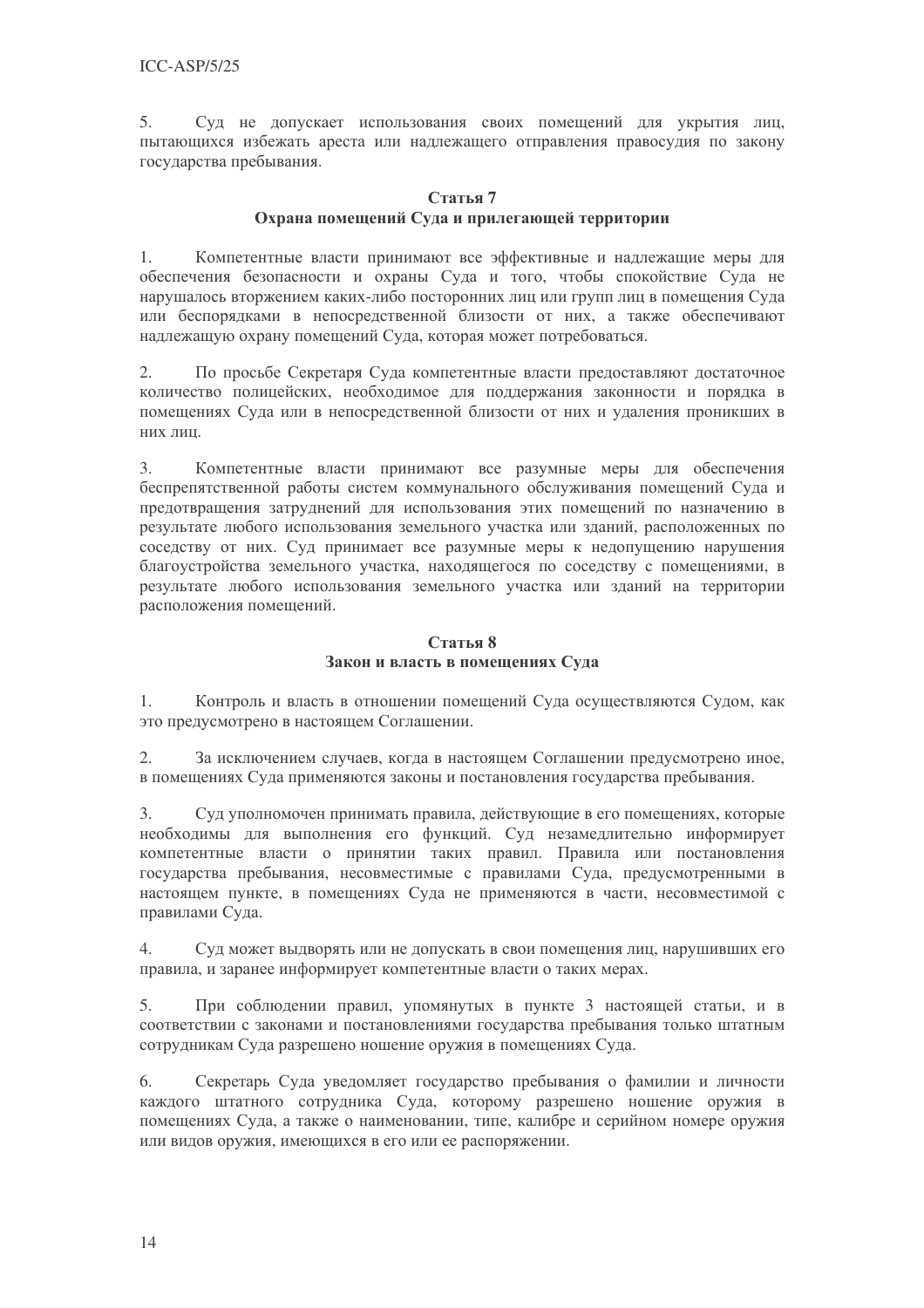7. Любой спор между Судом и государством пребывания по вопросу о том, подпадают ли правила Суда под действие настоящего положения, или о том, совместимы ли законы или постановления государства пребывания с правилами Суда, предусмотренными настоящим положением, незамедлительно регулируется с использованием процедуры, установленной в статье 55 настоящего Соглашения. Вплоть до такого урегулирования применяется правило Суда, а закон и/или постановление государства пребывания не применяется к помещениям Суда, если Суд утверждает, что они несовместимы с его правилами.

#### Статья 9

# Коммунальное обслуживание помещений Суда

 $1.$ Компетентные власти на справедливых и равных условиях обеспечивают по просьбе Секретаря Суда или штатного сотрудника Суда, назначенного им или ею, необходимые Суду коммунальные услуги, включая, в частности, почтовые, телефонные, телеграфные услуги, любые средства связи, электричество, воду, газ, канализацию, вывоз мусора, противопожарную охрану и очистку от снега улиц общего ПОЛЬЗОВАНИЯ

В случаях, когда услуги, упомянутые в пункте 1 настоящей статьи,  $2.$ предоставляются Суду компетентными органами или когда они контролируют цены на них, тарифы на такие услуги не превышают наименьших сопоставимых тарифов, которые устанавливаются лля основных учреждений и органов государства пребывания.

 $3.$ В случае любого перебоя или угрозы перебоя в предоставлении любых таких услуг Суд имеет приоритет, предоставляемый основным учреждениям и органам государства пребывания, и государство пребывания соответственно принимает меры для обеспечения бесперебойной работы Суда.

По просьбе компетентных властей Секретарь Суда или штатный сотрудник  $4.$ Суда, назначенный им или ею, принимает надлежащие меры для предоставления наллежащим образом уполномоченным прелставителям конкретных коммунальных служб возможности осматривать, ремонтировать, обслуживать, переделывать и перемешать установки, трубопроводы, магистрали и канализационные трубы в помещениях Суда так, чтобы это не мешало выполнению функций Суда.

 $5<sub>1</sub>$ Компетентные власти могут вести подземное строительство на территории расположения помещений Суда только после консультации с Секретарем Суда или штатным сотрудником Суда, назначенным им или ее, при условии, что это не помешает выполнению функций Суда.

#### Статья 10 Флаг, эмблема и отличительные знаки

Суд имеет право устанавливать в своих помещениях и на автомобилях и других транспортных средствах, используемых в служебных целях, свои флаг, эмблему и отличительные знаки.

# Статья 11 Фонды, активы и другое имущество

Суд, его фонды, активы и другое имущество, где бы и в чьем бы распоряжении  $1<sup>1</sup>$ они не находились, пользуются иммунитетом от любых процессуальных действий, за исключением конкретных случаев, когда Суд прямо отказался от своего иммунитета.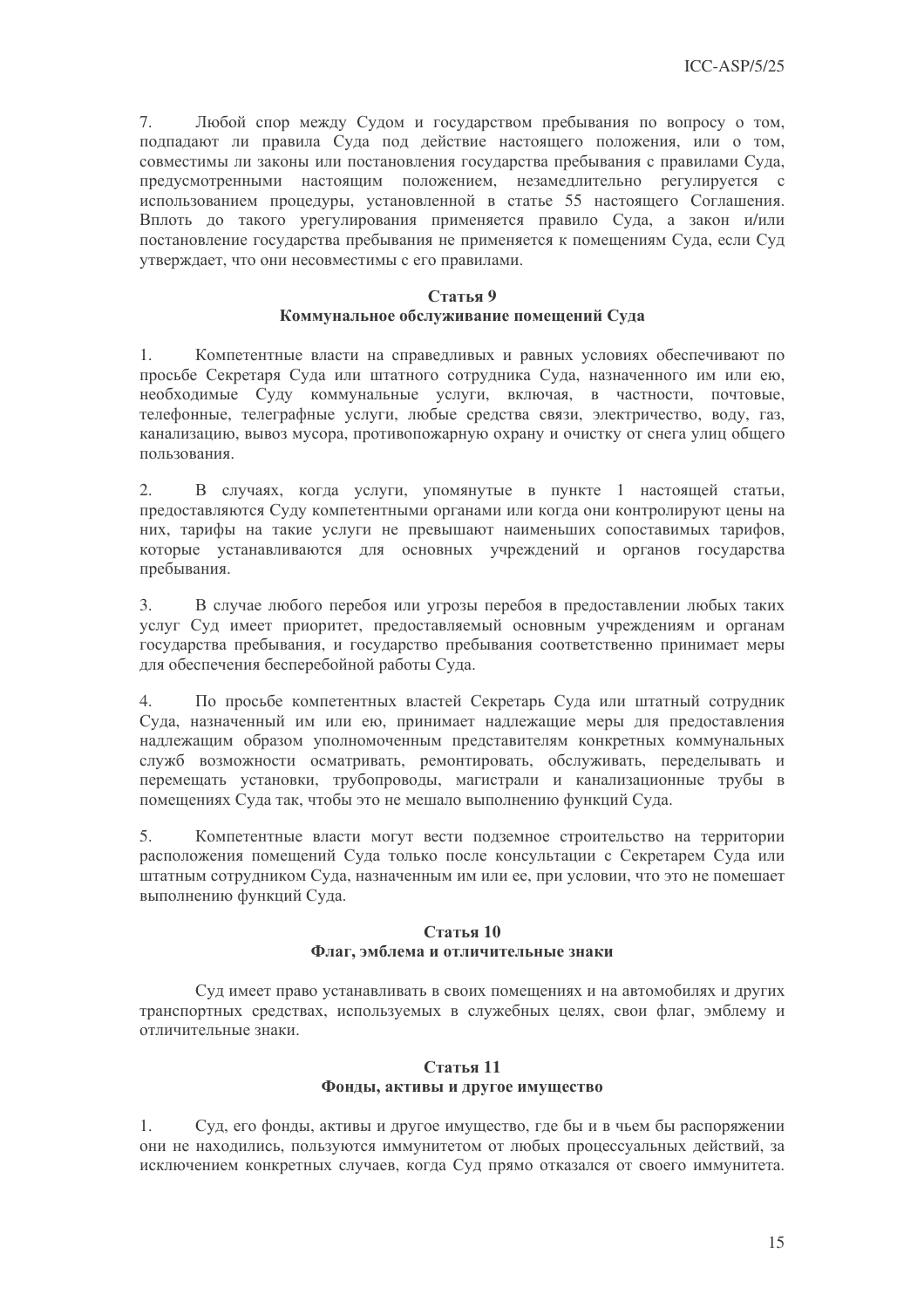При этом понимается, однако, что никакой отказ от иммунитета не распространяется на любую исполнительную меру.

Фонды, активы и другое имущество Суда, где бы и в чьем бы распоряжении  $2.$ они не находились, пользуются иммунитетом от обыска, ареста, реквизиции, конфискации, экспроприации и любых других форм вмешательства, будь то в исполнительном, административном, судебном или же законодательном порядке.

 $\overline{3}$ . В объеме, необходимом для осуществления функций Суда, фонды, активы и другое имущество Суда, где бы и в чьем бы распоряжении они не находились, освобождаются от всякого рода ограничений, регламентов, контроля и мораториев.

# Статья 12 Неприкосновенность архивов, документов и материалов

Архивы Суда и все направляемые в Суд или из него, находящиеся у Суда или принадлежащие Суду бумаги, документы и материалы в любой форме, где бы и в чьем бы распоряжении они не находились, неприкосновенны. Прекращение или отсутствие такой неприкосновенности не влияет на меры защиты, которые Суд может применить в соответствии со Статутом и Правилами процедуры и доказывания в отношении документов и материалов, предоставленных ему или используемых им.

# Статья 13 Льготы по связи

В отношении служебной связи и корреспонденции Суд пользуется на  $1.$ территории государства пребывания не менее благоприятным режимом, чем тот, который предоставляется государством пребывания любой межправительственной организации или дипломатическому представительству в вопросах очередности, тарифов и сборов, действующих применительно к почтовым отправлениям и различным формам связи и корреспонденции.

 $2.$ Официальная связь и корреспонденция Суда не подлежат цензуре.

 $3.$ Суд может использовать все соответствующие средства связи, в том числе электронные, и имеет право пользоваться в своих официальных сообщениях и корреспонденции кодами или шифрами. Официальные сообщения и корреспонденция Суда неприкосновенны.

 $\overline{4}$ . Суд имеет право отправлять и получать корреспонденцию и другие материалы или сообщения с курьерами или в запечатанных вализах, которые обладают теми же привилегиями, иммунитетами и льготами, что и дипломатические курьеры и вализы.

 $5<sub>1</sub>$ Сул имеет право эксплуатировать аппаратуру, радио- и других видов электросвязи на любых частотах, выделенных ему государством пребывания в соответствии с его национальными процедурами. Государство пребывания стремится выделить Суду, по мере возможности, те частоты, которые он запрашивает.

6. Для достижения своих целей и эффективного выполнения своих обязанностей Суд имеет право свободно и без каких бы то ни было ограничений публиковать материалы в государстве пребывания в соответствии с настоящим Соглашением.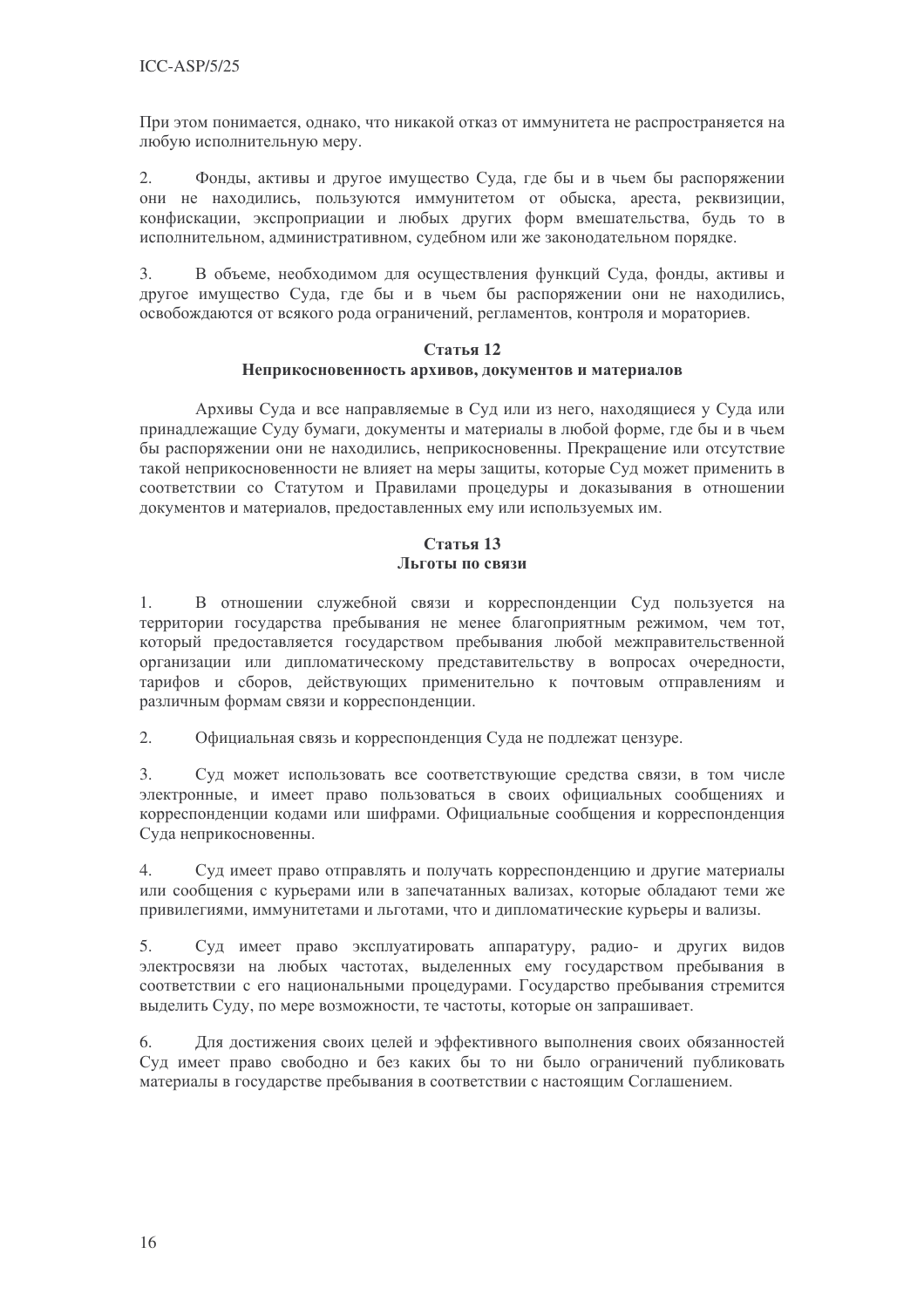#### Освобождение финансовых активов от каких бы то ни было ограничений

1. Не будучи ограничен мерами финансового контроля, положениями, требованиями в отношении уведомления о финансовых операциях или какими бы то ни было мораториями, Суд может свободно:

а) приобретать любую валюту через разрешенные каналы и хранить ее и распоряжаться ей;

b) иметь счета в любой валюте;

с) приобретать по разрешенным каналам и хранить средства, ценные бумаги и золото и распоряжаться ими;

d) переводить свои средства, ценные бумаги, золото и валюту в государство пребывания или из него в любую другую страну или из нее или в пределах государства пребывания и конвертировать любую хранимую им валюту в любую другую валюту; и

е) мобилизовывать средства любыми способами, которые он сочтет целесообразными, за тем исключением, что в случае мобилизации средств внутри государства пребывания Суд получает согласие компетентных властей.

2. В отношении обменных курсов в ходе своих финансовых операций Суд пользуется не менее благоприятным режимом, чем тот, который предоставляется государством пре пребывания любой жправительственной орга низации или дипломатическому представительству.

# $C$ **тятья** 15 Освобождение от налогов и пошлин Суда и его имущества

1. В связи с осуществлением своих официальных функций Суд, его активы, поступления и иное имущество освобождаются от всех прямых налогов, взимаемых национальными, провинциальными или местными властями.

2. В связи с осуществлением своих официальных функций Суд освобождается от:

a) импортных и экспортных налогов и пошлин (belastingen bij invoer en *uitvoer)*;

b) налога на автотраспортные средства (motorrijtuigenbelasting, MRB);

c) налога на легковые автотранспортные средства и мотоциклы (belasting *van personenauto's en motorrijwielen, BPM)*;

d) налога на добавленную стоимость (omzetbelasting, BTW), уплачиваемого с товаров и услуг, предоставляемых на периодической основе и связанных со значительными затратами;

 $e)$ кцизных сборов (accijnzen), включаемых в цену алкогольных напитков и таких углеводородов, как топливное масло и горючее для двигателей;

- f) налога на передачу недвижимости (overdrachtsbelasting);
- g) страхового налога (assurantiebelasting);
- h) налога на энергию (regulerende energiebelasting, REB);
- i) налога на водопроводную воду (belasting op leidingwater, BOL);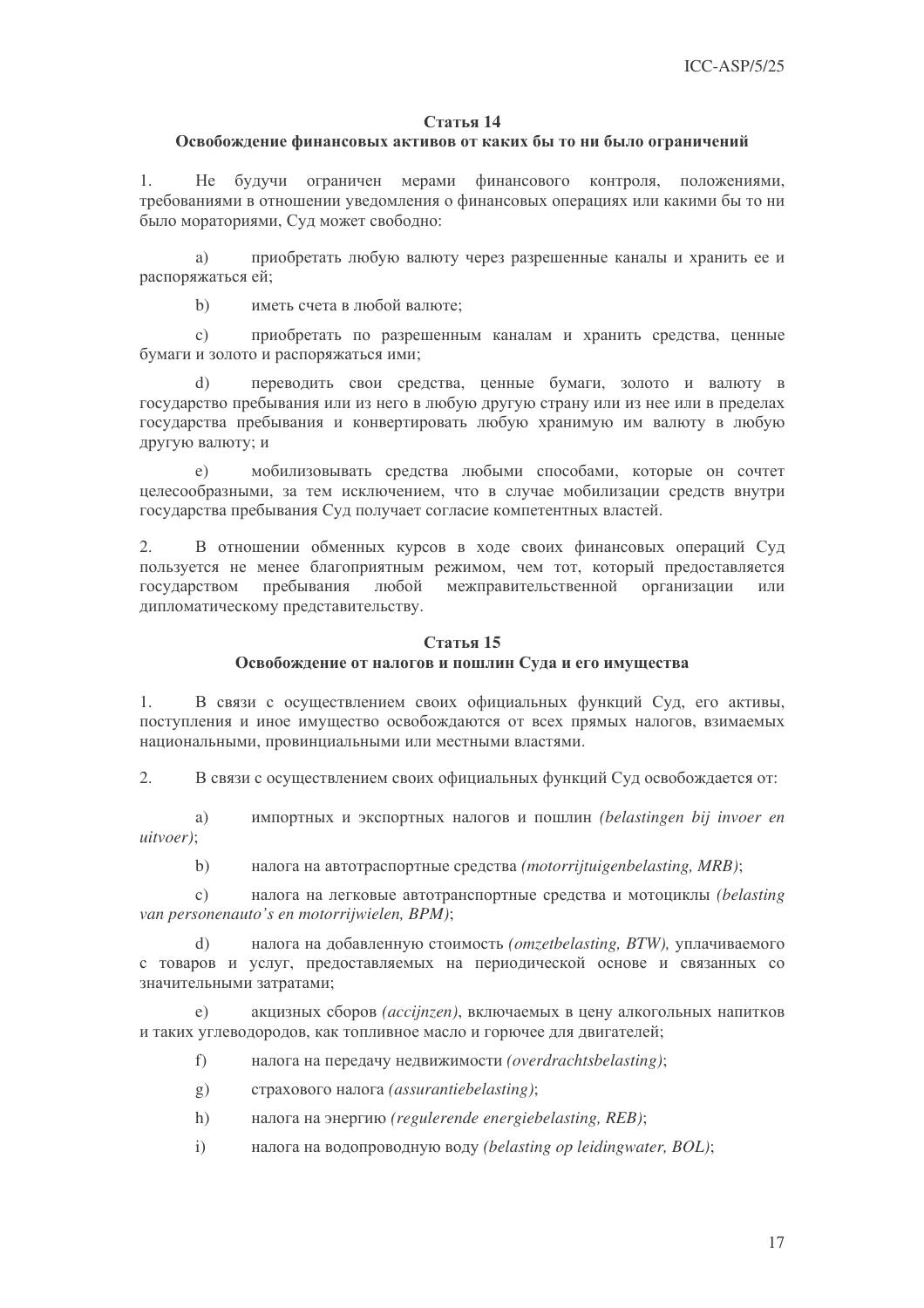любых других налогов и пошлин, в значительной степени схожих с  $\mathbf{i}$ налогами, предусмотренными в настоящем пункте, которые взимаются государством пребывания после подписания настоящего Соглашения.

 $\overline{3}$ . Освобождения, предусмотренные в подпунктах d), e), f), g), h), i) и j) пункта 2 настоящей статьи, могут предоставляться в виде возмещения.

 $\overline{4}$ Товары, приобретаемые или ввозимые в соответствии с положениями пункта 2 настоящей статьи, не должны продаваться, передаваться бесплатно или иным образом отчуждаться иначе, как на условиях, согласованных с государством пребывания.

5. Суд не требует освобождения от налогов, которые фактически являются не более чем платой за коммунальные услуги, прелоставляемые по фиксированной ставке, взимаются в зависимости от объема поставленных услуг и могут быть конкретно указаны, обозначены и определены.

#### Статья 16 Освобождение от ограничений на ввоз и вывоз

Сул освобожлается от всех ограничений на ввоз и вывоз товаров, которые ввозятся или вывозятся Судом для служебного пользования, а также в отношении его публикаций.

#### **Глава** III. Привилегии, иммунитеты и льготы, предоставляемые лицам в соответствии с настоящим Соглашением

# Статья 17

# Привилегии, иммунитеты и льготы судей, Прокурора, заместителей Прокурора и Секретаря Суда

Сульи, Прокурор, заместитель Прокурора и Секретарь Сула пользуются  $1.$ привилегиями, иммунитетами и льготами в государстве пребывания при исполнении своих служебных обязанностей или в отношении деятельности по линии Суда. Они среди прочего пользуются:

личной неприкосновенностью, включая иммунитет от личного ареста a) или задержания, или любого иного ограничения их свободы;

 $h)$ иммунитетом от уголовной, гражданской и административной юрисдикции;

неприкосновенностью в отношении всех бумаг, документов в любой  $\mathcal{C}$ ) форме, а также материалов;

 $\mathrm{d}$ освобождением от государственных повинностей;

 $e)$ вместе с членами своей семьи, входящими в состав их домашнего хозяйства, - освобождением от иммиграционных ограничений или регистрации в качестве иностранцев;

освобождением от уплаты налогов на оклады, вознаграждения и  $f$ пособия, выплачиваемые им за работу в Суде;

теми же льготами в отношении валютных и обменных операций,  $\sigma$ ) которые предоставляются дипломатическим агентам;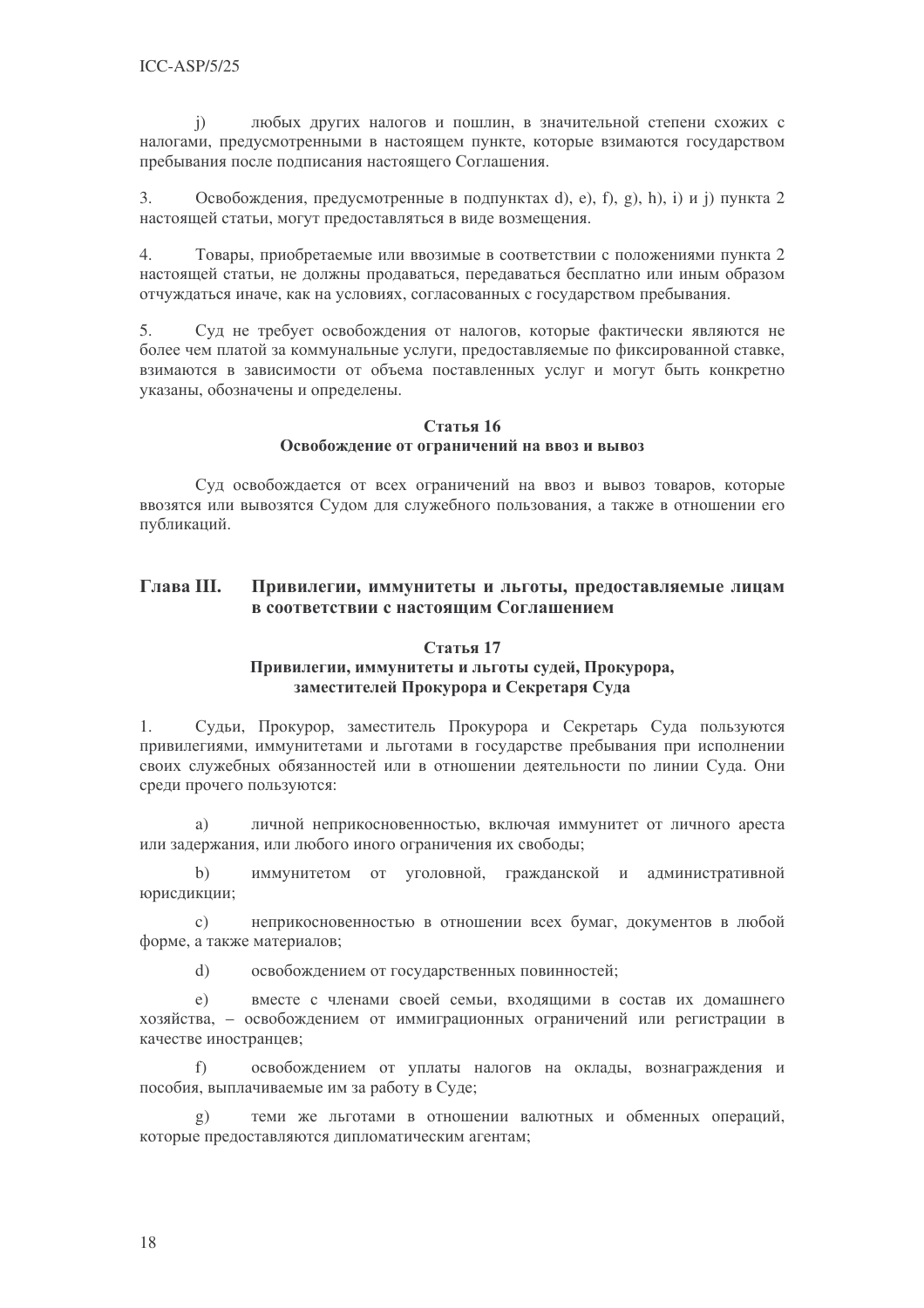$h)$ вместе с членами своей семьи, входящими в состав их домашнего хозяйства, - теми же иммунитетами и льготами в отношении их личного багажа, какие предоставляются дипломатическим агентам;

вместе с членами своей семьи, входящими в состав их домашнего  $\ddot{1}$ хозяйства, - теми же льготами по репатриации во время международных кризисов, какие предоставляются дипломатическим агентам в соответствии с Венской конвенцией:

вместе с членами своей семьи, входящими в состав их домашнего  $\mathbf{i}$ хозяйства, - правом на беспрепятственный въезд в государство пребывания, выезд из него и перемещение по нему, когда это необходимо и требуется для достижения целей Суда.

 $2.$ В дополнение к привилегиям, иммунитетам и льготам, перечисленным в пункте 1 настоящей статьи, и привилегиям и иммунитетам, которые применяются в соответствии с пунктом 2 статьи 48 Статута, судьи, Прокурор, заместители Прокурора и Секретарь Суда вместе с членами своей семьи, входящими в состав их домашнего хозяйства, которые не являются гражданами Нидерландов и не имеют статуса постоянных жителей в государстве пребывания, пользуются теми же привилегиями, иммунитетами и льготами, какие предоставляются государством пребывания главам дипломатических представительств в соответствии с Венской конвенцией.

 $3.$ В тех случаях, когда та или иная форма налогообложения применяется в зависимости от сроков проживания, периоды, в течение которых судьи, Прокурор, заместители Прокурора и Секретарь Суда находятся в государстве пребывания для целей выполнения своих функций, не зачитываются в периоды проживания.

 $4.$ Пункты 1, 2 и 3 настоящей статьи применяются также к судьям Суда, которые остаются в этой должности в соответствии с пунктом 10 статьи 36 Статута.

5. Судьям, Прокурору, заместителям Прокурора и Секретарю Суда по истечении их срока полномочий по-прежнему предоставляется иммунитет от любых процессуальных действий в отношении сказанного или написанного и всего совершенного ими в своем официальном качестве.

Государство пребывания не обязано освобождать от подоходного налога на 6. пенсии и пособия, выплачиваемые бывшим судьям, Прокурорам, заместителям Прокурора и Секретарям Суда, а также их иждивенцам.

 $7<sub>1</sub>$ Без ущерба для пунктов 1 f) и 3 настоящей статьи лица, упоминаемые в настоящей статье, которые являются гражданами или постоянными жителями государства пребывания, пользуются только нижеследующими привилегиями, иммунитетами и льготами в той степени, в какой это необходимо для независимого выполнения ими своих функций:

иммунитетом от личного ареста или задержания, или любого другого a) ограничения их свободы;

иммунитетом от любых процессуальных действий в отношении  $b)$ сказанного или написанного и всего совершенного ими при выполнении своих функций по линии Суда, причем такой иммунитет продолжает предоставляться им даже после того, как они прекращают выполнять свои функции по линии Суда;

неприкосновенностью в отношении всех бумаг, документов в любой  $\mathcal{C}$ ) форме и материалов, имеющих отношение к выполнению ими своих функций по линии Суда;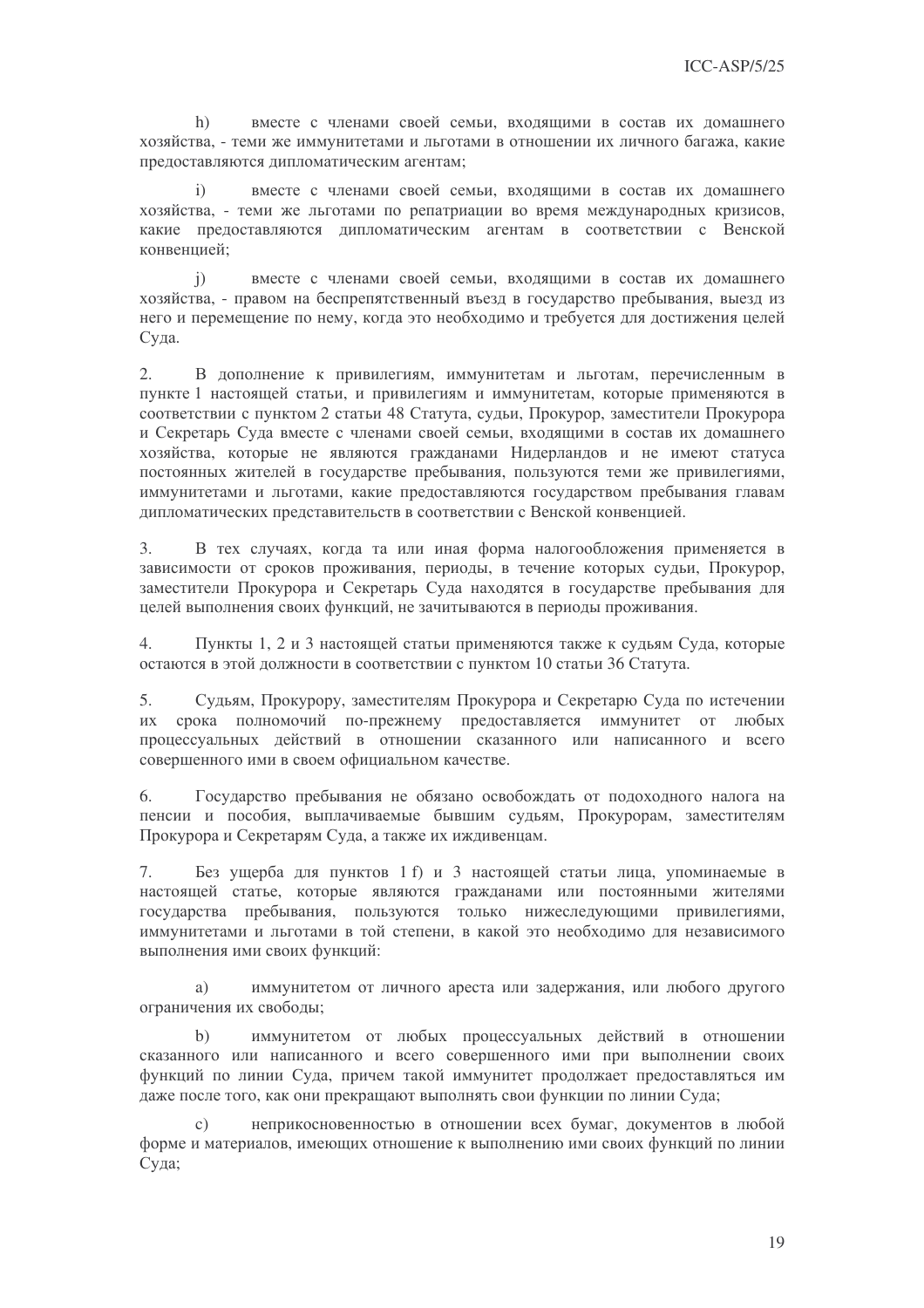для целей поддержания ими связи с Судом - правом получать и  $\rm d$ направлять документы в любой форме;

правом без каких бы то ни было пошлин и налогов, за исключением оплаты услуг, ввозить свою мебель и имущество при первоначальном вступлении в должность в государстве пребывания.

Государство пребывания не применяет к лицам, упомянутым в настоящем пункте, каких-либо мер, которые могли бы повлиять на свободное и независимое выполнение ими своих функций по линии Суда.

#### Статья 18

#### Привилегии, иммунитеты и льготы заместителя Секретаря и персонала Суда

Заместитель Секретаря и персонал Суда пользуются такими привилегиями, 1. иммунитетами и льготами, какие необходимы для независимого выполнения ими своих функций. Им предоставляются:

a) иммунитет от личного ареста или задержания, или любого другого ограничения их свободы, а также от ареста их личного багажа;

иммунитет от судебного преследования в отношении сказанного или написанного и всего совершенного ими в их официальном качестве, причем такой иммунитет продолжает предоставляться им даже после завершения их работы в Суде;

неприкосновенность в отношении всех официальных бумаг, документов в любой форме, а также материалов;

освобождение от налогов на оклады, вознаграждения и пособия,  $(b)$ выплачиваемые им за работу в Суде;

освобождение от государственных повинностей;  $e)$ 

 $f$ вместе с членами их семьи, входящими в состав их домашнего хозяйства, - освобождение от иммиграционных ограничений или регистрации в качестве иностранцев;

освобождение от досмотра их личного багажа, за исключением тех  $\mathbf{g}$ ) случаев, когда имеются серьезные основания полагать, что в багаже содержатся предметы, ввоз или вывоз которых запрешен законодательством или регламентирован карантинными правилами государства пребывания; досмотр в таком случае производится в присутствии соответствующего должностного лица;

 $h)$ такие же привилегии в отношении валютных и обменных операций, предоставляются сотрудникам сопоставимого ранга дипломатических какие представительств, находящихся в государстве пребывания;

вместе с членами своей семьи, входящими в состав их домашнего  $\mathbf{i}$ хозяйства, - такие же льготы по репатриации во время международных кризисов, какие предоставляются дипломатическим агентам в соответствии с Венской конвенцией;

право ввозить без пошлин и налогов, за исключением оплаты услуг,  $\ddot{1}$ свою мебель и имущество при первоначальном вступлении в должность в стране пребывания и вывозить свою мебель и имущество без пошлин и налогов в страну постоянного проживания.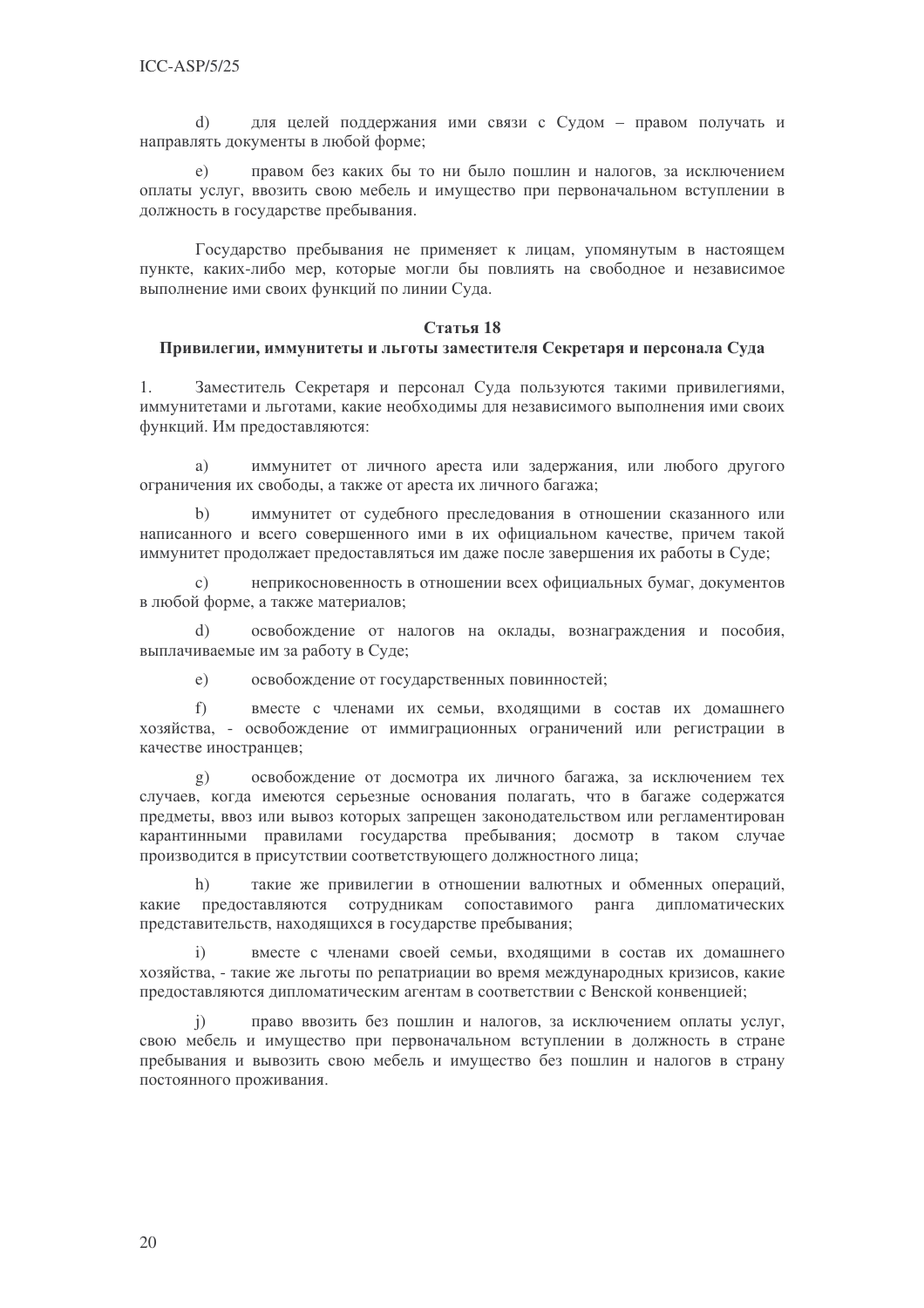$2.$ Сотрудникам класса С-5 и выше и таким дополнительным категориям сотрудников Суда, которые могут быть указаны в соглашении с государством пребывания Секретарем Суда, в консультации с Председателем и Прокурором, вместе с членами их семей, входящими в состав их домашнего хозяйства, которые не являются гражданами или постоянными жителями государства пребывания, предоставляются те же привилегии, иммунитеты и льготы, какие государство пребывания в соответствии с Венской конвенцией предоставляет дипломатическим агентам сопоставимых рангов из состава дипломатических представительств, находящихся в стране пребывания.

Сотрудникам класса С-4 и выше предоставляются те же привилегии,  $3.$ иммунитеты и льготы, какие государство пребывания предоставляет в соответствии с Венской конвенцией административным и техническим сотрудникам дипломатических представительств, находящихся в государстве пребывания, при условии, что иммунитет от уголовной юрисдикции и личная неприкосновенность не распространяются на действия, совершаемые за рамками служебных обязанностей.

 $\overline{4}$ . В тех случаях, когда применение какой-либо формы налогообложения зависит от сроков проживания, периоды, в течение которых заместитель Секретаря и сотрудники Суда находятся в государстве пребывания в целях выполнения своих обязанностей, не зачитываются в периоды проживания.

 $5<sub>1</sub>$ Государство пребывания не обязано освобождать от подоходного налога пенсии или другие пособия, выплачиваемые бывшим заместителям Секретаря, сотрудникам Суда и их иждивенцам.

6. Без ущерба для пункта 1 d) и 4 настоящей статьи лица, упомянутые в настоящей статье, которые являются гражданами или постоянными жителями государства пребывания, пользуются лишь нижеследующими привилегиями, иммунитетами и льготами в той степени, в какой это необходимо для независимого выполнения ими своих функций:

иммунитетом от личного ареста или задержания, или любого иного a) ограничения их свободы;

иммунитетом от любых процессуальных действий в отношении  $b)$ сказанного или написанного и всего совершенного ими при выполнении своих функций по линии Суда, причем такой иммунитет продолжает предоставляться даже после прекращения ими выполнения своих функций по линии Суда;

 $\mathcal{C}$ ) неприкосновенностью в отношении всех бумаг, документов в любой форме и материалов, имеющих отношение к выполнению ими своих функций по линии Суда:

для целей их связи с Судом - правом получать и направлять бумаги в  $\mathbf{d}$ любой форме;

 $\epsilon$ ) правом ввозить без пошлин и налогов, за исключением оплаты услуг, свою мебель и имущество при первоначальном вступлении в должность в стране пребывания.

Государство пребывания не применяет к лицам, упомянутым в настоящем пункте, никаких мер, которые могли бы повлиять на свободное и независимое выполнение ими своих функций по линии Суда.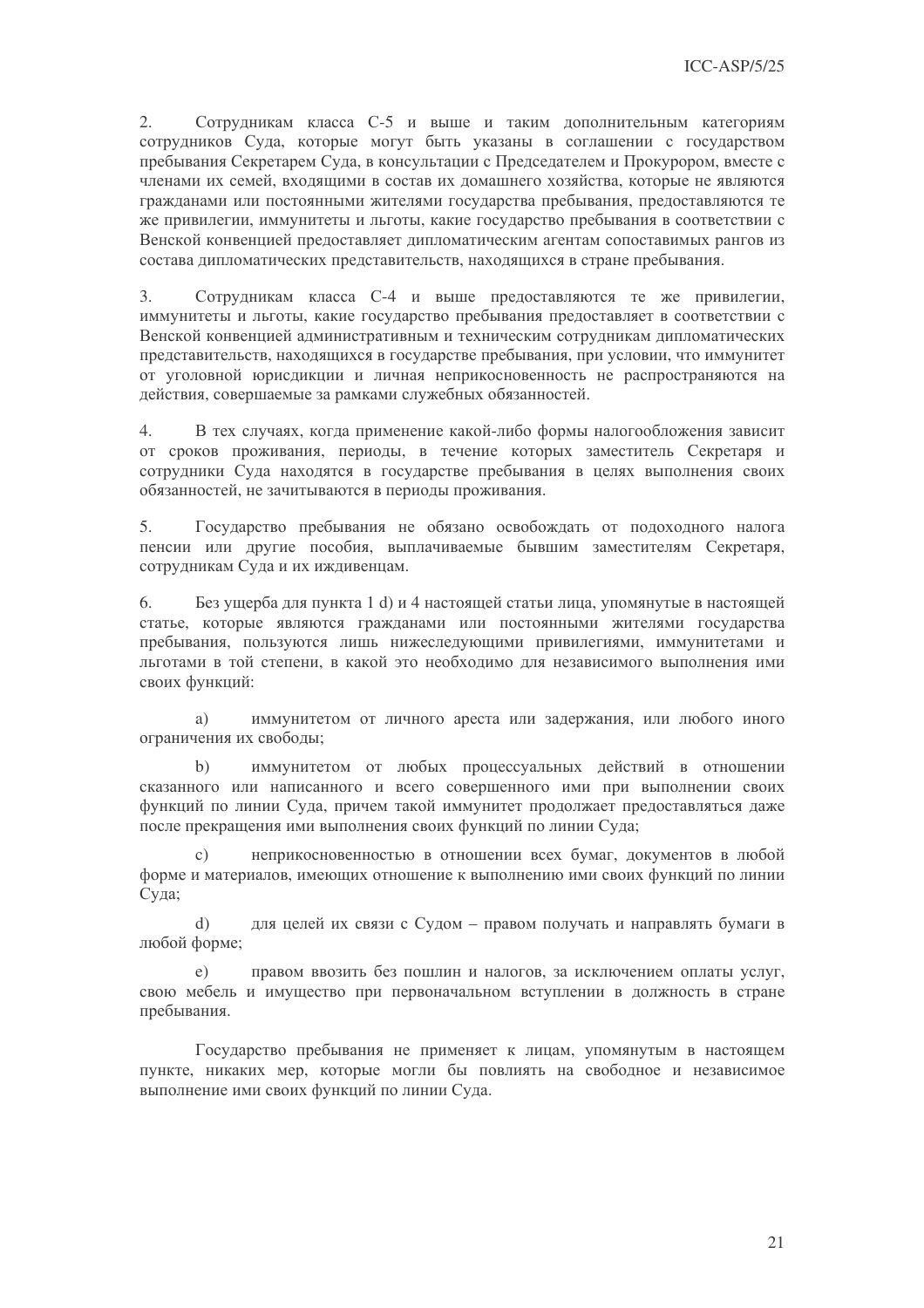#### Персонал, набираемый на местной основе и не охватываемый настоящим Соглашением

Персоналу, набираемому Судом на местной основе и не охватываемому настоящим Соглашением, предоставляется иммунитет от процессуальных действий в отношении сказанного или написанного и всего совершенного им при исполнении служебных обязанностей по линии Суда. Такой иммунитет продолжает действовать даже после завершения его работы в Суде. Во время работы этому персоналу предоставляются также другие льготы, которые могут являться необходимыми для независимого выполнения им своих функций по линии Суда.

# Статья 20

# Трудоустройство членов семей должностных лиц Суда

1. Членам семей, входящим в состав домашнего хозяйства любого должностного лица Суда, разрешается иметь оплачиваемую работу в государстве пребывания в течение срока службы соответствующего должностного лица Суда.

 $2.$ Иметь оплачиваемую работу в государстве пребывания разрешается следующим лицам:

- супругам или зарегистрированным сожителям должностных лиц Суда; a)
- $b)$ детям должностных лиц Суда в возрасте до 18 лет;

детям должностных лиц Суда в возрасте 18 лет или старше, но не  $c)$ старше 27 лет при условии, что они входили в состав домашнего хозяйства до их первого въезда в государство пребывания и продолжают входить в состав этого домашнего хозяйства и что они не состоят в браке, являются в финансовом отношении независимыми от соответствующего должностного лица Суда и посещают учебное заведение в государстве пребывания;

 $\mathrm{d}$ любым другим лицам, которых в исключительных случаях или по соображениям Суд и государство пребывания соглашаются гуманитарным рассматривать в качестве членов семьи, входящих в состав домашнего хозяйства.

 $\overline{3}$ . Лица, упомянутые в пункте 2 настоящей статьи, которые имеют оплачиваемую работу, не пользуются иммунитетом от уголовной, гражданской или административной юрисдикции по вопросам, возникающим в ходе или в связи с такой работой. Однако любые исполнительные меры принимаются без нарушения неприкосновенности их личности или их жилища, если они имеют право на такую неприкосновенность.

 $\overline{4}$ . В случае неплатежеспособности лица в возрасте до 18 лет в отношении претензии, возникающей в связи с оплачиваемой работой этого лица, иммунитет должностного лица Суда, членом семьи которого является соответствующее лицо, аннулируется для целей урегулирования этой претензии, в соответствии с положениями статьи 30 настоящего Соглашения.

5. Упомянутая в пункте 1 работа должна соответствовать положениям законодательства государства пребывания, включая налоговое законодательство и законодательство по социальной защите.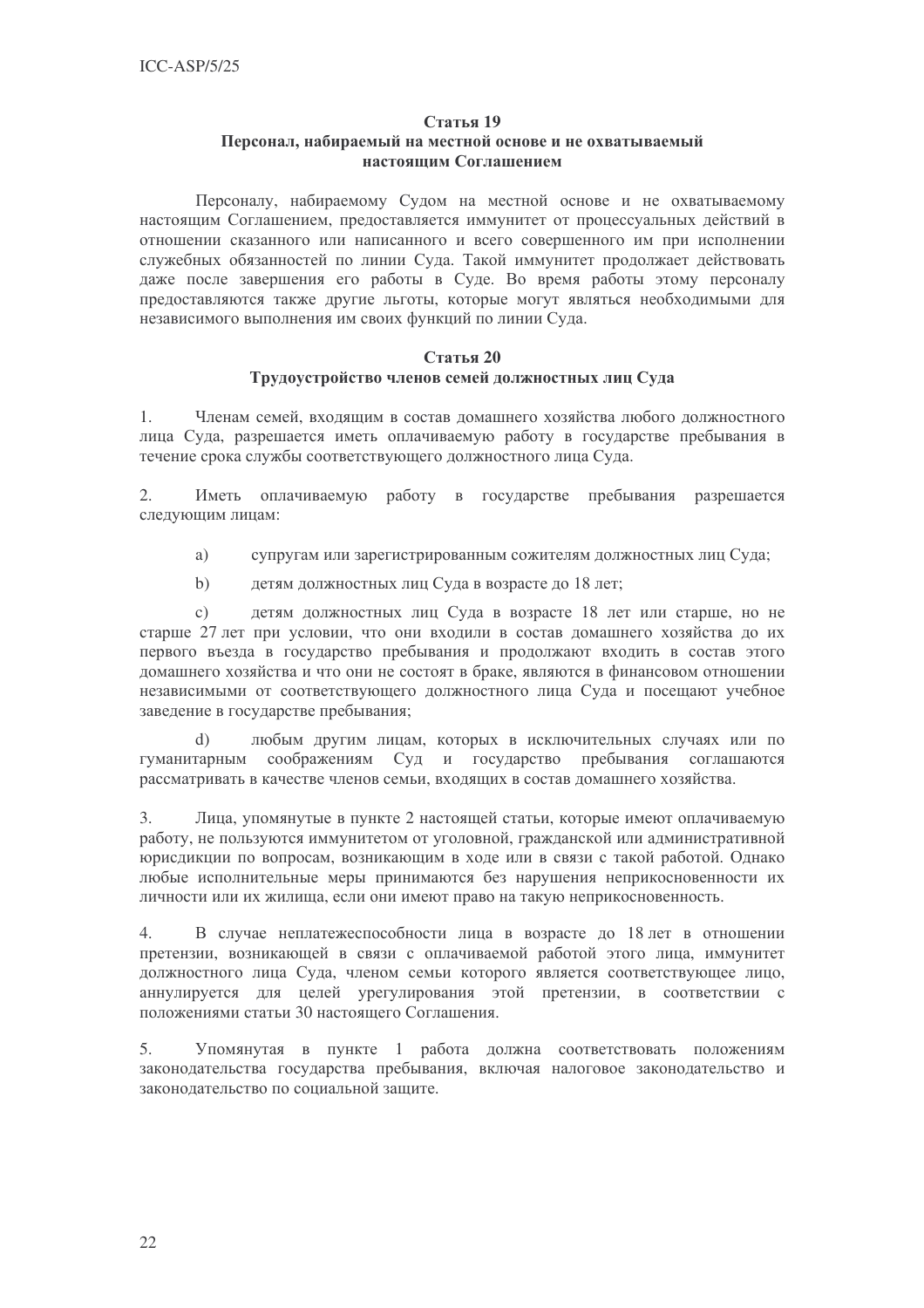#### Представители государств, участвующие в судопроизводстве в Суде

 $1.$ Представители государств, участвующие в судопроизводстве в Суде во время выполнения ими своих официальных функций в государстве пребывания, пользуются следующими привилегиями, иммунитетами и льготами:

иммунитетом от личного ареста или задержания, или любого иного a) ограничения их свободы;

 $h)$ иммунитетом от любого судебного преследования в отношении сказанного или написанного и всего совершенного ими в своем официальном качестве; такой иммунитет по-прежнему предоставляется даже по завершении ими выполнения своих функций в качестве представителей;

 $\mathcal{C}$ ) неприкосновенностью в отношении всех бумаг, документов в любой форме и материалов;

правом использовать коды или шифры, получать бумаги и документы  $\mathbf{d}$ или корреспонденцию курьерской почтой или в опечатанных пакетах и получать и направлять электронные сообщения;

освобождением от иммиграционных ограничений, требований в  $\Theta$ ) отношении регистрации иностранцев и государственных повинностей;

 $f$ теми же привилегиями в отношении валютных и обменных операций, какие предоставляются представителям иностранных правительств, находящимся во временных служебных командировках;

теми же иммунитетами и льготами в отношении их личного багажа,  $g)$ какие предоставляются дипломатическим агентам согласно Венской конвенции:

теми же льготами по защите и репатриации во время международных  $h)$ кризисов, которые предоставляются дипломатическим агентам в соответствии с Венской конвенцией;

 $\mathbf{i}$ такими другими привилегиями, иммунитетами и льготами, не несовместимыми вышесказанным, являющимися  $\mathbf{c}$ какие предоставляются дипломатическим агентам, за исключением того, что они не имеют права требовать освобождения от таможенных пошлин на ввозимые товары (за исключением товаров, являющихся частью личного багажа) или освобождения от акцизных сборов и налогов на продажу.

В тех случаях, когда применение любой формы налогообложения зависит от  $2.$ сроков проживания, периоды, в течение которых представители, упомянутые в пункте 1 настоящей статьи, находятся в государстве пребывания с целью выполнения своих функций, не зачитываются в периоды проживания.

Положения пункта 1 и 2 настоящей статьи не применимы в отношениях между  $\overline{3}$ . представителем и властями государства пребывания, если он или она являются гражданином или постоянным жителем государства пребывания или если он или она являются или являлись представителем государства пребывания.

Государство пребывания не принимает в отношении представителей  $4.$ государств, упомянутых в пункте 1 настоящей статьи, каких-либо мер, которые могли бы повлиять на свободное и независимое выполнение ими своих функций по линии Суда.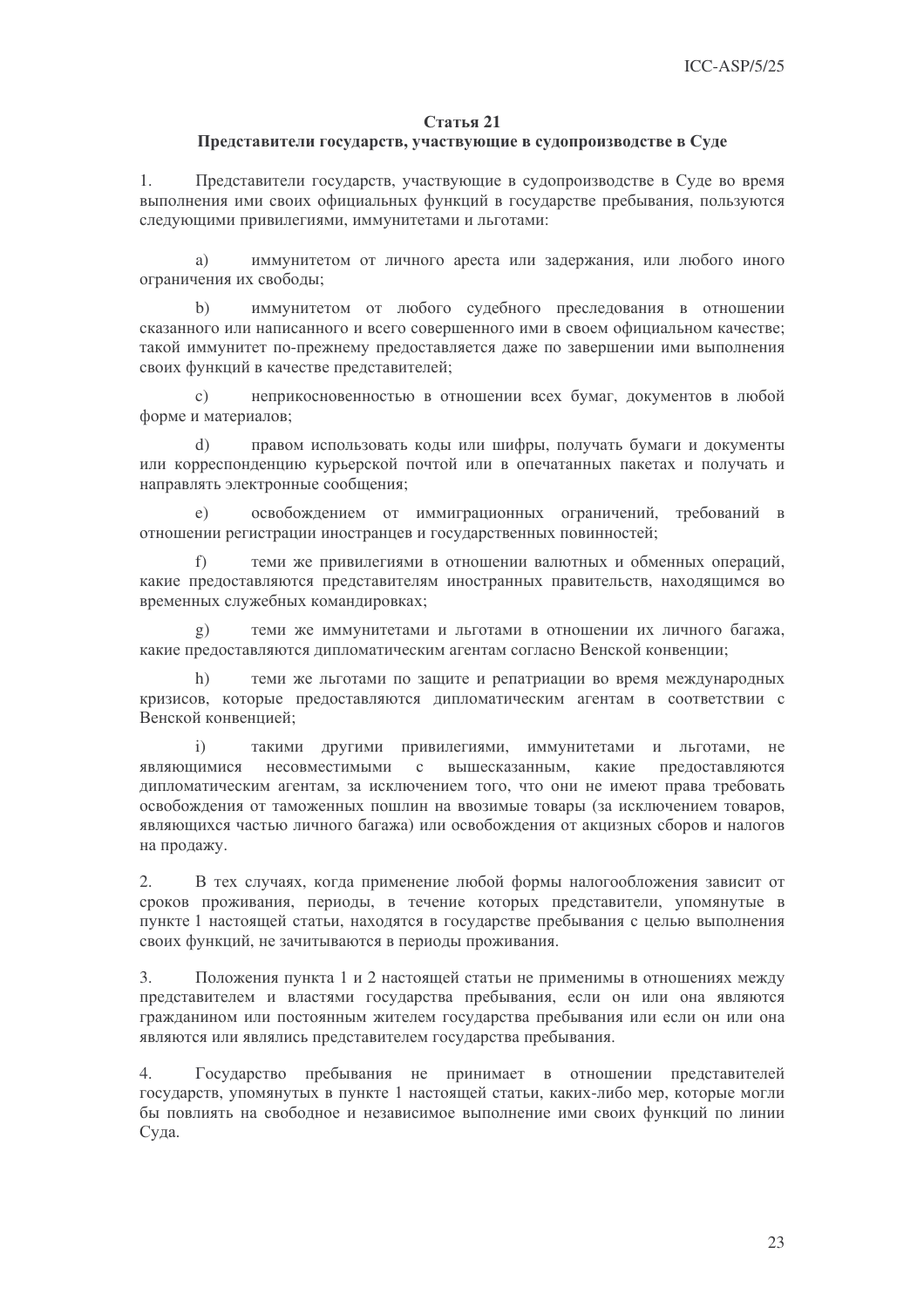# Представители государств, участвующие в заседаниях Ассамблеи и ее вспомогательных органов, и представители международных организаций

Представители государств-участников, участвующие в заседаниях Ассамблеи, Бюро и вспомогательных органов, представители других государств, которые могут присутствовать на таких заседаниях в качестве наблюдателей в соответствии с пунктом 1 статьи 112 Статута, и представители государств и межправительственных организаций, приглашенных на такие заседания, при выполнении своих официальных функций и во время следования к месту заседания и обратно, пользуются привилегиями, иммунитетами и льготами, предусмотренными в статье 21 настоящего Соглашения.

# Статья 23 Члены Бюро и вспомогательных органов

Положения статьи 21 настоящего Соглашения применяются mutatis mutandis к членам Бюро и членам вспомогательных органов Ассамблеи, чье присутствие необходимо в государстве пребывания в связи с работой Ассамблеи, включая ее Бюро и вспомогательные органы.

# $C$ тятья 24 Стажеры и посешающие специалисты

 $1.$ В течение восьми дней со дня первоначального прибытия стажеров или посещающих специалистов в государство пребывания Суд просит министерство иностранных дел зарегистрировать их в соответствии с пунктом 2 настоящей статьи.

 $2.$ Министерство иностранных дел регистрирует стажеров или посещающих специалистов максимум на один год при условии, что Суд представляет в министерство иностранных дел подписанное ими заявление вместе с документами, надлежащим образом подтверждающими, что:

стажер или посешающий специалист въехал в государство пребывания в a) соответствии с действующими иммиграционными процедурами:

 $b)$ стажер или посещающий специалист располагает достаточными финансовыми средствами для покрытия расходов на проживание и репатриацию, а также достаточной медицинской страховкой (предусматривающей покрытие расходов по госпитализации в течение как минимум полного срока стажировки или посещения плюс один месяц) и страховкой ответственности перед третьей стороной и не будет претендовать на получение средств из казны государства пребывания;

стажер или посещающий специалист не будет работать в государстве  $\overline{c}$ ) пребывания во время своего участия в программе для стажеров или посещающих специалистов, иначе как в качестве стажера или посещающего специалиста по линии Суда;

 $\mathbf{d}$ стажер или посещающий специалист не привезет ни одного из членов своей семьи для проживания вместе с ним или ей в государстве пребывания, иначе как в соответствии с действующими иммиграционными процедурами;

стажер или посещающий специалист покинет государство пребывания в  $e)$ течение 15 дней по окончании программы для стажеров или посещающих спешиалистов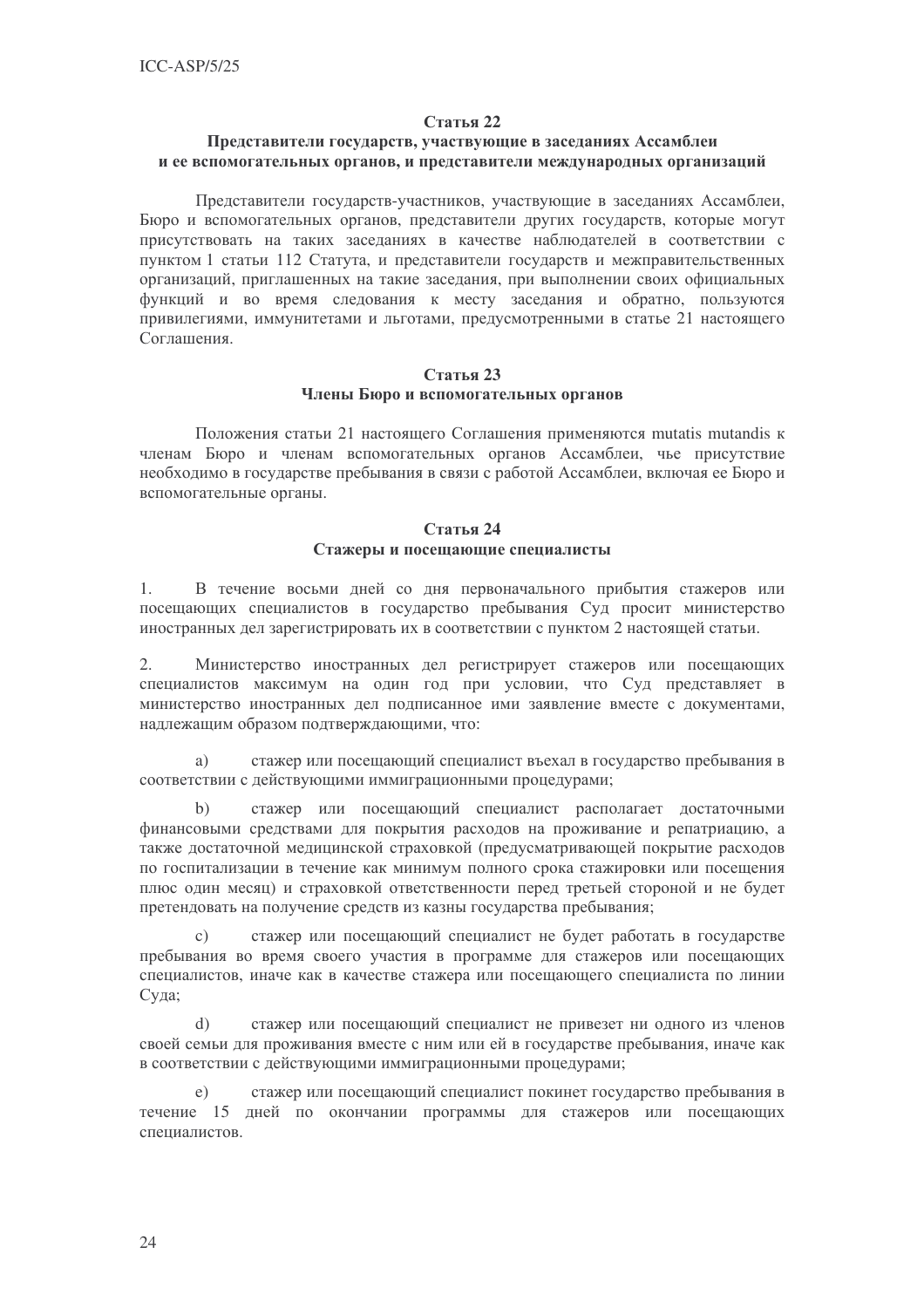3. После регистрации стажера или посещающего специалиста в соответствии с пунктом 2 настоящей статьи министерство иностранных дел выдает стажеру или посещающему специалисту удостоверение личности.

 $\overline{4}$ . Суд не несет ответственности за ущерб, причиненный в результате невыполнения условий заявления, упомянутого в пункте 2 настоящей статьи, стажерами или посещающими специалистами, зарегистрированными в соответствии с положениями этого пункта.

 $5<sub>1</sub>$ посещающие специалисты пользуются Стажеры  $\mathbf{M}$ привилегиями, иммунитетами и льготами за исключением:

иммунитета от процессуальных действий в отношении сказанного или  $a)$ написанного и всего совершенного ими при исполнении ими своих служебных обязанностей по линии Суда, причем такой иммунитет в отношении деятельности от имени Суда продолжает действовать даже по завершении программы для стажеров или посещающих специалистов Суда;

неприкосновенности в отношении всех бумаг, документов в любой  $h)$ форме и материалов, имеющих отношение к осуществлению ими своих функций по линии Суда.

6. Суд уведомляет министерство иностранных дел об окончательном выезде стажера или посещающего специалиста из государства пребывания в течение восьми дней после такого выезда и одновременно возвращает удостоверение личности, выданное стажеру или посещающему специалисту.

В исключительных обстоятельствах максимальный период в один год, упомянутый в пункте 2 настоящей статьи, может быть продлен максимум еще на один год.

#### Статья 25

# Адвокаты и лица, оказывающие помощь адвокатам

 $1.$ Адвокаты пользуются следующими привилегиями, иммунитетами и льготами, которые необходимы для независимого выполнения ими своих функций, по предъявлении сертификата, упомянутого в пункте 2 настоящей статьи:

иммунитетом от личного ареста или задержания, или любого другого a) ограничения их свободы за деяния, которые они совершили, или убеждения, которые они высказали до въезда на территорию государства пребывания:

 $b)$ иммунитетом от ареста их личного багажа;

иммунитетом от любых процессуальных действий в отношении  $\mathcal{C}$ ) сказанного или написанного и всего совершенного ими в служебном порядке, причем этот иммунитет продолжает действовать даже после того, как они прекращают выполнять свои функции;

неприкосновенностью в отношении всех бумаг, документов в любой  $\mathbf{d}$ форме и материалов, имеющих отношение к выполнению ими своих функций;

для целей связи в порядке выполнения ими своих функций в качестве  $e)$ адвокатов – правом получать и направлять бумаги и документы в любой форме;

вместе с членами их семей, входящими в состав их домашнего хозяйства, - освобождением от иммиграционных ограничений или регистрации в качестве иностранцев;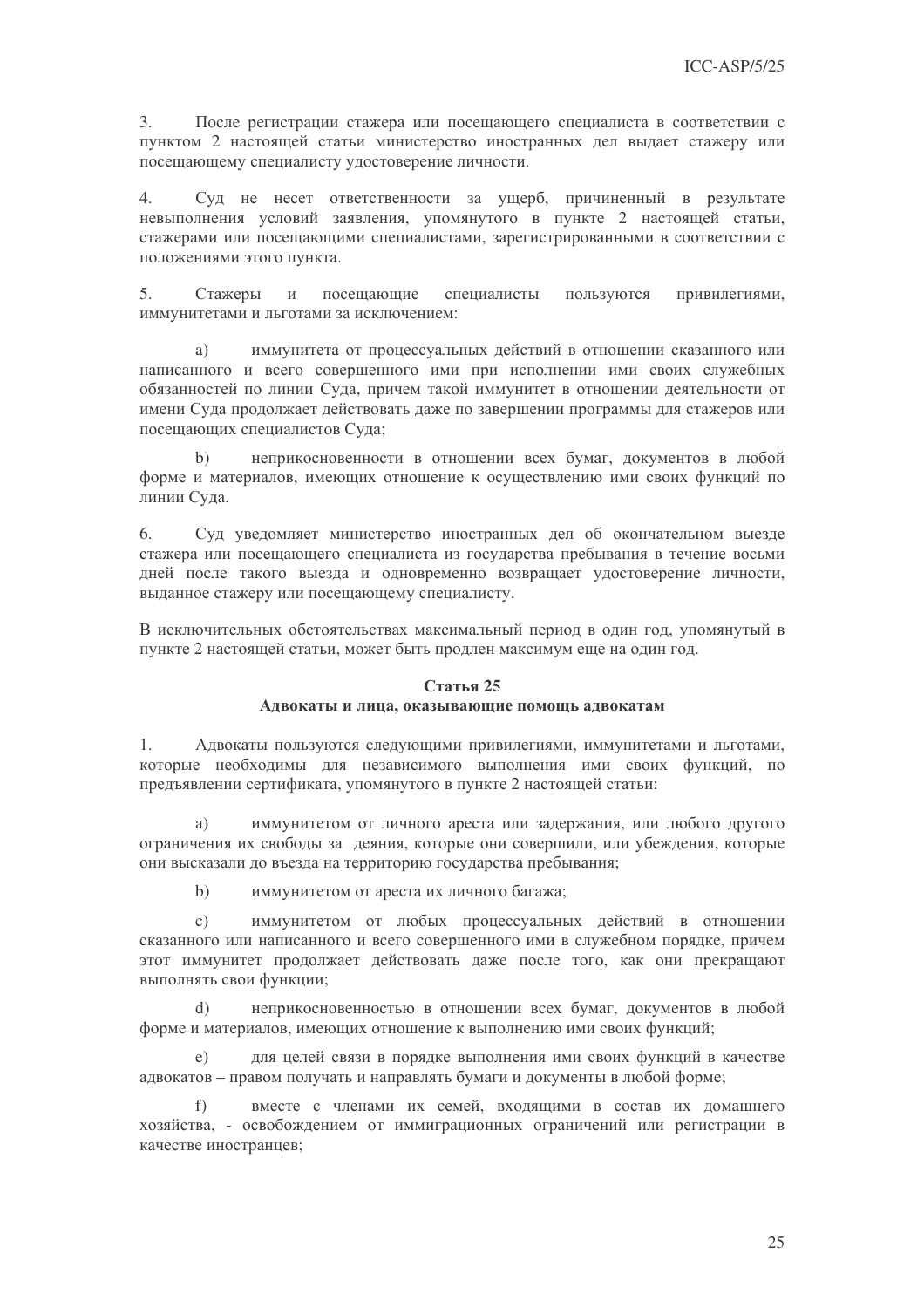освобождением от досмотра личного багажа, если нет серьезных  $\mathbf{g}$ ) оснований полагать, что в багаже находятся предметы, ввоз или вывоз которых запрещен законодательством или регламентирован карантинными правилами государства пребывания; досмотр в таком случае производится в присутствии соответствующего адвоката;

теми же привилегиями в отношении валютных и обменных льгот,  $h)$ которые предоставляются представителям иностранных правительств, находящимся во временных служебных командировках;

теми же льготами по репатриации во время международных кризисов,  $\mathbf{i}$ какие предоставляются дипломатическим агентам согласно Венской конвенции.

После назначения адвоката в соответствии с Уставом, Правилами процедуры и  $2.$ доказывания и Регламентом Суда адвокату предоставляется сертификат за подписью Секретаря Суда на период, необходимый для выполнения им своих функций. Этот сертификат изымается в том случае, если полномочия или мандат адвоката заканчиваются до истечения срока действия сертификата.

 $\overline{3}$ . В тех случаях, когда применение любой формы налогообложения зависит от срока проживания, периоды, в течение которых адвокат находится в государстве пребывания, исполняя свои функции, не зачитываются в периоды проживания в государстве.

 $\overline{4}$ . Адвокаты, являющиеся гражданами или постоянными жителями государства пребывания, пользуются лишь следующими привилегиями, иммунитетами и льготами, которые необходимы для выполнения ими своих функций по линии Суда:

иммунитетом от личного ареста или залержания, или любого другого a) ограничения их свободы:

иммунитетом от любых процессуальных действий в отношении  $b)$ сказанного или написанного и всего совершенного ими в служебном порядке, причем этот иммунитет продолжает действовать даже после того, как они прекращают выполнение своих функций;

неприкосновенностью в отношении всех бумаг, документов в любой  $\mathcal{C}$ ) форме и материалов, имеющих отношение к выполнению ими своих функций;

для целей связи с Судом - правом получать и направлять бумаги в  $(b)$ любой форме.

5. Государство пребывания не применяет к адвокатам никаких мер, которые могли бы повлиять на свободное и независимое выполнение ими своих функций по линии Суда.

6. Положения настоящей статьи применяются mutatis mutandis к лицам, оказывающим помощь адвокатам, в соответствии с правилом 22 Правила процедуры и доказывания.

#### Статья 26 Свилетели

 $1.$ Свидетели пользуются следующими привилегиями, иммунитетами и льготами в той степени, насколько это необходимо для их явки в Суд с целью дачи показаний, при условии предъявления документа, о котором говорится в пункте 2 настоящей статьи: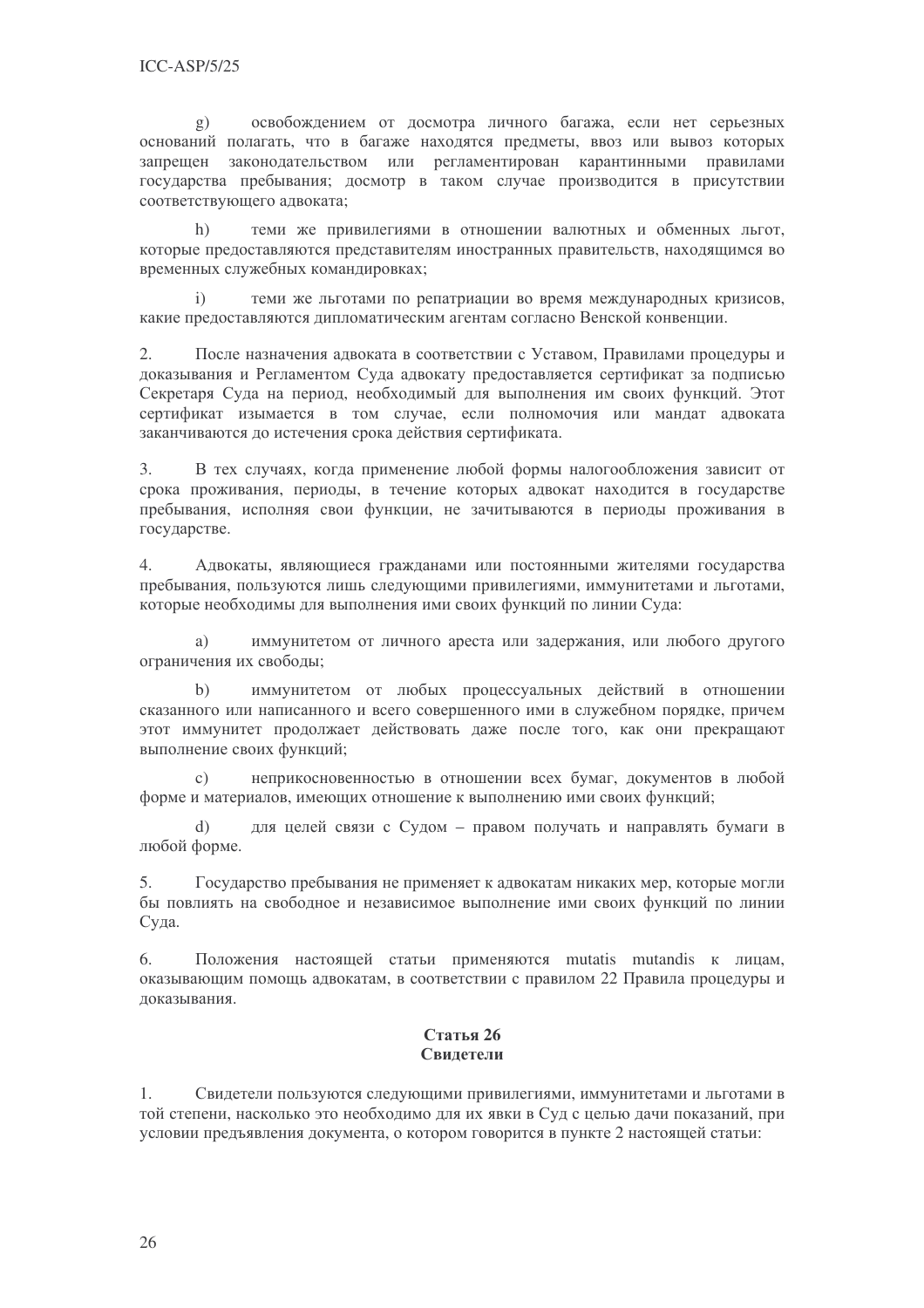иммунитет от личного ареста или задержания, или любого иного a) ограничения их свободы в связи с действиями или осуждениями, предшествовавшими их въезду на территорию государства пребывания;

иммунитет от наложения ареста на их личный багаж, если нет  $h)$ серьезных оснований полагать, что в багаже содержатся предметы, ввоз или вывоз которых запрещен законодательством или регламентирован карантинными правилами государства пребывания;

 $c)$ иммунитет от любых процессуальных действий в отношении всего сказанного или написанного и всех действий, совершенных ими в ходе дачи показаний, причем этот иммунитет продолжает предоставляться даже после их явки в Суд и дачи показаний в Суде;

неприкосновенность всех бумаг, документов в любой форме и  $\mathbf{d}$ материалов, связанных с дачей ими показаний;

для целей их контактов с Судом и адвокатом в связи с дачей ими показаний право получать и отправлять бумаги и документы в любой форме;

изъятие из ограничений по иммиграции или регистрации иностранцев,  $f$ когда они совершают поездку для целей дачи показаний;

 $\mathbf{g}$ ) те же льготы по репатриации во время международных кризисов, которые предоставляются дипломатическим агентам в соответствии с Венской конвеннией.

 $2.$ Суд выдает свидетелям документ, удостоверяющий необходимость их явки в Сул, с указанием срока, в течение которого требуется такое присутствие. Этот локумент изымается до истечения срока его лействия, если больше нет необходимости в явке свидетеля в Суд или его или ее присутствии в месте пребывания Суда.

Привилегии, иммунитеты и льготы, о которых говорится в пункте 1 настоящей  $\mathfrak{Z}$ . статьи, прекращают действовать по истечении 15 календарных дней с момента, когда присутствие соответствующего свидетеля в Суде больше не требуется, при условии, что такой свидетель имеет возможность покинуть государство пребывания в течение этого периода.

 $\overline{4}$ . Свидетели, которые являются гражданами или постоянными жителями государства пребывания, пользуются ТОЛЬКО следующими привилегиями, иммунитетами и льготами в той степени, насколько это необходимо для их явки или дачи показаний в Суде:

иммунитет от личного ареста или задержания, или любого иного  $a)$ ограничения их свободы;

 $b)$ иммунитет от любых процессуальных действий в отношении всего сказанного или написанного ими и всех лействий, совершенных ими во время их явки или дачи показаний, причем этот иммунитет продолжает предоставляться даже после их явки в Сул и лачи показаний в Суле:

неприкосновенность всех бумаг, документов в любой форме и  $\mathcal{C}$ ) материалов, связанных с их явкой или дачей показаний;

для целей их контактов с Судом и адвокатом в связи с их явкой или  $\overline{d}$ дачей показаний право получать и отправлять документы в любой форме.

Свидетели не подвергаются со стороны государства пребывания каким-либо 5. мерам, которые могут отразиться на их явке в Суд или даче показаний в Суде.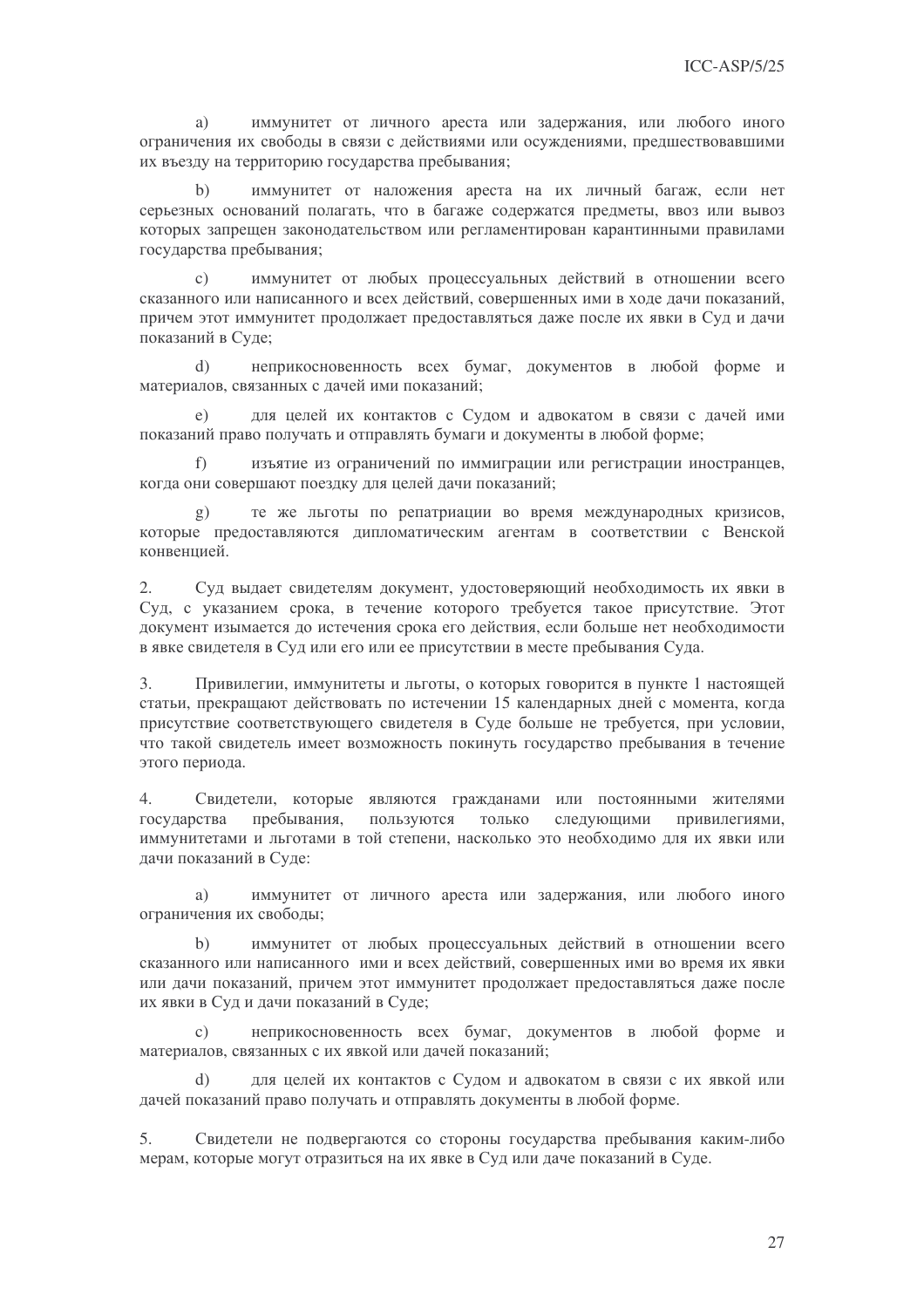# Статья 27 Потерпевшие

 $1.$ Потерпевшие, которые принимают участие в судопроизводстве в соответствии с правилами 89-91 Правил процедуры и доказывания, пользуются следующими привилегиями, иммунитетами и льготами в той степени, насколько это необходимо для их явки в Суд, при условии предъявления документа, о котором говорится в пункте 2 настоящей статьи:

иммунитет от личного ареста или задержания, или любого иного  $a)$ ограничения их свободы в связи с действиями или осуждениями, предшествовавшими их въезду на территорию государства пребывания;

 $b)$ иммунитет от наложения ареста на их личный багаж, если нет серьезных оснований полагать, что в багаже содержатся предметы, ввоз или вывоз которых запрещен законодательством или регламентирован карантинными правилами государства пребывания;

 $\overline{c}$ ) иммунитет от любых процессуальных действий в отношении всего сказанного или написанного и всех действий, совершенных ими во время явки в Суд, причем этот иммунитет продолжает предоставляться даже после их явки в Суд;

неприкосновенность всех бумаг, документов в любой форме и  $(b)$ материалов, связанных с их участием в судопроизводстве в Суде;

изъятие из ограничений по иммиграции или регистрации иностранцев,  $e)$ когда они совершают поездку в Суд и из Суда для целей их явки в Суд.

 $2.$ Суд выдает потерпевшим документ, удостоверяющий их участие в судопроизводстве в Суде, с указанием срока, в течение которого требуется такое участие. Этот документ изымается до истечения срока его действия, если потерпевший больше не участвует в судопроизводстве в Суде или если больше нет необходимости в присутствии потерпевшего в месте пребывания Суда.

 $3.$ Привилегии, иммунитеты и льготы, о которых говорится в пункте 1 настоящей статьи, прекращают действовать по истечении 15 календарных дней с момента, когда присутствие соответствующего свидетеля в Суде больше не требуется, при условии, что такой свидетель имеет возможность покинуть государство пребывания в течение этого периода.

 $\overline{4}$ . Свидетели, которые являются гражданами или постоянными жителями государства пребывания, не пользуются привилегиями, иммунитетами и льготами, за исключением - в той степени, насколько это необходимо для их явки в Суд, иммунитета от процессуальных действий в отношении всего сказанного или написанного и всех действий, совершенных ими во время их явки в Суд, причем этот иммунитет продолжает действовать даже после их явки в Суд.

5. Свидетели не подвергаются со стороны государства пребывания каким-либо мерам, которые могут отразиться на их явке в Суд.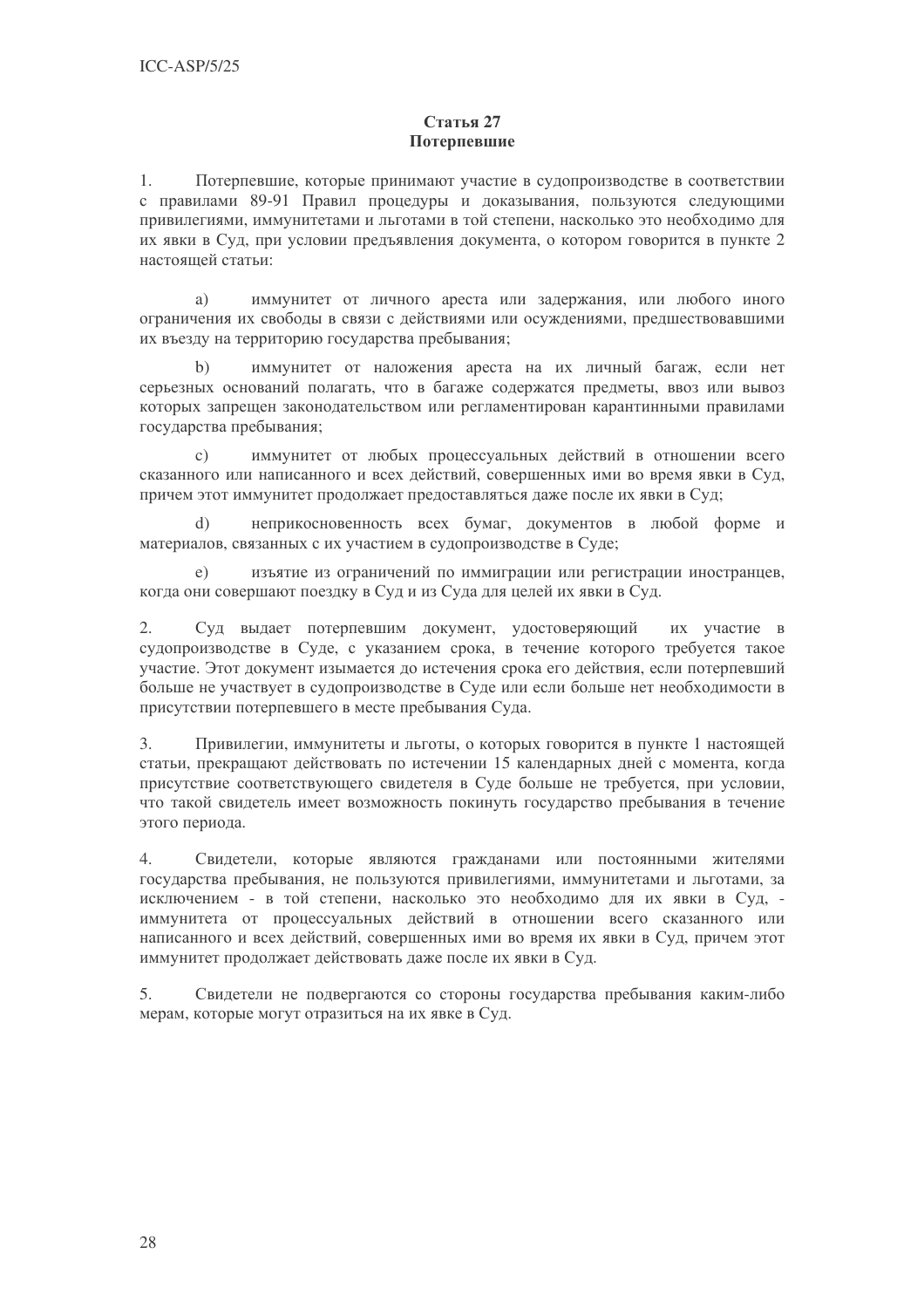# Статья 28 Эксперты

 $1.$ Экспертам, включая безвозмездно предоставленный персонал, выполняющим определенные функции в Суде, предоставляются следующие привилегии, иммунитеты и льготы в той степени, насколько это необходимо для независимого выполнения ими своих функций, при условии предъявления документа, о котором говорится в пункте 2 настоящей статьи:

иммунитет от личного ареста или задержания, или любого иного  $a)$ ограничения их свободы в связи с действиями или осуждениями, предшествовавшими их въезду на территорию государства пребывания;

 $b)$ иммунитет от наложения ареста на их личный багаж:

 $\mathcal{C}$ ) иммунитет от любых процессуальных действий в отношении всего сказанного или написанного и всех действий, совершенных ими в ходе выполнения своих функций в Суде, причем этот иммунитет продолжает предоставляться даже после завершения выполнения ими своих функций:

неприкосновенность всех бумаг, документов в любой форме и  $\overline{d}$ материалов, связанных с выполнением ими своих функций;

для целей их контактов с Судом право получать и отправлять бумаги и  $\epsilon$ ) документы в любой форме и материалы, связанные с выполнением ими своих функций в Суде, через курьера или в опечатанных пакетах;

 $f$ ) освобождение от досмотра их личного багажа, если нет серьезных оснований полагать, что в багаже содержатся предметы, ввоз или вывоз которых запрещен законодательством или регламентирован карантинными правилами государства пребывания;

те же привилегии в отношении ограничений на валюту и обмен денег,  $\mathbf{g}$ ) которые предоставляются представителям иностранных правительств, находящимся во временных служебных командировках;

 $h)$ те же льготы по репатриации во время международных кризисов, которые предоставляются дипломатическим агентам в соответствии с Венской конвенцией:

изъятие из ограничений по иммиграции или регистрации иностранцев в  $\mathbf{i}$ связи с выполнением ими своих функций, указанных в локументе, о котором говорится в пункте 2 настоящей статьи.

Суд выдает экспертам документ, удостоверяющий, что они выполняют  $2.$ определенные функции в Суде, с указанием срока, в течение которого они выполняют эти функции. Этот документ изымается до истечения срока его действия, если эксперт больше не выполняет функции в Суде или если больше нет необходимости в присутствии эксперта в месте пребывания Суда.

 $3.$ Привилегии, иммунитеты и льготы, о которых говорится в пункте 1 настоящей статьи, прекращают действовать по истечении 15 календарных дней с момента, когда присутствие соответствующего эксперта в Суде больше не требуется, при условии, что такой эксперт имеет возможность покинуть государство пребывания в течение этого периода.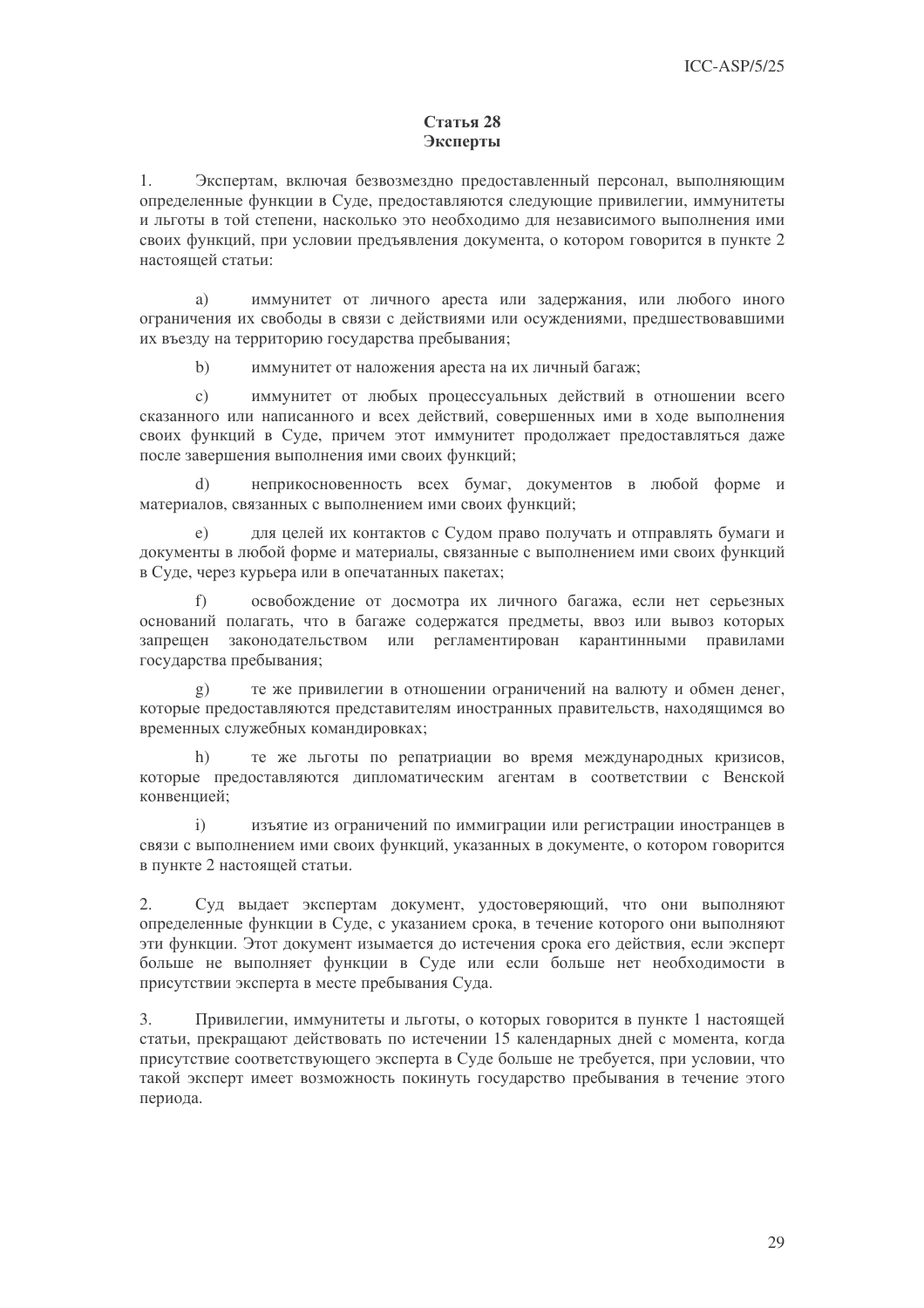$4.$ Эксперты, которые являются гражданами или постоянными жителями ТОЛЬКО пребывания, пользуются государства следующими привилегиями. иммунитетами и льготами в той степени, насколько это необходимо для независимого выполнения ими своих функций или для их явки или дачи показаний в Суде:

иммунитет от личного ареста или задержания, или любого иного a) ограничения их свободы;

иммунитет от любых процессуальных действий в отношении всего  $h)$ сказанного или написанного и всех лействий, совершенных ими в холе выполнения ими своих функций, причем этот иммунитет продолжает предоставляться даже после прекращения выполнения ими своих функций или после их явки в Суд или дачи показаний в Суде;

неприкосновенность всех бумаг, документов в любой форме и  $\mathbf{c})$ материалов, связанных с выполнением ими своих функций или с их явкой или дачей показаний:

для целей их контактов с Судом право получать и отправлять  $(b)$ документы в любой форме.

Эксперты не подвергаются каким-либо мерам со стороны государства  $5<sub>1</sub>$ пребывания, которые могут отразиться на независимом выполнении ими своих функций в Суде.

6. Действие настоящей статьи распространяется mutatis mutandis на экспертов Ассамблеи, включая ее Бюро и вспомогательные органы, присутствие которых необходимо в государстве пребывания, в связи с работой Ассамблеи, включая ее Бюро и вспомогательные органы.

# Статья 29

# Другие лица, присутствие которых необходимо в месте пребывания Суда

Другим лицам, присутствие которых необходимо в месте пребывания Суда, в 1. той степени, насколько это необходимо для их присутствия в месте пребывания Суда, предоставляются привилегии, иммунитеты и льготы, предусмотренные в статье 27 настоящего Соглашения, при условии предъявления документа, о котором говорится в пункте 2 настоящей статьи.

Суд выдает лицам, о которых говорится в настоящей статье, документ,  $2.$ удостоверяющий необходимость их присутствия в месте пребывания Суда, с указанием срока, в течение которого требуется такое присутствие. Этот документ изымается до истечения срока его действия, если больше нет необходимости в их присутствии в месте пребывания Суда.

 $3.$ Привилегии, иммунитеты и льготы, о которых говорится в пункте 1 настоящей статьи, прекращают действовать по истечении 15 календарных дней с момента, когда присутствие таких других соответствующих лиц в Суде больше не требуется, при условии, что такие другие лица имеют возможность покинуть государство пребывания в течение этого срока.

 $\overline{4}$ . Лица, о которых говорится в настоящей статье и которые являются гражданами или постоянными жителями государства пребывания, не пользуются никакими привилегиями, иммунитетами и льготами, за исключением - в той степени, насколько это необходимо для их присутствия в месте пребывания Суда, - иммунитета от процессуальных действий в отношении всего сказанного или написанного ими и всех действий, совершенных ими во время их присутствия в месте пребывания Суда. Такой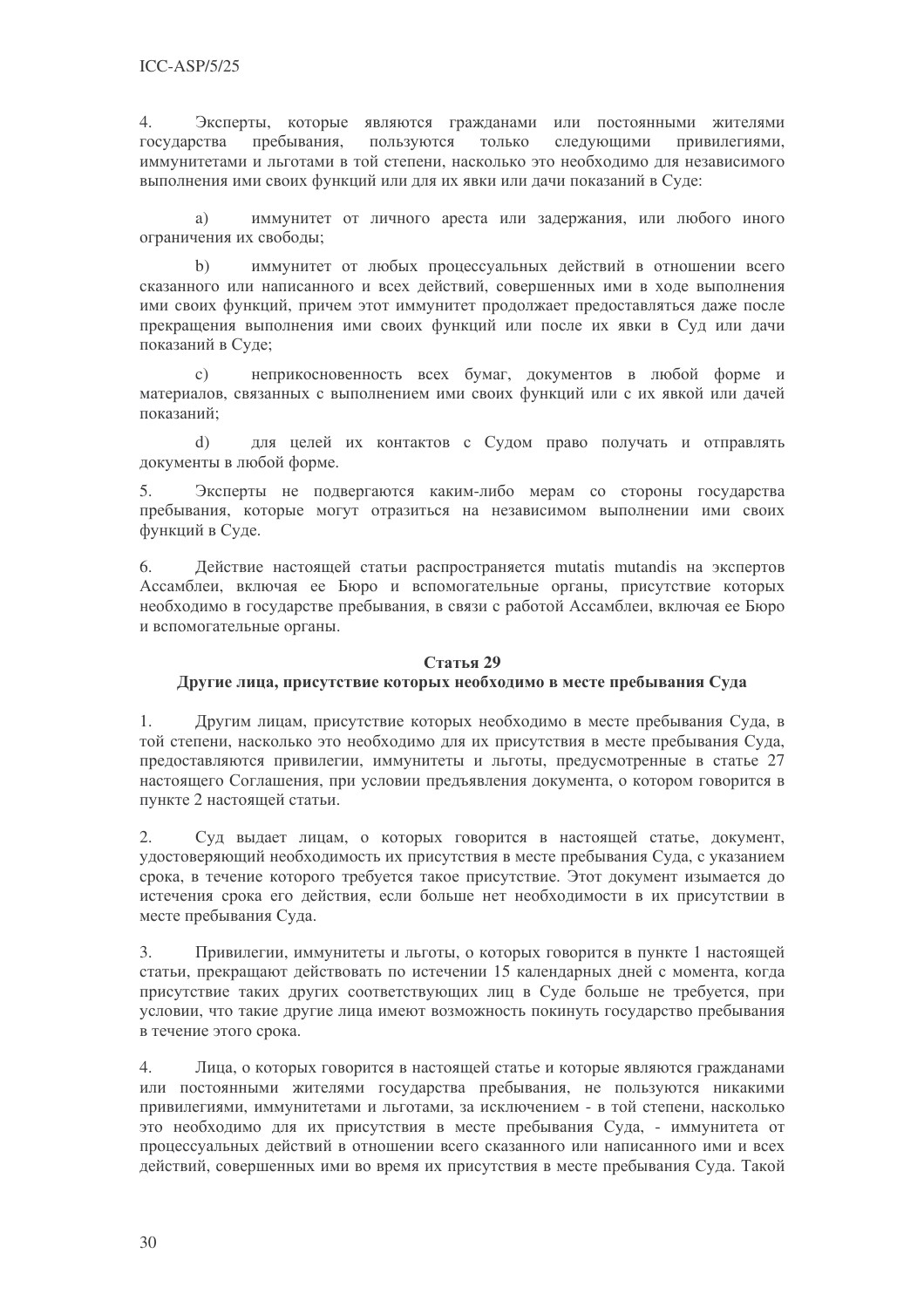иммунитет продолжает предоставляться даже после того, когда их присутствие в месте пребывания Суда больше не требуется.

Лица, о которых говорится в настоящей статье, не подвергаются со стороны 5. государства пребывания каким-либо мерам, которые могут отразиться на их явке в Суд.

#### **Глава IV.** Аннулирование привилегий и иммунитетов

# Статья 30 Аннулирование привилегий, иммунитетов и льгот, предусмотренных в статьях 17, 18, 19, 24, 25, 26, 27, 28 и 29

1. Привилегии, иммунитеты и льготы, предусмотренные в статьях 17, 18, 19, 24, 25, 26, 27, 28 и 29 настоящего Соглашения, предоставляются в интересах надлежащего отправления правосудия, а не для личной выгоды самих этих лиц. Такие привилегии и иммунитеты могут быть аннулированы в соответствии с пунктом 5 статьи 48 Статута и положениями настоящей статьи, и это должно производиться в каждом конкретном случае, когда это препятствует отправлению правосудия и может быть аннулировано без ущерба для цели, для которой они предоставлены.

- $\overline{2}$ . Привилегии, иммунитеты и льготы могут быть аннулированы:
	- абсолютным большинством судей:  $a)$ 
		- $\mathbf{i}$ в случае судьи или Прокурора;
	- $b)$ Президиумом:
		- $i)$ в случае Секретаря;
		- в случае адвоката и лиц, оказывающих помощь адвокату;  $ii)$
		- $\overline{111}$ в случае свидетелей и потерпевших; или
		- в случае других лиц, присутствие которых необходимо в месте  $iv)$ пребывания Суда;
	- $\mathcal{C}$ ) Прокурором:
		- в случае заместителей Прокурора и сотрудников Канцелярии  $\overline{1}$ Прокурора; или
		- в случае стажеров и специалистов, посещающих Канцелярию  $ii)$ Прокурора;
	- $\overline{d}$ Секретарем:
		- $\mathbf{i}$ в случае заместителя Секретаря и сотрудников Секретариата Сула:
		- в случае стажеров и посещающих специалистов, на которых не  $ii)$ распространяется действие пунктов 2 c) ii) и g) настоящей статьи;

руководителем органа Суда, в котором они работают, в случае  $e)$ сотрудников, о которых говорится в статье 19 настоящего Соглашения;

Председателем Ассамблеи в случае Директора Секретариата;  $f$ 

Лиректором Секретариата в случае сотрудников, экспертов, стажеров и  $\mathfrak{g}$ ) посещающих специалистов Секретариата;

 $h)$ руководителем органа Суда, назначившего эксперта, в случае экспертов.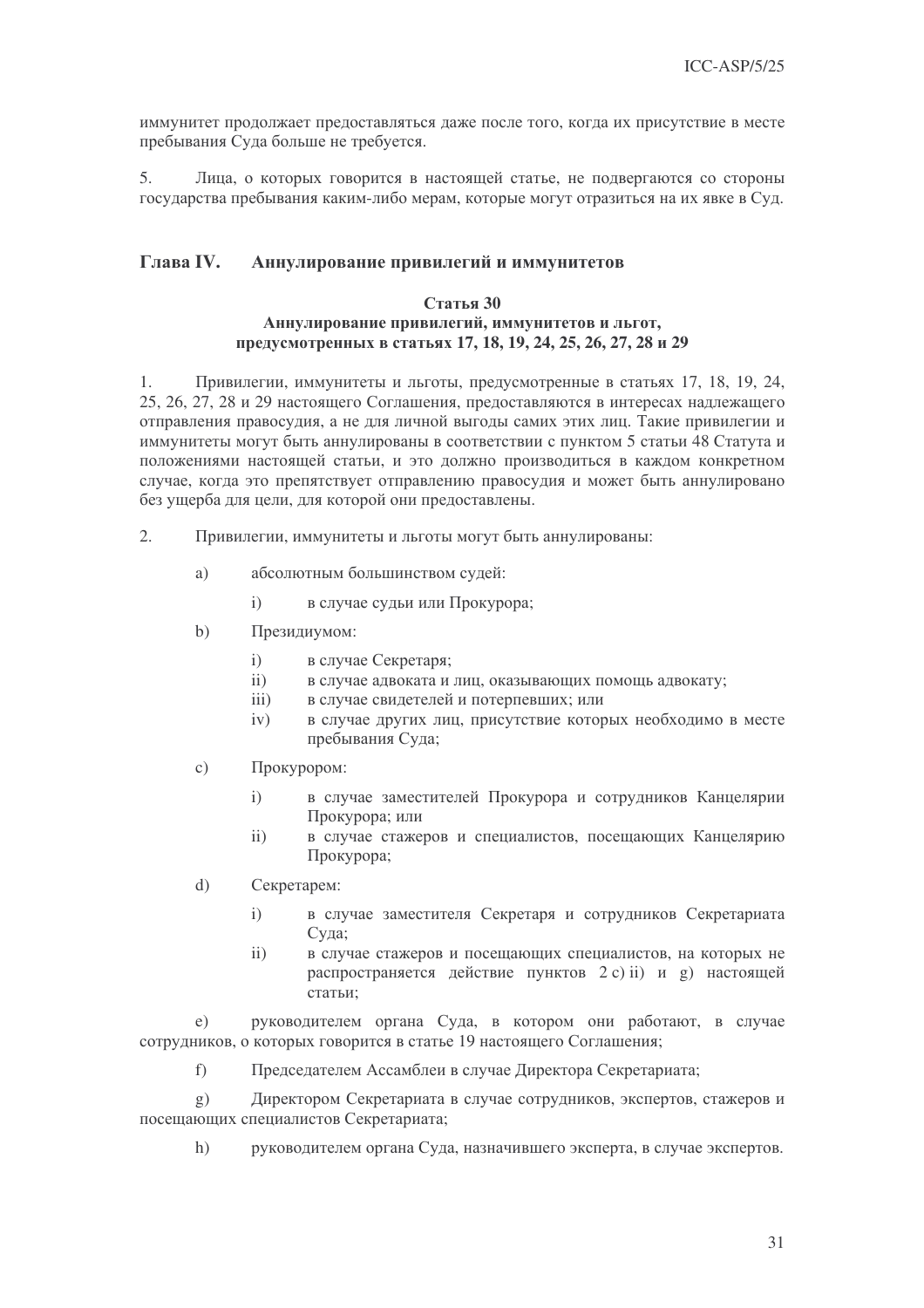# Аннулирование привилегий, иммунитетов и льгот представителей государств и членов Бюро, предусмотренных в статьях 21, 22 и 23

Привилегии, иммунитеты и льготы, предусмотренные в статьях 21, 22 и 23 настоящего Соглашения, предоставляются представителям государств, членам Бюро и межправительственных организаций не для личной выгоды самих этих лиц, а в интересах обеспечения независимого выполнения ими своих функций в связи с работой Ассамблеи, включая ее Бюро и вспомогательные органы, и Суда. Поэтому государстваучастники Соглашения о привилегиях и иммунитетах Суда не только имеют право, но и обязаны аннулировать привилегии, иммунитеты и льготы своих представителей в любом случае, когда, по мнению этих государств, они препятствуют отправлению правосудия и могут быть аннулированы без ущерба для цели, для которой были предоставлены привилегии, иммунитеты и льготы. Государствам, не являющимся участниками Соглашения  $\overline{O}$ привилегиях  $\mathbf{H}$ иммунитетах Суда,  $\mathbf{M}$ организациям межправительственным привилегии, иммунитеты  $\mathbf{M}$ льготы, предусмотренные в статьях 21, 22 и 23 настоящего Соглашения, предоставляются при том понимании, что на них возлагается такая же обязанность в отношении их аннулирования.

#### Статья 32

# Аннулирование привилегий, иммунитетов и льгот членов вспомогательных органов и экспертов Ассамблеи, включая ее Бюро и вспомогательные органы, предусмотренных в статье 23 и пункте 6 статьи 28

Привилегии, иммунитеты и льготы, предусмотренные в статье 23 и пункте 6 статьи 28 настоящего Соглашения, предоставляются членам вспомогательных органов и экспертам, соответственно, не для личной выгоды самих этих лиц, а в интересах обеспечения независимого выполнения ими своих функций в связи с работой Ассамблеи, включая ее Бюро и вспомогательные органы, и Суда. Поэтому Председатель Ассамблеи не только имеет право, но и обязан аннулировать привилегии, иммунитеты и льготы членов вспомогательных органов или экспертов в любом случае, когда, по мнению Председателя Ассамблеи, они препятствуют отправлению правосудия и могут быть аннулированы без ущерба для цели, для которой они были предоставлены.

#### **Глявя V.** Сотрудничество между Судом и государством пребывания

#### Раздел 1. Общая часть

#### Статья 33

# Общее сотрудничество между Судом и государством пребывания

 $1.$ Какие бы обязательства настоящее Соглашение не налагало на компетентные органы, конечную ответственность за выполнение таких обязательств несет правительство государства пребывания.

 $2.$ Государство пребывания образом уведомляет надлежащим  $Cv\pi$  $\overline{0}$ функций подразделении, назначенном ДЛЯ выполнения официального координационного центра и несущем основную ответственность за решение всех вопросов, связанных с настоящим Соглашением, а также за любые последующие изменения в этой связи.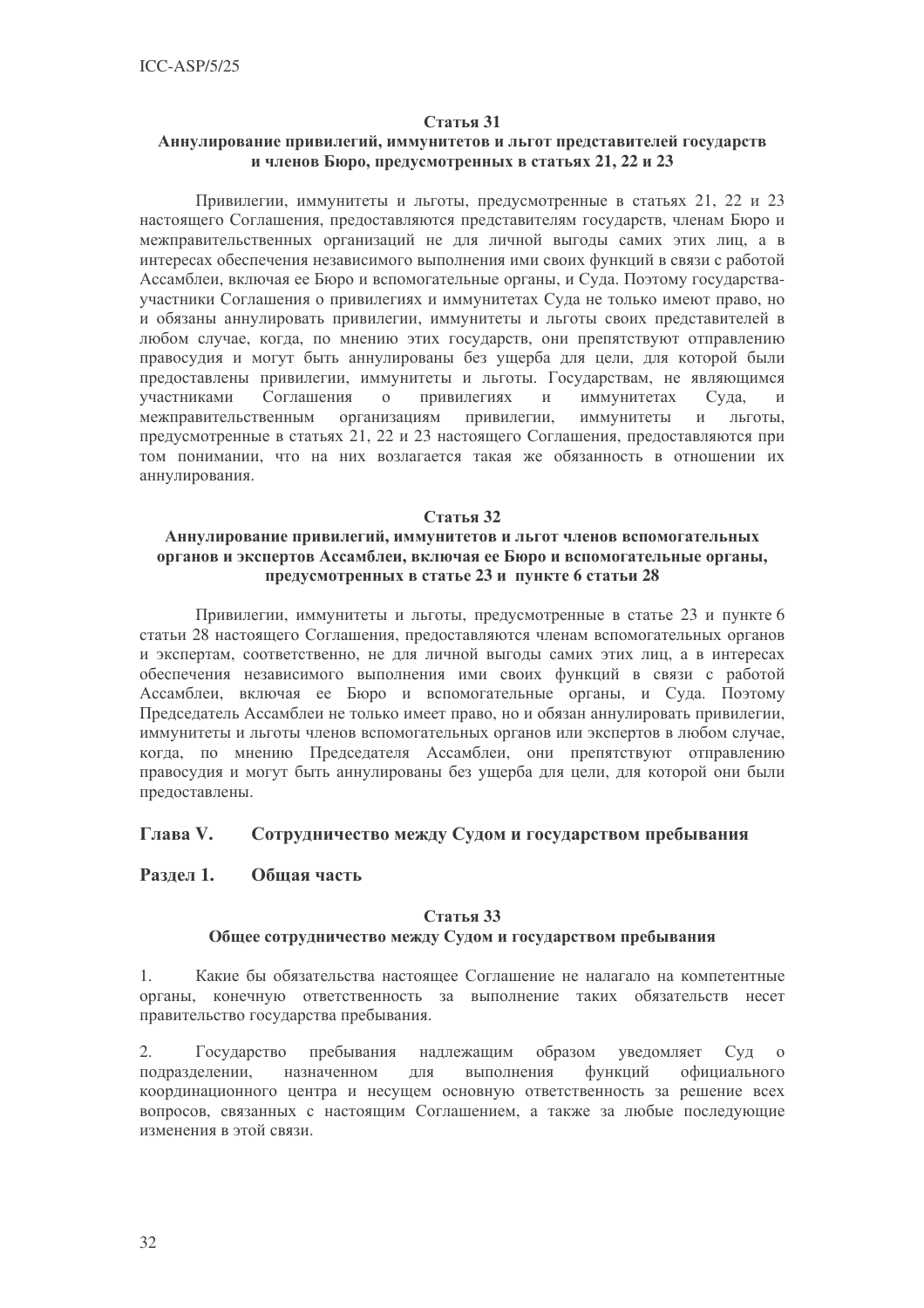3. Без ущерба для полномочий Прокурора согласно пункту 2 статьи 42 Статута Секретарь или сотрудник Суда, назначенный им или ею, выполняет функции официального сотрудника по связям с принимающим государством и несет основную ответственность за все вопросы, связанные с настоящим Соглашением. Государство пребывания надлежащим образом уведомляется о таком назначении и любых последующих изменениях в этой связи.

 $\overline{4}$ . Сул прилагает все усилия без ушерба для функций и полномочий Ассамблеи, включая ее Бюро и вспомогательные органы, для содействия соблюдению статей 21, 22, 23, 31 и 32 настоящего Соглашения.

5. Сообщения, касающиеся Ассамблеи и государства пребывания и связанные с аннулированием привилегий, иммунитетов и льгот, о которых говорится в статье 32 настоящего Соглашения, передаются через Секретариат.

#### Статья 34 Сотрудничество с компетентными органами

 $1<sup>1</sup>$ Суд сотрудничает с компетентными органами в целях содействия соблюдению законодательства государства пребывания, обеспечения соблюдения полицейских норм и предотвращения каких-либо случаев злоупотребления в связи с привилегиями, иммунитетами и льготами, предоставляемыми согласно настоящему Соглашению.

Суд и государство пребывания сотрудничают в деле обеспечения безопасности 2. с учетом необходимости поддержания общественного порядка и национальной безопасности государства пребывания.

 $\overline{3}$ . Без ущерба для своих привилегий, иммунитетов и льгот все лица, пользующиеся такими привилегиями, иммунитетами и льготами, обязаны уважать законы и нормативные акты государства пребывания. Они также не должны вмешиваться во внутренние дела государства пребывания.

 $\overline{4}$ . Суд сотрудничает с компетентными органами, отвечающими за обеспечение охраны здоровья, техники безопасности, электронную связь и противопожарную безопасность

5. Суд соблюдает все директивы в области безопасности, согласованные с государством пребывания, а также все директивы компетентных органов, отвечающих за обеспечение противопожарной безопасности.

6. Государство пребывания прилагает все усилия для того, чтобы информировать Суд о любых предлагаемых или вступающих в действие национальных законах и нормативных актах, которые могут непосредственно отразиться на привилегиях, иммунитетах, льготах, правах и обязательствах Суда и его должностных лиц. Суд имеет право представлять свои замечания в отношении предлагаемых национальных законов и нормативных актов.

# Статья 35 **Увеломление**

 $1.$ Суд надлежащим образом уведомляет государство пребывания о:

назначении его должностных лиц, их прибытии и окончательном a) отъезде или прекращении исполнения ими своих функций в Суде;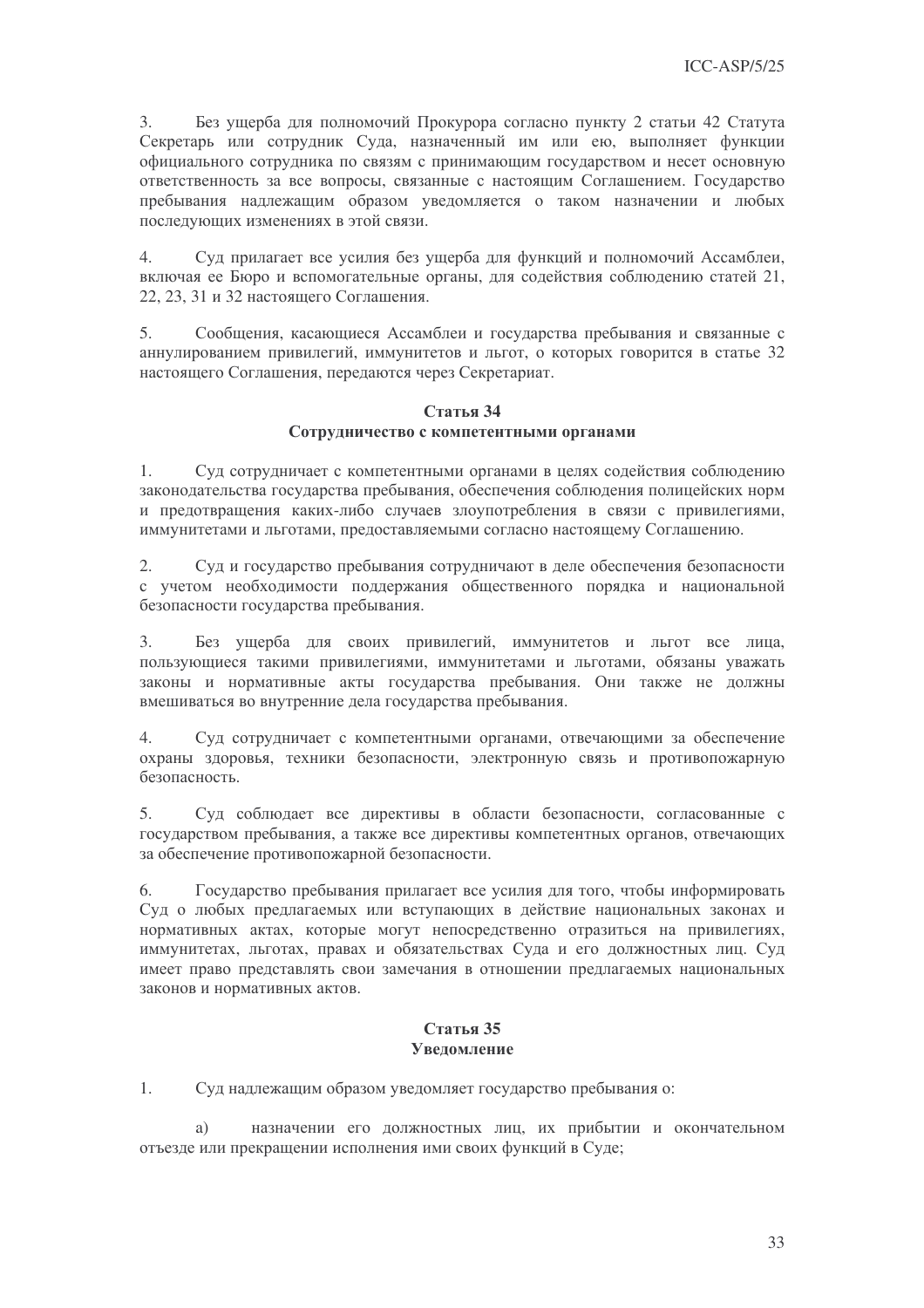$b)$ прибытии и окончательном отъезде членов семьи, входящих в состав домашнего хозяйства лиц, о которых говорится в подпункте 1 а) настоящей статьи, и, при необходимости, о факте, что такое лицо больше не входит в состав домашнего хозяйства:

прибытии и окончательном отъезде личной или домашней прислуги  $\mathcal{C}$ ) лиц, о которых говорится в подпункте 1 а) настоящей статьи, и, при необходимости, о факте, что они прекращают работать на таких лиц.

 $2.$ Государство пребывания вылает должностным лицам Суда и членам их семьи, входящим в состав их домашнего хозяйства, а также личной или домашней прислуге удостоверения личности с фотографией их владельцев. Такое удостоверение используется для удостоверения личности его владельца в отношениях с компетентными органами.

При окончательном отъезде лиц, о которых говорится в пункте 2 настоящей  $3.$ статьи, или при прекращении выполнения этими лицами своих функций удостоверение личности, о котором говорится в пункте 2 настоящей статьи, возвращается надлежащим образом Судом в министерство иностранных дел.

# Статья 36 Режим сонияльного обеспечения

Система социального обеспечения Суда предусматривает охват, сопоставимый  $1<sup>1</sup>$ с охватом согласно законодательству государства пребывания. Поэтому на Суд и его должностных лиц, на которых распространяется действие вышеупомянутого плана, не распространяется действие положений, регулирующих социальное обеспечение в государстве пребывания. Таким образом, такие должностные лица не застрахованы от рисков, о которых говорится в положениях, регулирующих социальное обеспечение в государстве пребывания. Это исключение распространяется на таких должностных лиц. если только они не занимаются оплачиваемой деятельностью в государстве пребывания.

Действие пункта 1 настоящей статьи распространяется mutatis mutandis на  $2.$ членов семьи, входящих в состав домашнего хозяйства лиц, о которых говорится в пункте 1, если только они не занимаются оплачиваемой леятельностью в государстве пребывания или не являются самостоятельно занятыми лицами или не получают от государства пребывания пособия по социальному обеспечению.

#### Разлел 2. Визы, разрешения и другие документы

# Статья 37

# Визы для должностных лиц Суда, визы для представителей государств, участвующих в судопроизводстве в Суде, и визы для адвокатов и лиц, оказывающих помощь адвокатам

 $1.$ Должностные лица Суда, представители государств, участвующих в судопроизводстве в Суде, и адвокаты и лица, оказывающие помощь адвокатам, о которых Секретарь уведомил государство пребывания, имеют право на беспрепятственный въезд в государство пребывания, выезд из него и перемешение по его территории, включая беспрепятственный доступ в помещения Суда.

2. Визы по мере необходимости предоставляются бесплатно и в кратчайшие сроки.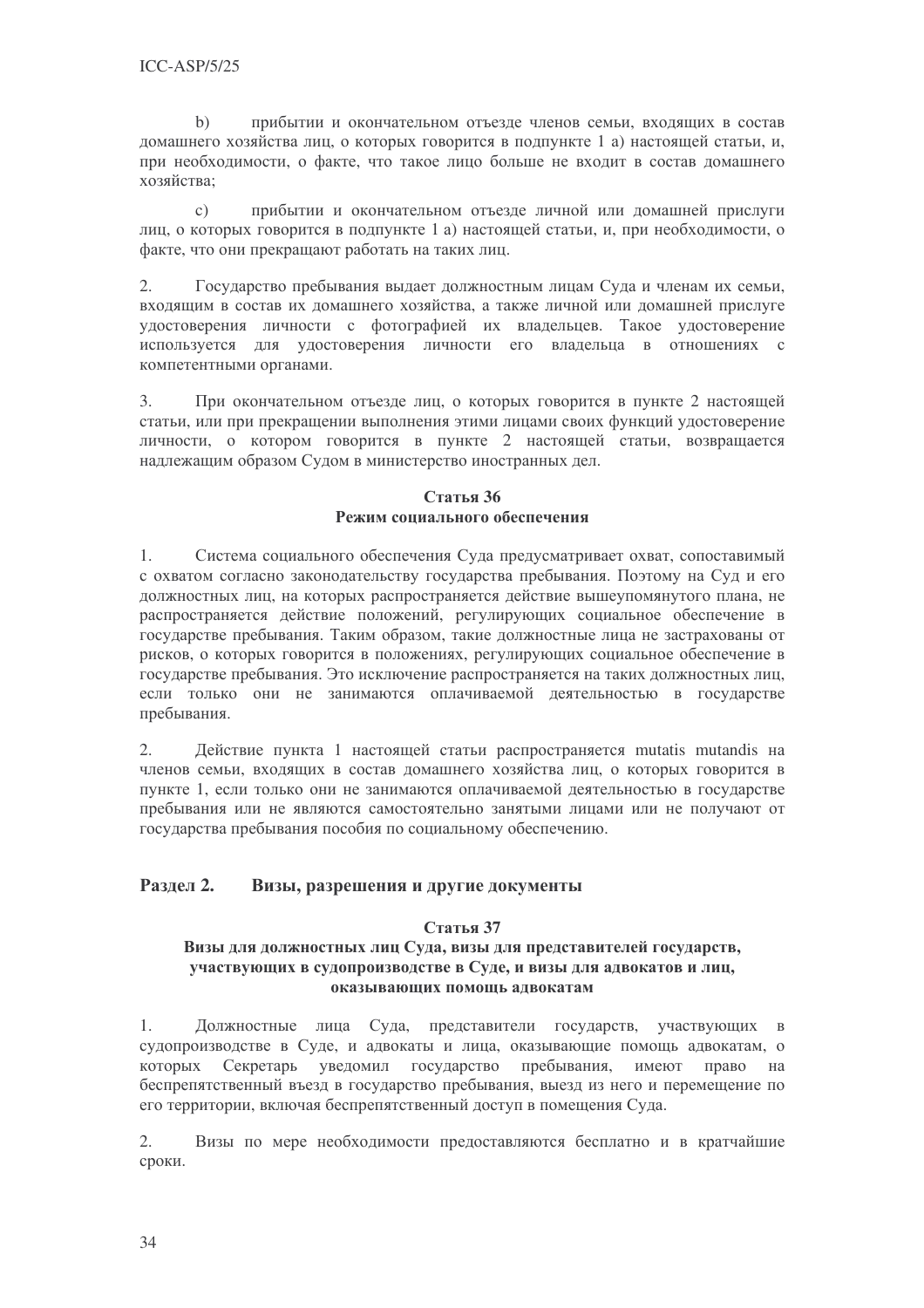3. Заявления на выдачу виз, когда это необходимо членам семьи, входящим в состав домашнего хозяйства лиц, о которых говорится в пункте 1 настоящей статьи, обрабатываются государством пребывания бесплатно и в кратчайшие сроки.

#### Статья 38

# Визы для свидетелей, потерпевших, экспертов, стажеров, посещающих специалистов и других лиц, присутствие которых необходимо в месте пребывания Суда

Все лица, о которых говорится в статьях 24, 26, 27, 28 и 29 настоящего  $1.$ Соглашения и о которых Секретарь уведомил государство пребывания, имеют право на беспрепятственный въезд в государство пребывания, выезд из него и, при условии соблюдения положений пункта 3 настоящей статьи, перемещение по его территории по мере необходимости и для целей деятельности Суда.

 $2.$ Визы при необходимости выдаются бесплатно и в кратчайшие сроки. Такие же льготы предоставляются лицам, сопровождающим свидетелей и потерпевших, о которых Секретарь, соответственно, уведомил государство пребывания.

Государство пребывания может устанавливать такие условия или ограничения в  $\mathcal{E}$ отношении виз, которые необходимы для предотвращения нарушений его общественного порядка или для защиты безопасности соответствующих лиц.

 $\overline{4}$ . Прежде чем применять пункт 3 настоящей статьи, государство пребывания запрашивает мнение Суда.

# Статья 39 Визы для посетителей лиц, находящихся под стражей в Суде

Государство пребывания принимает соответствующие меры для оперативной 1. вылачи виз посетителям лиц, нахоляшихся пол стражей в Суле. Визы для посетителей, которые являются членами семьи лица, находящегося под стражей в Суде, выдаются своевременно и при необходимости бесплатно или по льготной ставке.

 $\overline{2}$ . Визы посетителям, о которых говорится в пункте 1 настоящей статьи, могут подпадать под действие территориальных ограничений. В выдаче виз может быть отказано в том случае, если:

посетители, о которых говорится в пункте 1 настоящей статьи, не могут a) представить документы, подтверждающие цель и условия их планируемого пребывания и свидетельствующие о том, что у них есть достаточно средств на проживание как в течение срока планируемого пребывания, так и для возвращения в страну происхождения или транзита в третьи государства, в котором они будут однозначно приняты или в котором они будут в состоянии законным образом приобрести такие средства;

в отношении них было сделано предупреждение в целях отказа во  $b)$ въезле: или

они должны считаться угрозой общественному порядку, национальной  $\mathcal{C}$ ) безопасности или международным отношениям любого из государств-участников Конвенции, выполняющих Шенгеское соглашение от 14 июня 1985 года между правительствами государств-членов Экономического союза Бенилюкса, Федеративной Республики Германии и Французской Республики о постепенном упразднении проверок на их совместных границах.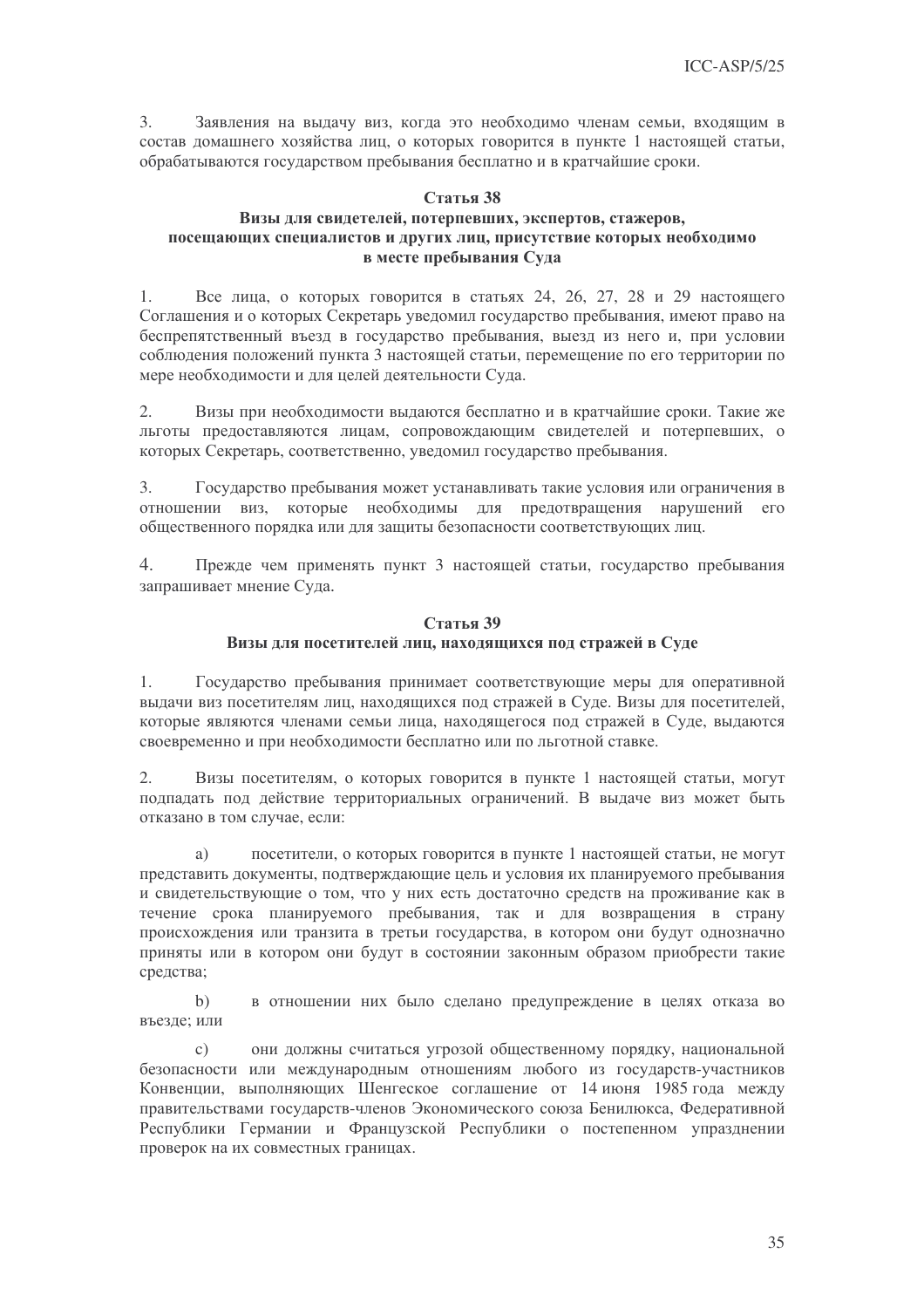3. Государство пребывания может устанавливать такие условия или ограничения в отношении виз, которые могут оказаться необходимыми для предотвращения нарушений его общественного порядка или для защиты безопасности соответствующих лин.

Прежде чем применять пункты 2 или 3 настоящей статьи, государство  $4.$ пребывания запрашивает мнение Суда.

#### Статья 40 Независимые органы адвокатов или юридических ассоциаций, журналисты и неправительственные организации

 $1.$ Стороны признают роль:

независимых представительных органов адвокатов или юридических  $a)$ ассоциаций, включая любой такой орган, созданию которого, возможно, способствовала Ассамблея государств-участников в соответствии с пунктом 3 правила 20 Правил процедуры и доказывания;

прессы, радио, кинематографа, телевидения или других средств  $b)$ массовой информации, освещающих работу Суда; и

неправительственных организаций, которые содействуют выполнению  $\mathcal{C}$ ) функций Суда.

 $2.$ Принимающее государство принимает все необходимые меры для облегчения въезда, пребывания и трудоустройства в государстве пребывания представителей органов или организаций, о которых говорится в пункте 1 настоящей статьи, находящихся в государстве пребывания или посещающих его в связи с деятельностью Суда. Государство пребывания принимает также все необходимые меры для облегчения въезда и пребывания членов семьи, входящих в состав домашнего хозяйства таких представителей, которые находятся в государстве пребывания.

В целях облегчения процедуры въезда, пребывания и трудоустройства в 3. государстве пребывания представителей органов или организаций, о которых говорится в пункте 1 настоящей статьи, государство пребывания и Суд при необходимости консультируются друг с другом и с любыми независимыми представительными органами адвокатов или юридических ассоциаций, средствами массовой информации или неправительственными организациями. Каждая группа, о которой говорится в пункте 1 настоящей статьи, надлежащим образом информирует государство пребывания и Суд о подразделении, которое назначено для выполнения функций официального пункта связи этой группы в целях проведения таких консультаций и любых последующих изменениях в этой связи.

 $\overline{4}$ . После консультаций, о которых говорится в пункте 3 настоящей статьи, Суд на основе поддающейся проверке информации, имеющейся в его распоряжении, указывает, может ли соответствующий представитель считаться представляющим орган или организацию, о которых говорится в пункте 1 настоящей статьи.

5. Государство пребывания может установить такие условия или ограничения в отношении виз, которые необходимы для предотвращения нарушений его общественного порядка или для обеспечения безопасности соответствующего лица.

6. Визы и виды на жительство предоставляются лицам, указанным в настоящей статье, согласно соответствующим законам и нормативным актам государства пребывания с учетом обязательств государства пребывания, о которых говорится в пункте 2 настоящей статьи.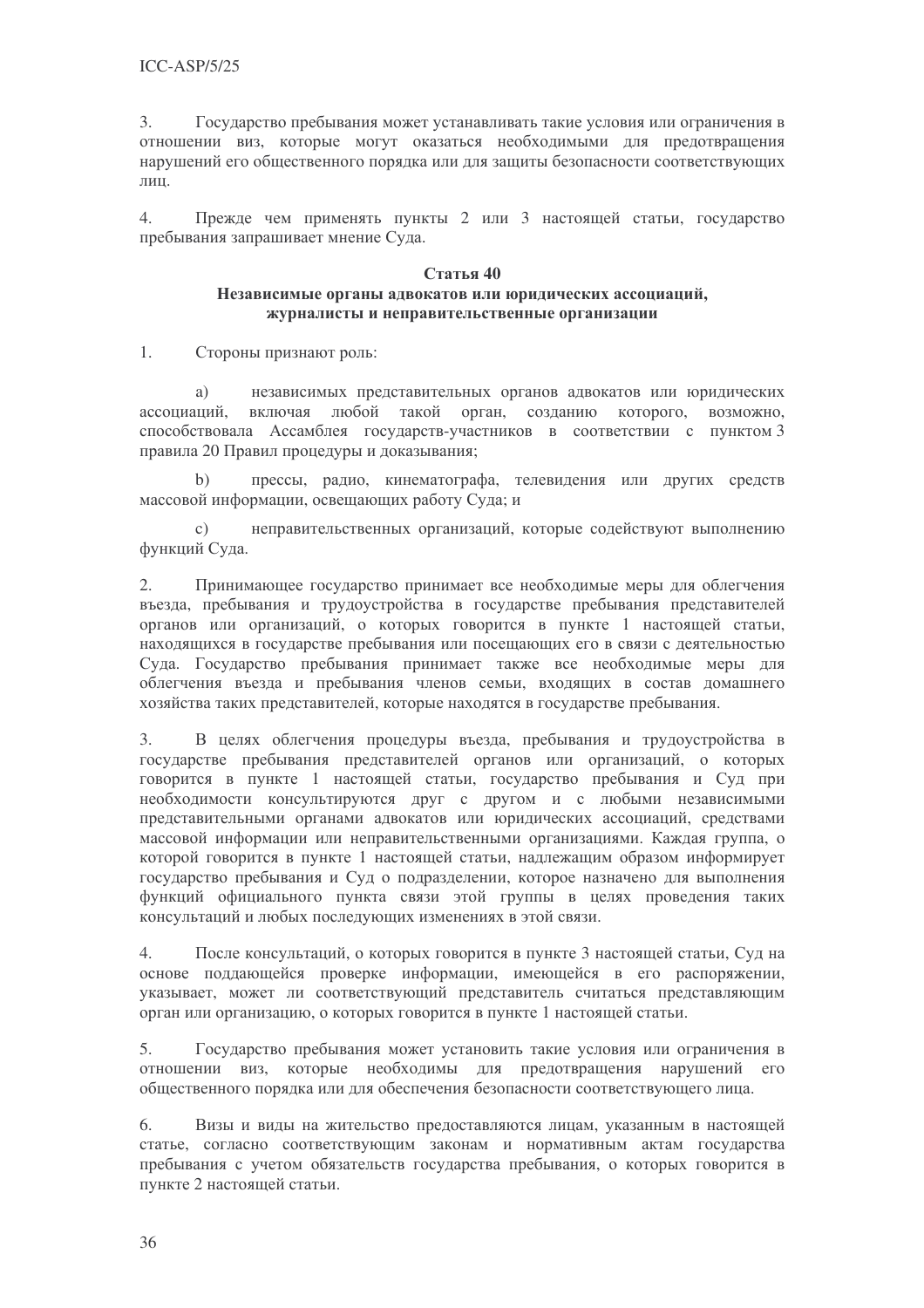7. Визы и виды на жительство, предоставленные в соответствии с настоящей статьей, должны выдаваться в кратчайшие сроки.

# Статья 41 Паспорта

Государство пребывания признает и принимает паспорта Организации Объединенных Наций или проездные документы, выданные Судом его должностным лицам в качестве действительных проездных документов.

#### Статья 42 Водительские удостоверения

Во время своей работы должностные лица Суда, члены их семей, входящие в состав их домашнего хозяйства, и их личная или домашняя прислуга имеют право получить в государстве пребывания водительские удостоверения при предъявлении ими своего действующего иностранного водительского удостоверения или продолжать использовать свое собственное действующее иностранное водительское удостоверение при условии, что их владелец имеет удостоверение личности, выданное государством пребывания в соответствии со статьей 35 настоящего Соглашения.

#### Разлел 3. Безопасность, оперативная помощь

# Статья 43 Безопасность, охрана и защита лиц, о которых говорится в настоящем Соглашении

Компетентные органы принимают эффективные и надлежащие меры, которые  $1.$ могут потребоваться для обеспечения безопасности, охраны и защиты лиц, о которых говорится в настоящем Соглашении, когда это необходимо для надлежащего функционирования Суда, без какого-либо вмешательства.

2. Суд сотрудничает с компетентными органами в целях обеспечения того, чтобы все лица, о которых говорится в настоящем Соглашении, выполняли предписания, которые необходимы для их безопасности и охраны и которые выдают компетентные органы.

Без ущерба для своих привилегий, иммунитетов и льгот все лица, о которых  $3.$ говорится в настоящем Соглашении, обязаны соблюдать предписания компетентных органов, необходимые для обеспечения их безопасности и охраны.

# Статья 44

# Доставка лиц, находящихся под стражей

1. В соответствии со Статутом и Правилами процедуры и доказывания доставка лица, находящегося под стражей, из места прибытия в государстве пребывания в помещения Сула осуществляется по просьбе Сула компетентными органами в консультациях с Судом.

 $2.$ В соответствии со Статутом и Правилами процедуры и доказывания доставка лица, находящегося под стражей, из помещений Суда к пункту отъезда из государства пребывания осуществляется по просьбе Суда компетентными органами в консультациях с Судом.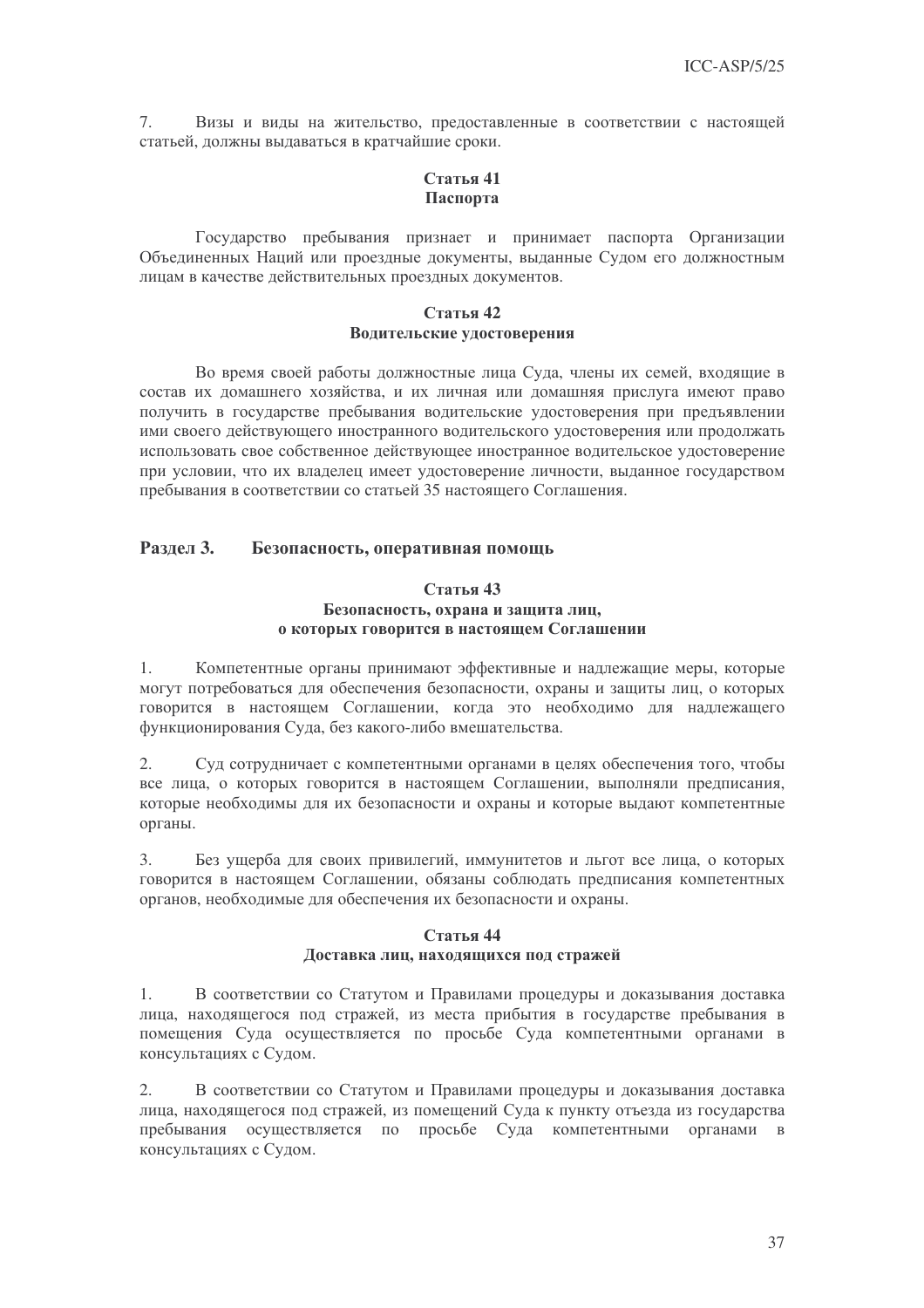3. Любая перевозка лиц, находящихся под стражей в государстве пребывания, за пределами помещений Суда осуществляется по просьбе Суда компетентными органами в консультациях с Судом.

 $\overline{4}$ . Суд заблаговременно уведомляет компетентные органы о прибытия лиц, о которых говорится в настоящей статье. По мере возможности такие уведомления представляются за 72 часа.

 $5<sub>1</sub>$ Когда государство пребывания получает просьбу, представляемую в соответствии с настоящей статьей, и сталкивается с проблемами в связи с выполнением этой просьбы, оно незамедлительно консультируется с Судом, с тем чтобы уладить этот вопрос. Такие проблемы, помимо прочего, могут включать:

нелостаток времени и/или информации лля выполнения такой просьбы: a)

 $b)$ невозможность, несмотря на все предпринимаемые усилия, обеспечить надлежащие меры безопасности при доставке лиц;

 $\mathbf{c})$ угроза общественному порядку и безопасности государства пребывания.

 $6.$ Нахоляшееся под стражей лицо доставляется непосредственно и без каких-либо препятствий в место назначения, указанное в пунктах 1 и 2 настоящей статьи, или в любое другое место назначения, о котором Суд сообщает согласно пункту 3 настоящей статьи.

7. Суд и государство пребывания по мере необходимости принимают практические меры для доставки находящихся под стражей лиц в соответствии с настояшей статьей.

# Статья 45

# Доставка лиц, являющихся в Суд добровольно или по повестке

Положения статьи 44 настоящего Соглашения применяются mutatis mutandis к доставке лиц, являющихся в Суд добровольно или по повестке.

# Статья 46

# Сотрудничество в вопросах, связанных с содержанием под стражей

Государство пребывания сотрудничает с Судом в целях содействия  $1.$ содержанию под стражей лиц и обеспечения Суду возможности выполнять его функции в его центре содержания под стражей.

 $2.$ Если присутствие лица, находящегося под стражей, необходимо для целей дачи показаний или оказания другой помощи Суду и если по соображениям безопасности такое лицо не может нахолиться пол стражей в центре солержания пол стражей, то Сул и государство пребывания проводят консультации и, при необходимости, принимают меры для доставки этого лица в тюремное учреждение или другое место, предоставленное государством пребывания.

#### Статья 47 Временное освобождение

Государство пребывания содействует переводу временно освобожденных лиц в  $1$ государство помимо государства пребывания.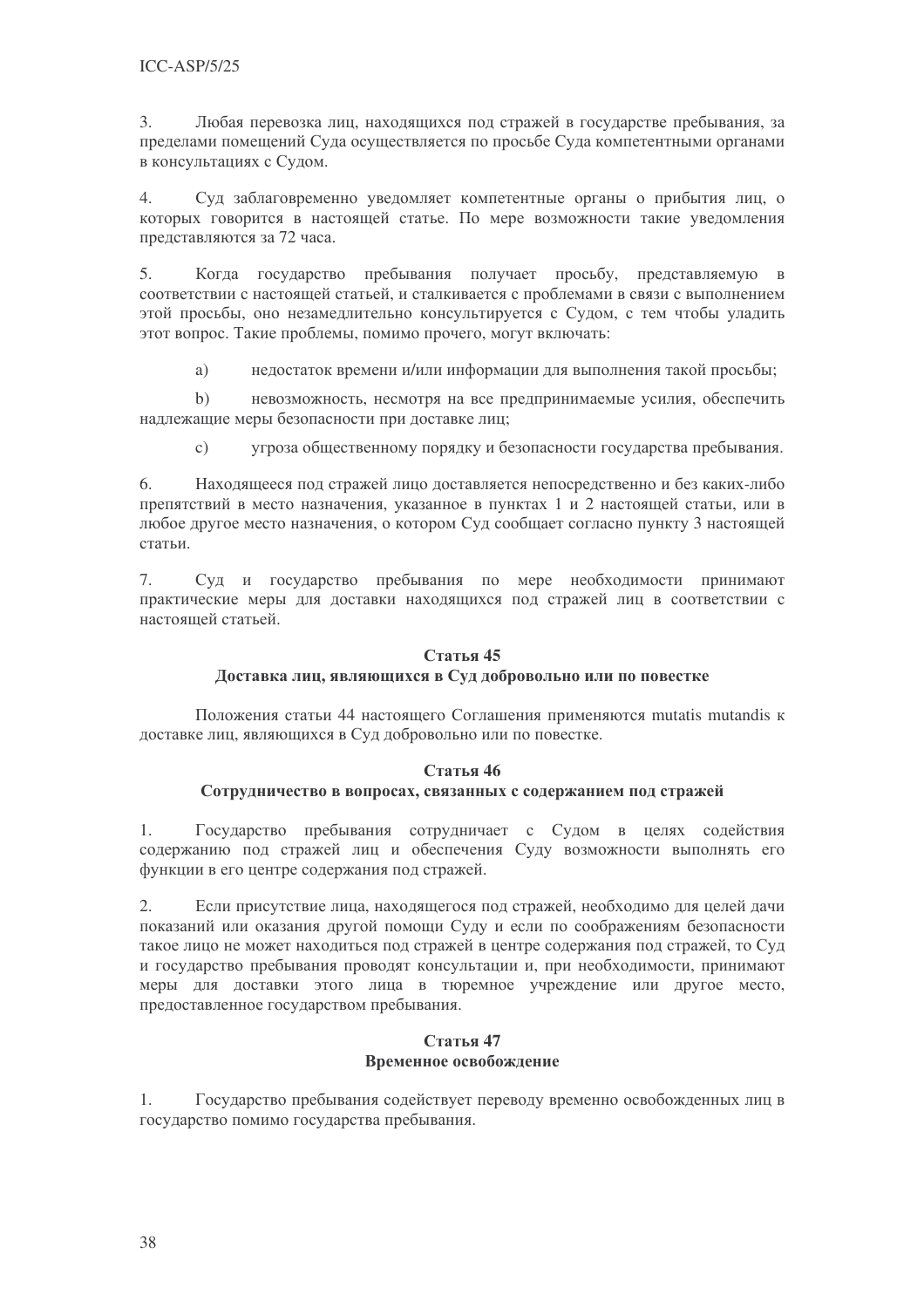2. Государство пребывания содействует повторному въезду на его территорию временно освобожденных лиц и краткосрочному пребыванию их на его территории для любой цели, связанной с судопроизводством в Суде.

 $\overline{3}$ . Суд и государство пребывания принимают практические меры для выполнения настояшей статьи.

# $C$ тятья  $48$ Освобождение без осуждения

При условии соблюдения положений пункта 2 настоящей статьи, если лицо, 1. предоставленное в распоряжение Суда, освобождается из-под стражи в Суде, поскольку Сул не облалает наллежащей юрисликцией, лело является неприемлемым согласно пунктам 1 b), с) или d) статьи 17 Статута, обвинения не были подтверждены согласно статье 61 Статута, лицо было оправдано в ходе судебного разбирательства или на основании апелляции или по какой-либо другой причине, Суд в кратчайшие сроки принимает такие меры, которые он считает необходимыми для перевода лица с учетом его мнения в государство, которое должно принять его или ее, или в другое государство, которое соглашается принять его или ее, или в государство, которое просило о его или ее выдаче, с согласия государства, первоначально предоставившего это лицо Суду.

 $2.$ Если Суд принимает решение, что дело не может быть принято к производству согласно пункту 1 а) статьи 17 Статута, то Суд принимает необходимые меры для передачи этого лица государству, расследование или уголовное преследование в котором послужило основой для успешного обжалования, принятия к производству, если только государство, первоначально предоставившее это лицо Суду, не требует его или ее возвращения.

 $\mathfrak{Z}$ . Положения статьи 44 настоящего Соглашения применяются mutatis mutandis к доставке лиц, о которых говорится в настоящей статье, на территории государства пребывания.

# Статья 49 Исполнение приговоров в государстве пребывания

 $1.$ Суд стремится назначить государство исполнения приговора в соответствии с пунктом 1 статьи 103 Статута.

 $2.$ Если ни одно государство не назначено согласно пункту 1 статьи 103 Статута, Суд информирует государство пребывания о необходимости привести приговор в исполнение в тюремном учреждении, предоставленном государством пребывания в соответствии с пунктом 4 статьи 103 Статута.

 $\overline{3}$ . После начала исполнения приговоров согласно пункту 4 статьи 103 Статута Суд продолжает прилагать усилия для назначения государства исполнения приговора согласно пункту 1 статьи 103 Статута. Суд информирует государство пребывания о событиях, которые он считает уместными и которые имеют отношение к перечню, упоминаемому в пункте 1 статьи 103 Статута. Суд информирует государство пребывания, как только государство исполнения наказания соглашается с назначением, произведенным Судом согласно пункту 1 статьи 103 Статута.

 $\overline{4}$ . Исполнение наказания регулируется Статутом, а именно положениями части 10, и Правилами процедуры и доказывания, в частности соответствующими положениями главы 12. Условия лишения свободы регулируются законодательством государства пребывания, как это предусмотрено пунктом 2 статьи 106 Статута.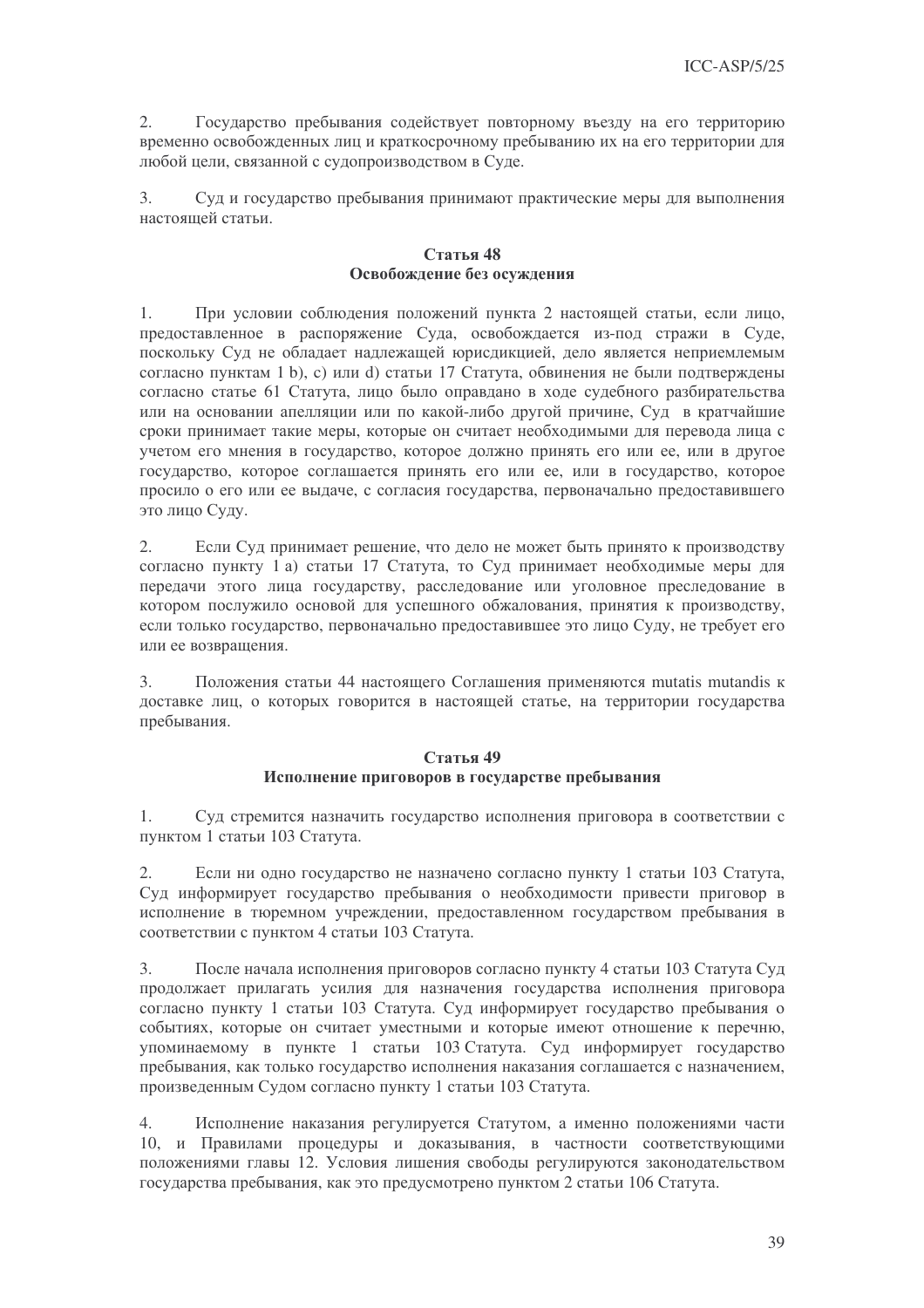5. Государство пребывания может представить на рассмотрение Суда проблему гуманитарного характера или другие проблемы, связанные с условиями или формами исполнения наказания, в целях наблюдения за исполнением наказания и условиями лишения своболы.

Другие условия исполнения приговора, а также другие меры закрепляются в 6. отдельном соглашении, заключенном Судом и государством пребывания. Суд и государство пребывания принимают практические меры для исполнения наказания в каждом случае, о котором говорится в пункте 2 настоящей статьи.

# Статья 50 Краткосрочные меры содержания под стражей

Если после осуждения и вынесения окончательного приговора или после  $1<sub>1</sub>$ уменьшения срока наказания согласно статье 110 Статута оставшийся срок лишения свободы согласно приговору Суда составляет меньше шести месяцев, Суд рассматривает вопрос о том, может ли наказание отбываться в центре содержания под стражей Суда.

 $\overline{2}$ . Когда возникает необходимость в изменении назначения государства исполнения наказания и когда срок, остающийся до передачи лица в другое государство исполнения наказания, не превышает шести месяцев. Суд и государство пребывания проводят консультации по вопросу о том, может ли осужденное лицо быть переведено в тюремное учреждение, предоставленное государством пребывания согласно пункту 4 статьи 103 Статута. Если срок, оставшийся до перевода, превышает шесть месяцев, осужденное лицо переводится из центра содержания под стражей Суда в тюремное учреждение, предоставленное государством пребывания согласно пункту 4 статьи 103 Статута по просьбе, сделанной в этой связи Судом.

# Статья 51

# Ограничения на осуществление юрисдикции государством пребывания

Государство пребывания не осуществляет свою юрисликцию и не обращается с  $1.$ просьбой об оказании помощи или выдаче другим государством в связи с лицами, предоставленными в распоряжение Суда согласно части 9 Статута, временное освобожденными лицами или лицами, которые являются в Суд добровольно или по повестке, в связи с любыми действиями, бездействием или осуждениями до их предоставления, передачи или явки в Суд за исключение случаев, предусмотренных в Статуте и Правилах процедуры и доказывания.

Если лицо, о котором говорится в пункте 1 настоящей статьи, по какой-либо  $2.$ причине освобождается из-под стражи в Суде без осуждения, этот пункт по-прежнему действует в отношении срока в 15 календарных дней с момента его или ее освобождения.

#### **Глава VI.** Заключительные положения

# Статья 52 Дополнительные договоренности и соглашения

 $1.$ Положения настоящего Соглашения дополняются во время подписания обменом письмами, в которых подтверждается совместное толкование Соглашения сторонами.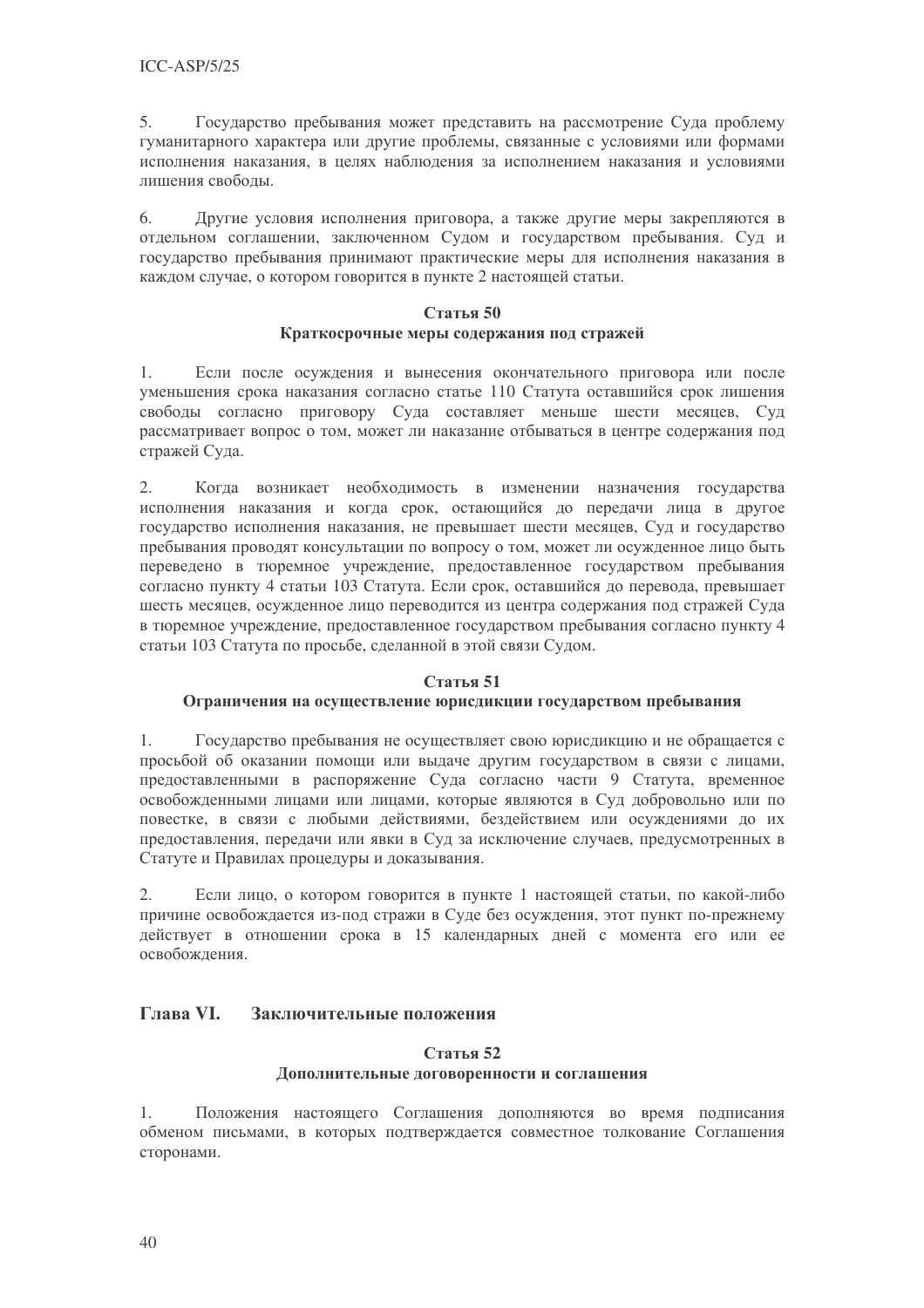2. Суд и государство пребывания могут для целей выполнения настоящего Соглашения или решения вопросов, не охватываемых настоящим Соглашением, заключить при необходимости другие дополнительные договоренности или принять другие меры.

#### Статья 53 Положение о не менее благоприятном режиме

Если и в той степени, насколько государство пребывания в настоящее или в какое-либо другое время в будущем предоставляет какой-либо международной организации или трибуналу более благоприятные привилегии, иммунитеты и режим по сравнению с привилегиями, иммунитетами и режимом, предусмотренными настоящим Соглашением, Суд или любое лицо, имеющее право на привилегии и иммунитеты согласно настоящему Соглашению, пользуется этими более благоприятными привилегиями, иммунитетами и режимом.

#### Статья 54 Урегулирование споров с третьими сторонами

Суд без ущерба для полномочий и обязанностей Ассамблеи, предусмотренных Статутом, принимает положения для надлежащего порядка урегулирования:

a) споров, связанных с контрактами, и других споров в сфере частного права, в которых Суд является одной из сторон;

споров, связанных с любым лицом, упоминаемым в настоящем  $\mathbf{b}$ Соглашении, которое в силу его или ее официального положения или функций, связанных с Судом, пользуется иммунитетом, если такой иммунитет не был аннулирован.

#### Статья 55

#### Урегулирование разногласий по поводу толкования или применения настоящего Соглашения или дополнительных договоренностей или соглашений

Все разногласия по поводу толкования или применения настоящего  $1<sub>1</sub>$ Соглашения или дополнительных договоренностей или соглашений между Судом и государством пребывания улаживаются с помощью консультаций, переговоров или другого согласованного вида урегулирования.

 $2.$ Если разногласия не разрешены в соответствии с пунктом 1 настоящей статьи в течение трех месяцев после представления письменной просьбы одной из сторон в этих разногласиях, они по просьбе любой из сторон передаются в арбитражный суд согласно процедуре, предусмотренной в пунктах 3-5 настоящей статьи.

 $3.$ Арбитражный суд состоит из трех членов: по одному члену выбирает каждая сторона, а третьего, который является председателем этого суда, выбирают два других члена. Если ни одна из сторон не назначила члена арбитражного суда в течение двух месяцев после назначения одного из членов другой стороной, эта другая сторона может предложить сделать такое назначение Председателю Международного Суда. Если два первых члена не могут достичь договоренности относительно назначения председателя суда в течение двух месяцев после их назначения, то любая из сторон может предложить выбрать председателя Председателю Международного Суда.

Если только стороны не договорятся об ином, арбитражный суд определяет  $\overline{4}$ свой собственный порядок работы, а расходы покрываются сторонами согласно сделанной этим судом оценке.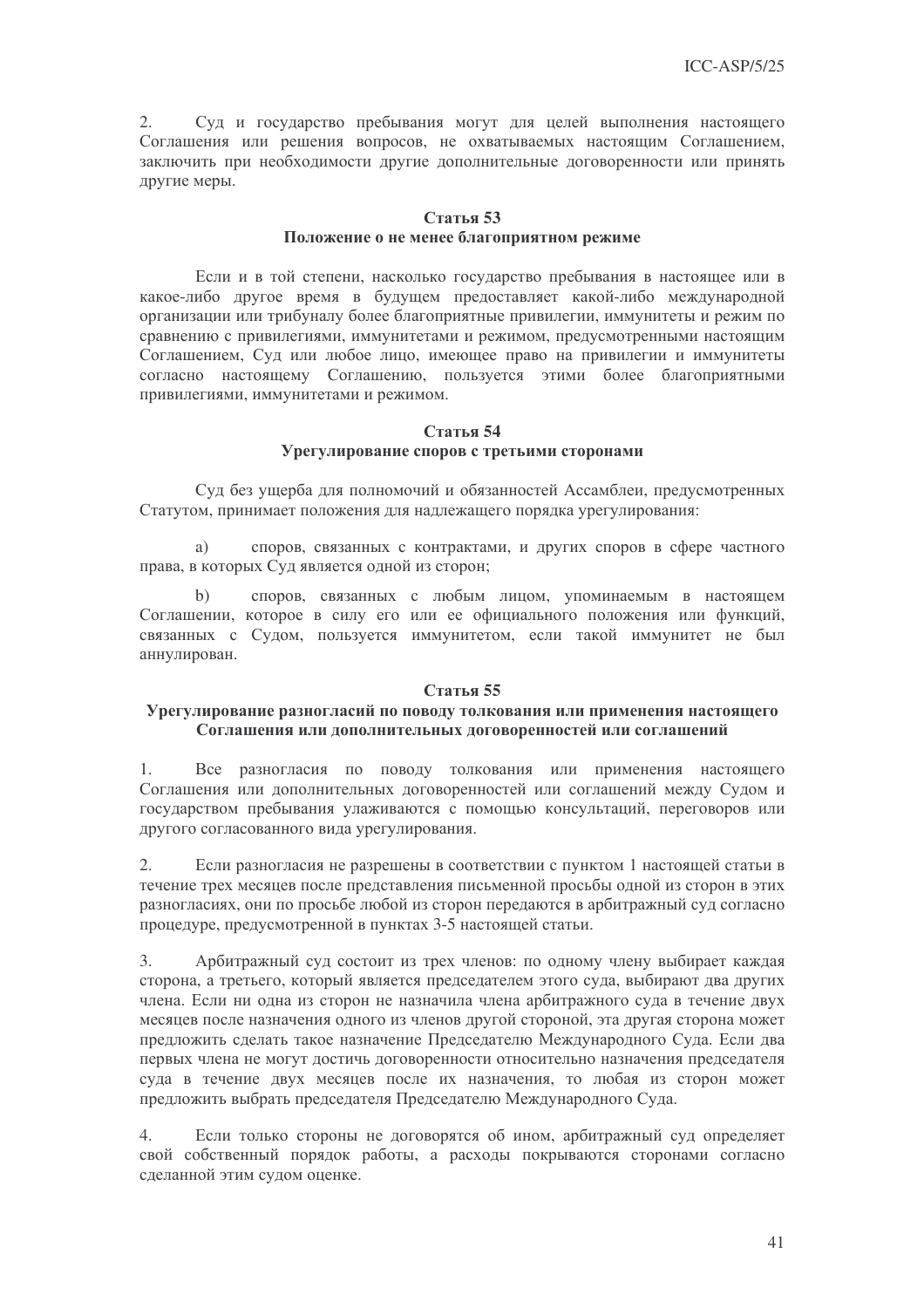5. Арбитражный суд, который принимает решения большинством голосов, выносит решение в отношении урегулирования разногласий на основе положений настоящего Соглашения и последующих договоренностей или соглашений и действующих норм международного права. Решение арбитражного суда является окончательным и обязательным для сторон.

# Статья 56 Применение

В отношении Королевства Нидерландов настоящее Соглашение действует только в отношении европейской части Королевства.

# Статья 57 Поправки и прекращение действия

 $\mathbf{1}$ . В настоящее Соглашение могут вноситься поправки или его действие может быть прекращено по обоюдному согласию сторон.

 $2.$ Настоящее Соглашение утрачивает свою силу по взаимному согласию сторон.

# Статья 58 Вступление в силу

Настоящее Соглашение вступает в силу в первый день второго месяца после того, как обе стороны в письменной форме уведомили друг друга о том, что юридические требования для его вступления в силу выполнены.

СОВЕРШЕНО в Гааге [...] в двух экземплярах на английском языке.

За Королевство Нидерландов

(подпись) МИД

За Международный уголовный суд

(подпись) Председатель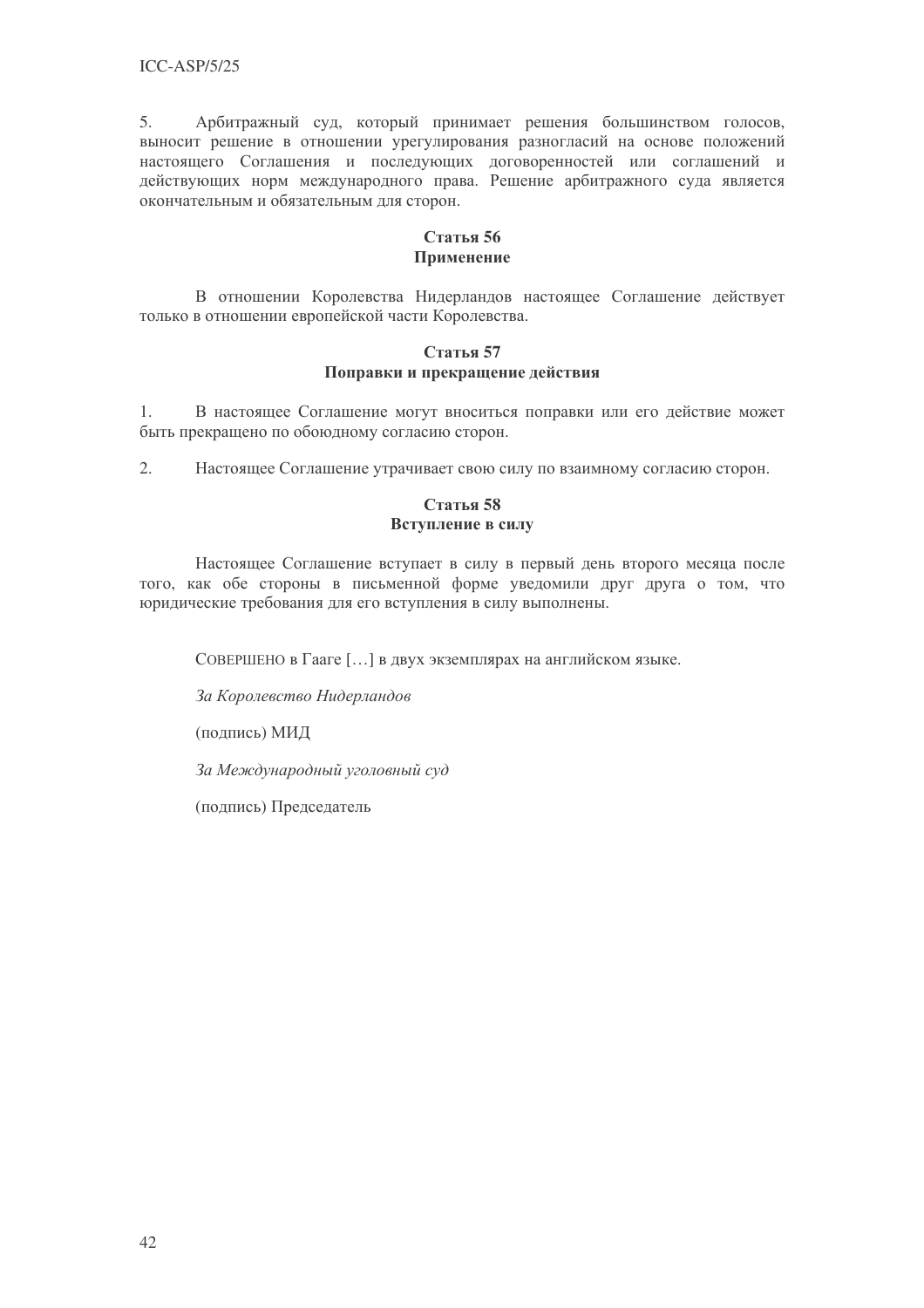# **Приложение II**

# Проект Обмен письмами

..................2006 год

Его Превосходительству [...] Министру иностранных дел Bezuidenhoutseweg 67 2594 AC The Hague

Ваше Превосходительство,

По случаю полписания Соглашения о штаб-квартире между Международным уголовным судом и Королевством Нидерландов я хотел бы сослаться на переговоры между представителями Суда, в результате которых было достигнуто согласие относительно нижеследующих пояснительных примечаний, отражающих совместное толкование сторонами тех положений Соглашения о штаб-квартире, которых касаются эти примечания.

#### Статья 1(i) Значение термина «вспомогательные органы»

В Соглашении о штаб-квартире часто делается ссылка на «Ассамблею, включая ее Бюро и вспомогательные органы». Согласно общему пониманию сторонами термина «вспомогательные органы» он означает также подгруппы, которые могут учреждаться Ассамблеей или ее Бюро. Имеется понимание, что члены таких «подгрупп» будут иметь право на такие же привилегии, иммунитеты и льготы, какие предоставляются членам соответствующих вышестоящих органов, и что государство пребывания соответственно предоставит их им. Примерами таких групп являются учрежденные 1 декабря 2004 года Гаагская и Нью-йоркская рабочие группы.

#### Статья 17 Привилегии, иммунитеты и льготы судей, Прокурора, заместителей Прокурора и Секретаря

#### Статья 18

#### Привилегии, иммунитеты и льготы заместителя Секретаря и персонала Суда

В течение своего срока службы судьи, Прокурор, заместители Прокурора, заместитель Секретаря и персонал Суда освобождаются от Секретарь. налогообложения в государстве пребывания в соответствии с пунктами 1 и 2 статьи 17 и пунктами 1, 2 и 3 статьи 18. В пункте 3 статьи 17 и пункте 4 статьи 18 указывается, что периоды, в течение которых эти лица находятся в государстве пребывания «в целях выполнения своих обязанностей, не зачитываются в периоды проживания». Эти два положения не предназначены для освобождения от налогов в дополнение к освобождениям, предоставленным в соответствии с пунктами 1 и 2 статьи 17 и пунктами 1, 2 и 3 статьи 18. Они направлены на разъяснение того, что в случаях, когда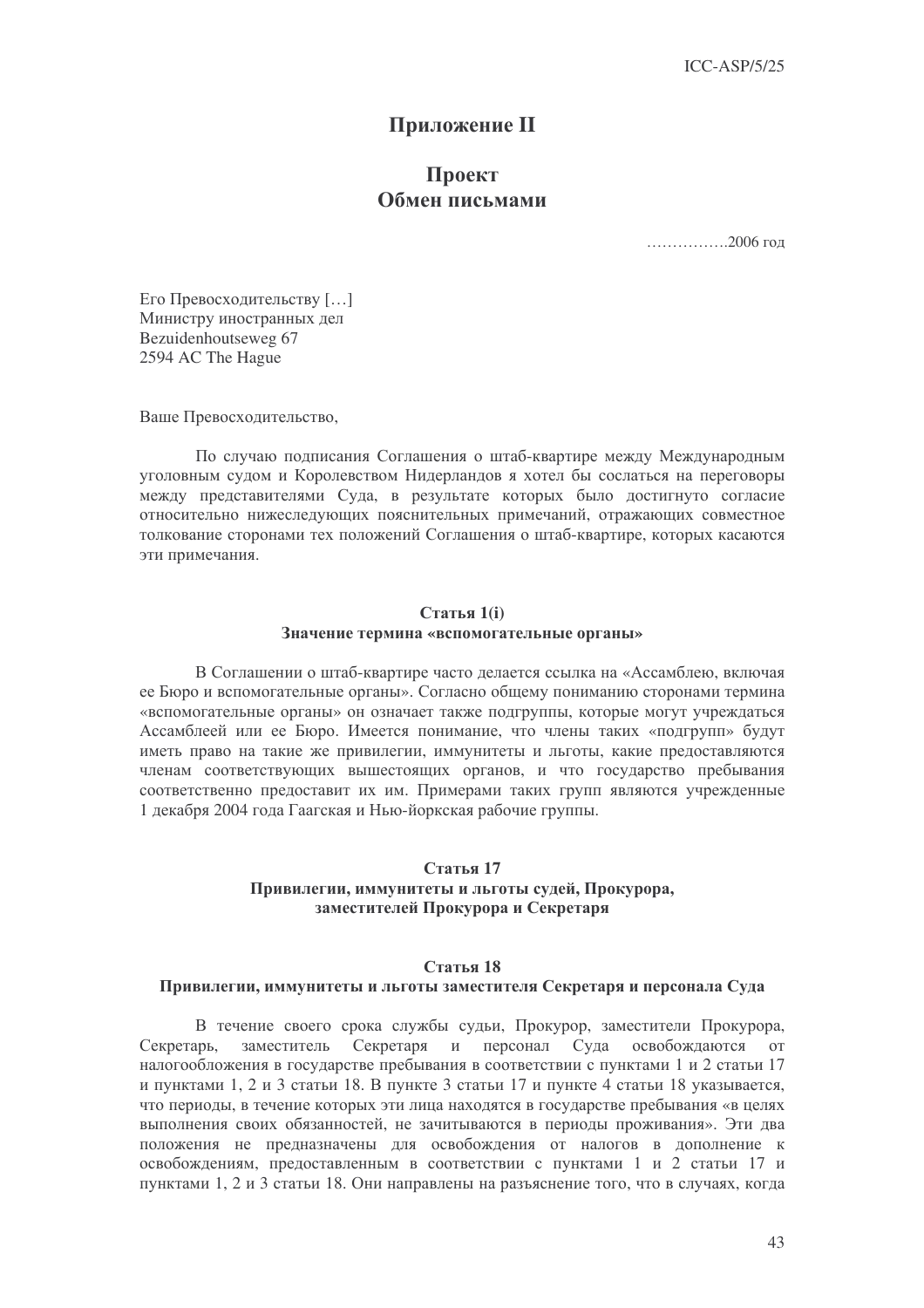судьи, Прокурор, заместители Прокурора, Секретарь, заместитель Секретаря и персонал Суда будут продолжать жить в государстве пребывания по истечении срока их полномочий с них не будет взиматься никаких налогов в соответствии с освобождениями, которые действовали в период выполнения этими лицами своих служебных обязанностей.

Пункт 6 статьи 17, согласно которому «государство пребывания не обязано освобождать от подоходного налога на пенсии или пособия, выплачиваемые бывшим судьям, прокурорам, заместителям Прокурора и секретарям Суда, а также их иждивенцам», основан на формулировке пункта 7 статьи 15 Соглашения о привилегиях и иммунитетах Международного уголовного суда. Согласно пониманию обеих сторон бывшие судьи, прокуроры, заместители Прокурора и Секретари, а также их иждивенцы будут облагаться налогом государством пребывания только в том случае, если по завершении их соответствующих сроков полномочий они будут проживать на территории государства пребывания или являться его гражданами. Это разъяснение mutatis mutandis касается также пункта 5 статьи 18, в котором содержится положение, аналогичное положению пункта 2 статьи 16 в отношении бывших заместителей Секретаря, персонала Суда и их иждивенцев.

# Статья 27 Потерпевшие

В понимании обеих сторон это положение применяется также к потерпевшим, участвующим в судопроизводстве в целях возмещения ущерба.

#### Статья 39

#### Визы для посетителей лиц, находящихся под стражей в Суде

В понимании обеих сторон визы будут выдаваться в соответствии с национальными законами государства пребывания. Кроме того, обе стороны придерживаются того понимания, что в исключительных случаях, например, когда заявитель является неплатежеспособным, визы посетителям, являющимся членами семей лица, содержащегося под стражей, по усмотрению национальных органов государства пребывания будут выдаваться бесплатно или по сниженному тарифу.

#### Статья 40

#### Независимые органы адвокатов или юридических ассоциаций, журналисты и неправительственные организации

Присутствие представителей независимых органов адвокатов или юридических ассоциаций, журналистов и неправительственных организаций (НПО) в государстве пребывания имеет основополагающее значение для выполнения органами, ассоциациями или организациями, упомянутыми в пункте 1 статьи 40, своей роли в отношении Суда. Таким образом, было принято решение рассмотреть в настоящем Соглашении вопросы, касающиеся въезда, пребывания и трудоустройства в государстве пребывания представителей независимых органов адвокатов или юридических ассоциаций, журналистов и НПО. Соответствующая процедура позволит представителям этих трех групп выполнять свою роль в связи с функционированием Суда и транспарентным образом и своевременно получать разрешение на въезд в государство пребывания.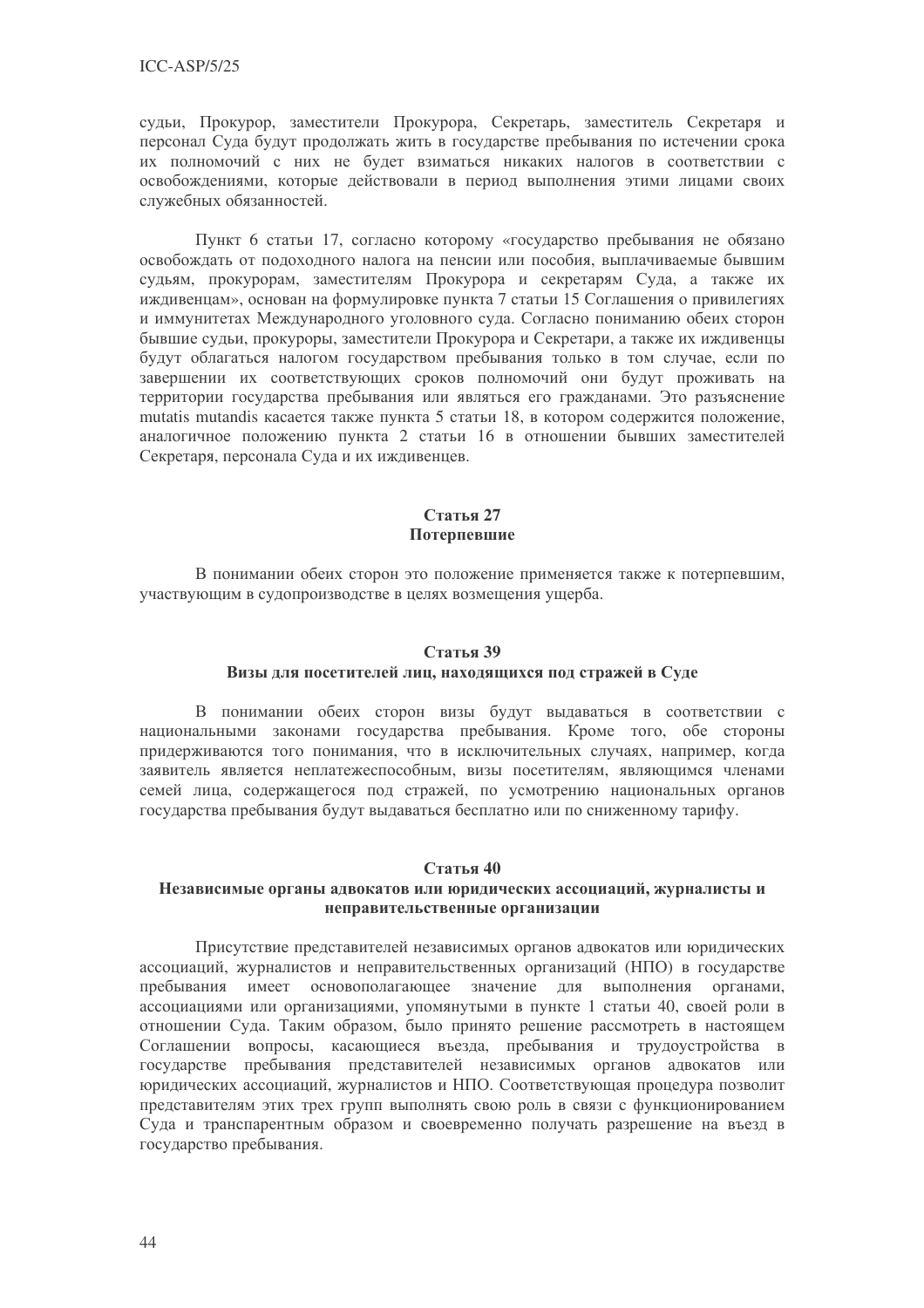В центре этих обязательств находится консультационный механизм, который создает каналы для сотрудничества и диалога между государством пребывания, Судом и специально назначенными пунктами связи независимых органов адвокатов или юридических ассоциаций, журналистов и НПО в целях определения того, может ли какое-либо лицо рассматриваться в качестве представителя органа или организации по смыслу пункта 1 статьи 40. Этот диалог будет способствовать получению всеми заинтересованными сторонами надежных гарантий того, что конкретное лицо связано с учреждением, ассоциацией или организацией, выполняющей функции, имеющие отношение к работе Суда.

Итоги консультаций позволят соответствующим органам государства пребывания рассматривать просьбы таких представителей относительно въезда в государство пребывания и трудоустройства в нем таким образом, который будет адекватно отражать важное значение для функционирования Суда присутствия в государстве пребывания органов ассоциаций или организаций, упомянутых в пункте 1 статьи 40.

Эта процедура обеспечивает ряд преимуществ по сравнению с процедурами. которые обычно применяются в тех случаях, когда такие лица въезжают в государство пребывания в личном качестве. В пункте 2 статьи 40 указывается, что государство пребывания несет особую ответственность за облегчение въезда, пребывания и трудоустройства в государстве пребывания представителей органов, ассоциаций или организаций, упомянутых в пункте 1 статьи 40. В пункте 6 статьи 40 разъясняется, что государство пребывания принимает во внимание эту особую ответственность при рассмотрении просьб о предоставлении виз и видов на жительство в соответствии с законами и нормативными актами государства пребывания. Эти два положения вместе взятые составляют договорную основу соответствующей внутренней практики. Информация, полученная благодаря процессу консультаций, предусмотренному пунктом 3 статьи 40, может облегчить на практике выдачу виз и видов на жительство. Кроме того, важно отметить, что лица, рассматриваемые в качестве представителей органа, ассоциации или организации, упомянутых в пункте 1 статьи 40, не будут обязаны получать разрешения на работу. Они имеют право на освобождение от требования в отношении получения разрешения на работу после их идентификации в качестве представителей органов, ассоциаций или организаций, упомянутых в пункте 1 статьи 40, и таким образом они будут иметь право выполнять свои функции в государстве пребывания согласно ролям, которые выполняют органы, ассоциации или организации, упомянутые в пункте 1 статьи 40.

Обе стороны исходят из того понимания, что государство пребывания будет в соответствующих случаях оказывать Суду содействие в получении информации от других стран помимо государства пребывания в тех случаях, когда такая информация необходима для проведения консультаций в соответствии с пунктом 3 статьи 40.

Как подчеркивается в пункте 3 статьи 40, крайне важно, чтобы каждая группа, упомянутая в подпунктах (а), (b) и (с) пункта 1 статьи 40, имела официальный пункт связи в целях проведения таких консультаций. Обе стороны исходят из того понимания, что с целью облегчения проведения консультаций каждая группа должна в принципе иметь только один пункт связи (например, один пункт связи у органов адвокатов или юридических ассоциаций, один пункт связи у средств массовой информации и один пункт связи у сообщества НПО).

Другие подробности, касающиеся осуществления процедуры, предусмотренной в настоящей статье, будут разъяснены в последующих практических соглашениях.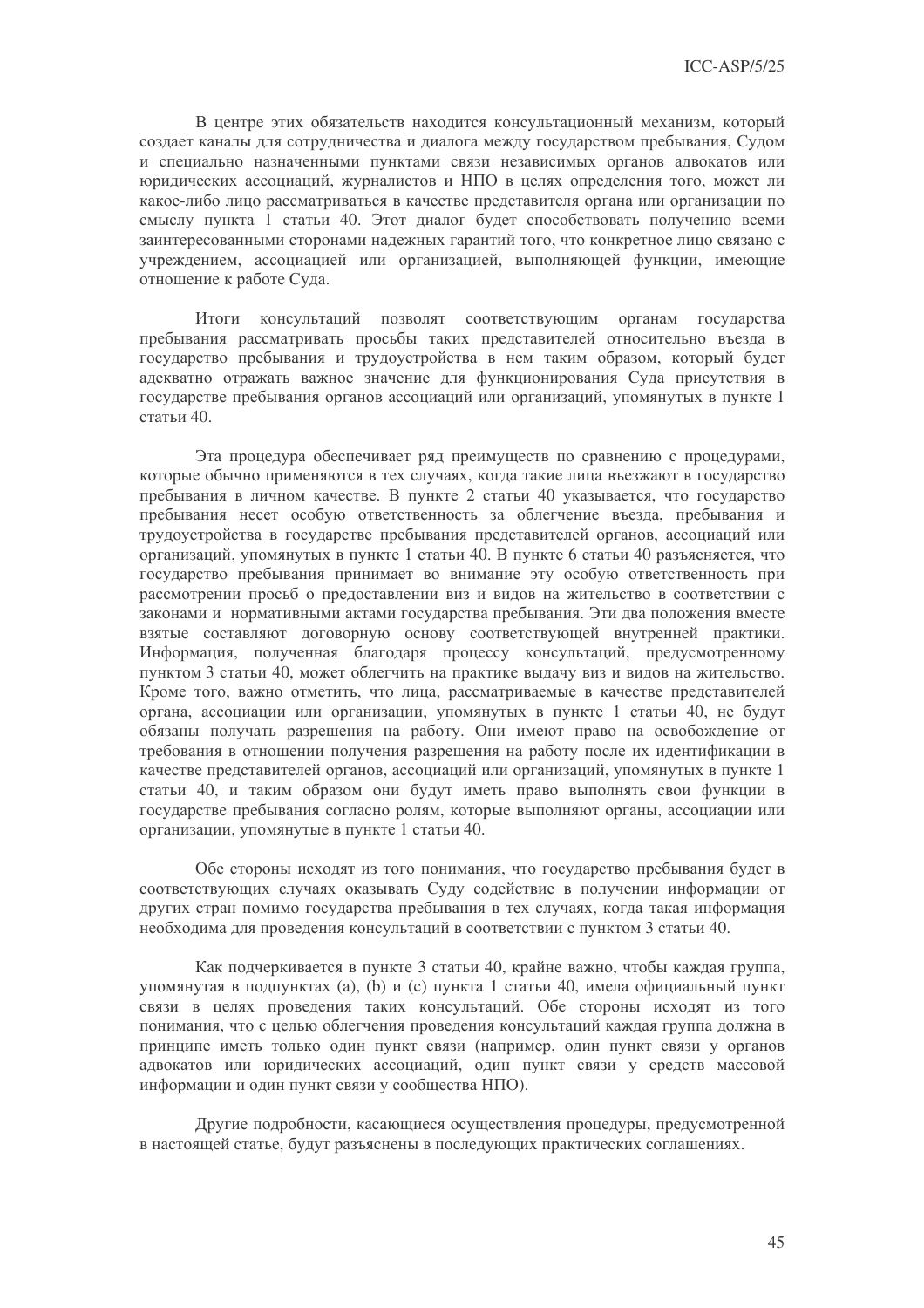#### Статья 44 Доставка лиц, находящихся под стражей

Пункт 6 статьи 44 гарантирует, что доставка лиц, находящихся под стражей в Суде, для целей Суда не будет сдерживаться никакими препятствиями, например процедурами государства пребывания по вопросам иммиграции и предоставления убежища. Законы и процедуры государства пребывания по вопросам предоставления убежища требуют от лиц, ищущих убежища, личной подачи заявления о предоставлении убежища в центре для лиц, ищущих убежища. Поскольку эта процедура будет мешать незамедлительной доставке лиц для целей Суда, ее применение в данном контексте нежелательно. Стороны исходят из того понимания, что пункт 6 статьи 44 не лишает лицо, находящееся под стражей у Суда, возможности подать заявление о предоставлении убежища или любого другого юридического основания для дальнейшего пребывания в Нидерландах согласно законам государства пребывания в иное время, кроме доставки.

Термин «лоставка» в настоящей статье означает перевозку лица в пределах государства пребывания.

Термин «перевозка» в настоящей статье означает перевозку лица из одного государства в другое.

# Статья 47 Временное освобождение

В статье 47 рассматривается вопрос временного освобождения. Обе стороны согласились регулировать только те аспекты, которые касаются временного освобождения в ином государстве, но не государстве пребывания по данному Соглашению. Это отражает формулировка пункта 1 статьи 47. Настоящее Соглашение не регулирует условия и формы временного освобождения в государстве пребывания. Решение данного вопроса будет зависеть от того, какая практика сложится в будущем. Обе стороны признают, что именно Суд должен определять, следует ли удовлетворить просьбу о временном освобождении - и, если следует, то при каких условиях - в соответствии с принципом судебных дискреционных полномочий, отраженном в пункте 2 статьи 60 Статута, правиле 119 Правил процедуры и доказывания и положении 51 Регламента Суда. Стороны исходят из того понимания, что государство пребывания будет иметь возможность представить Суду свои мнения по этому вопросу в соответствии с положением 51 Регламента Суда до принятия решения о временном освобождении и что Суд будет в полной мере учитывать мнения государства пребывания при осуществлении своих судебных дискреционных полномочий.

Пункт 2 статьи 47 регулирует повторный въезд в государство пребывания лиц, которые были временно освобождены. Практика Международного уголовного трибунала по бывшей Югославии (МТБЮ) показала, что могут возникать ситуации, в которых временно освобожденным лицам необходимо вернуться в государство пребывания в целях, связанных с судопроизводством в Суде. В пункте 2 статьи 47 поясняется, что государство пребывания будет содействовать перевозке таких лиц. Государство пребывания заключило по этому вопросу соглашение с МТБЮ путем обмена письмами в декабре 2003 года, регулирующее «краткосрочное пребывание на территории Нидерландов» лиц, которые были временно освобождены МТБЮ. Пункт 3 настоящей статьи закладывает основу для заключения обеими сторонами таких или других практических соглашений по осуществлению статьи 47.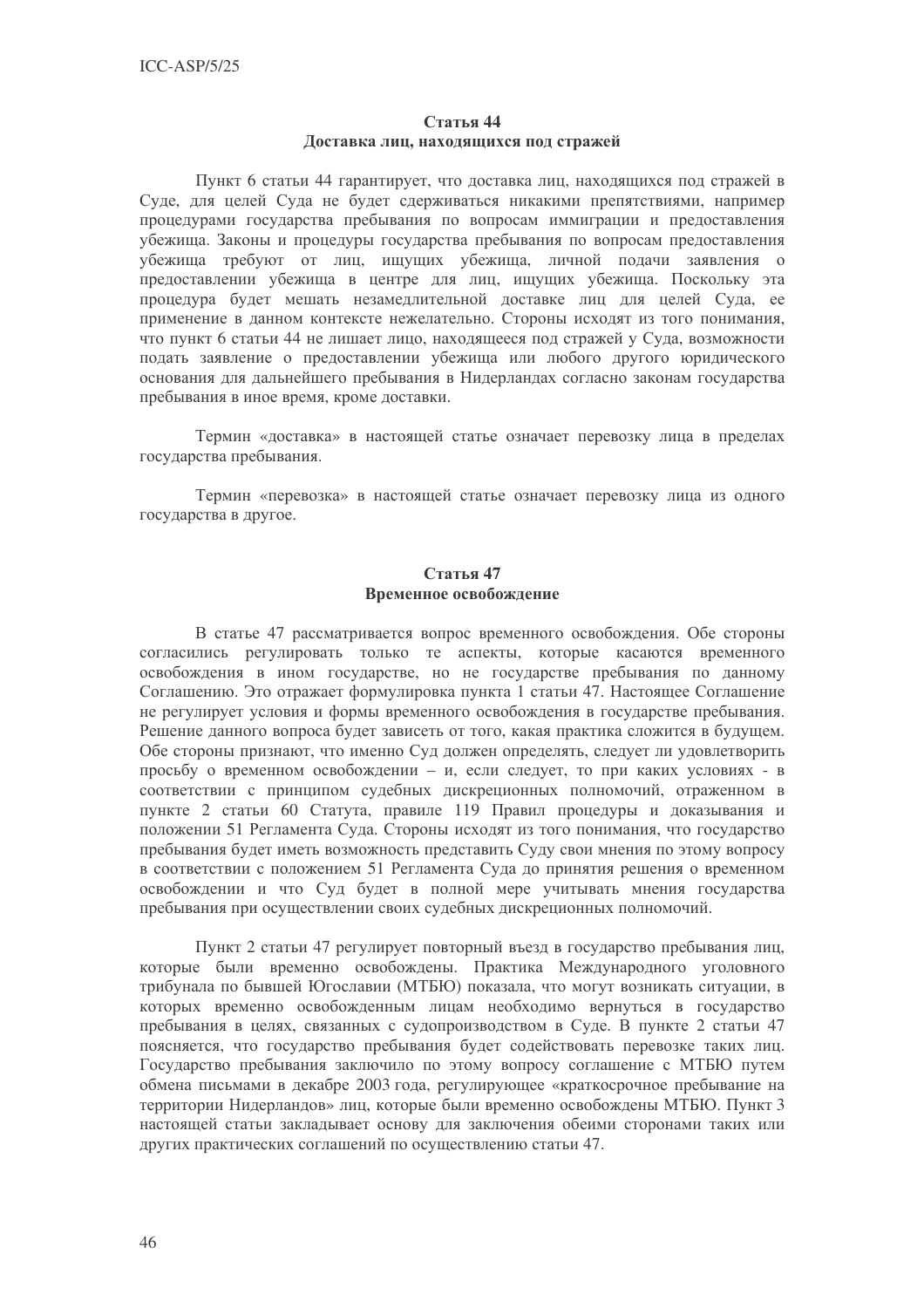#### Статья 49 Исполнение приговоров в государстве пребывания

В пункте 5 статьи 49 предусматривается, что «государство пребывания может представить на рассмотрение Суда проблему гуманитарного характера или другие проблемы, связанные с условиями или формами исполнения наказания, в целях наблюдения за исполнением наказания и условиями лишения свободы». Озабоченность может высказываться в связи с такими аспектами, как психическое или физическое здоровье или благополучие задержанного лица. Обе стороны исходят из того понимания, что представление на рассмотрение проблемы, предусмотренное в пункте 5 статьи 49, будет рассматриваться Судом как представление в целях наблюдения за исполнением наказания и условиями лишения свободы. Обе стороны исходят из того понимания, что к представлению проблемы, предусмотренному в пункте 5 статьи 49, будут надлежащим образом применяться положения пунктов 1 и 2 статьи 106 Статута и правило 211 Правил процедуры и доказывания. Это положение направлено также на облегчение диалога между государством пребывания и Судом в соответствии с правилом 216 Правил процедуры и доказывания.

#### Статьи 17, 18, 25, 26 и 28 Граждане и постоянные жители

В соответствии с подпунктом а) пункта 7 статьи 17, подпунктом а) пункта 6 статьи 18, подпунктом а) пункта 4 статьи 25, подпунктом а) пункта 4 статьи 26 и полпунктом а) пункта 4 статьи 28 соответствующие лица пользуются иммунитетом от личного ареста либо задержания или любого другого ограничения их свободы. В соответствии с формулировкой вводной части соответствующих подпунктов этих статей эти лица пользуются таким иммунитетом в той степени, в какой это необходимо для независимого выполнения ими своих функций или присутствия или дачи показаний в Суде. Это положение будет истолковываться следующим образом: соответствующие лица не будут пользоваться иммунитетом от личного ареста либо задержания или какого-либо другого ограничения их свободы в отношении деяний, совершенных ими в тот момент, когда они не выполняли никаких служебных обязанностей.

Буду признателен, если Вы подтвердите, что в отношении вышеизложенного государство пребывания придерживается того же понимания.

Примите, Ваше Превосходительство, уверения в высочайшем к Вам уважении.

 $\left[\ldots\right]$ Председатель